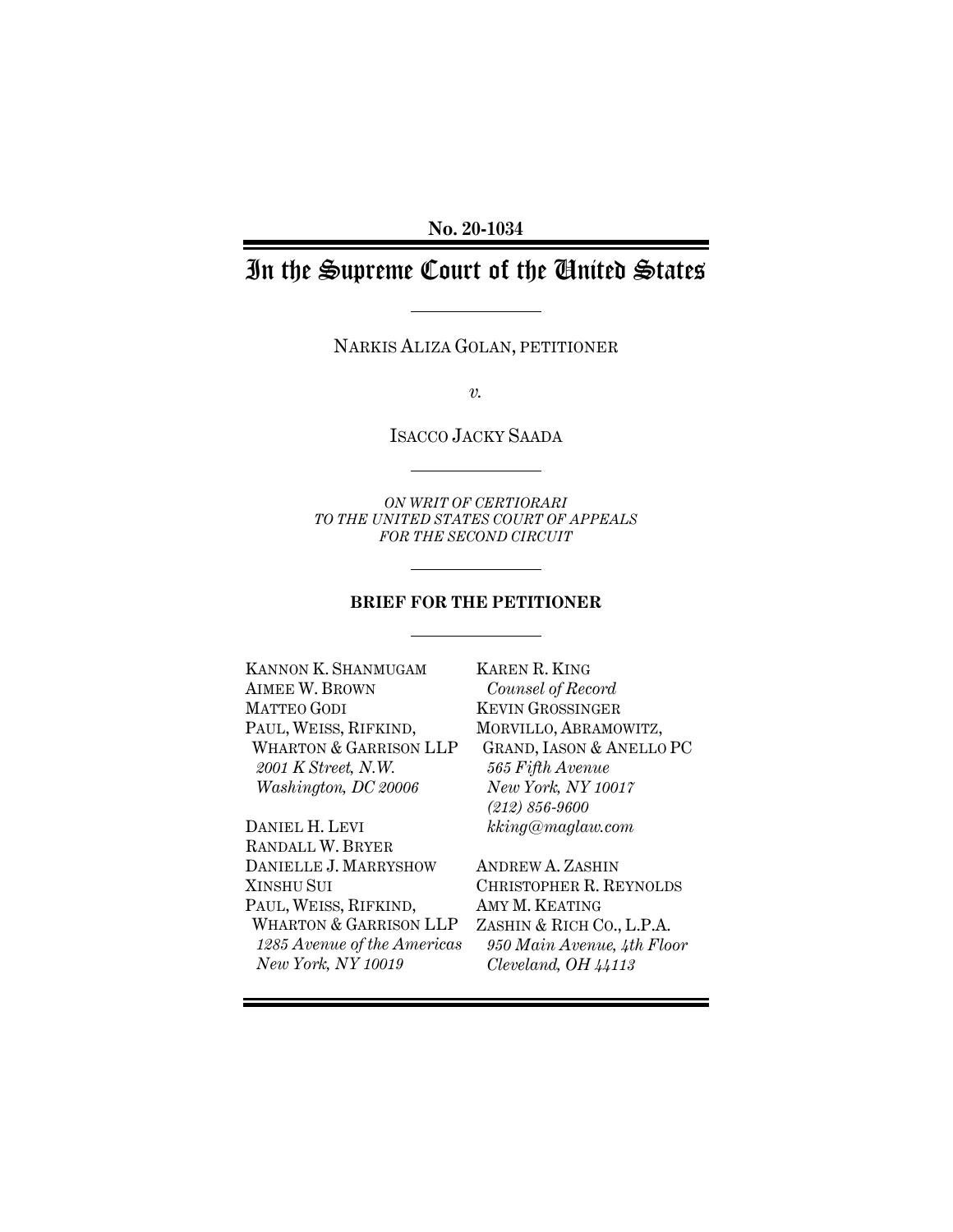# **QUESTION PRESENTED**

The Hague Convention on the Civil Aspects of International Child Abduction requires that a child wrongfully removed from a country in which he or she was habitually resident must be returned to that country for an adjudication of custody rights unless, *inter alia*, there is a grave risk that return would expose the child to physical or psychological harm. The question presented is:

Whether, upon determining that return to the country of habitual residence places a child at grave risk, a district court is required to consider ameliorative measures that would facilitate the return of the child despite the graverisk determination.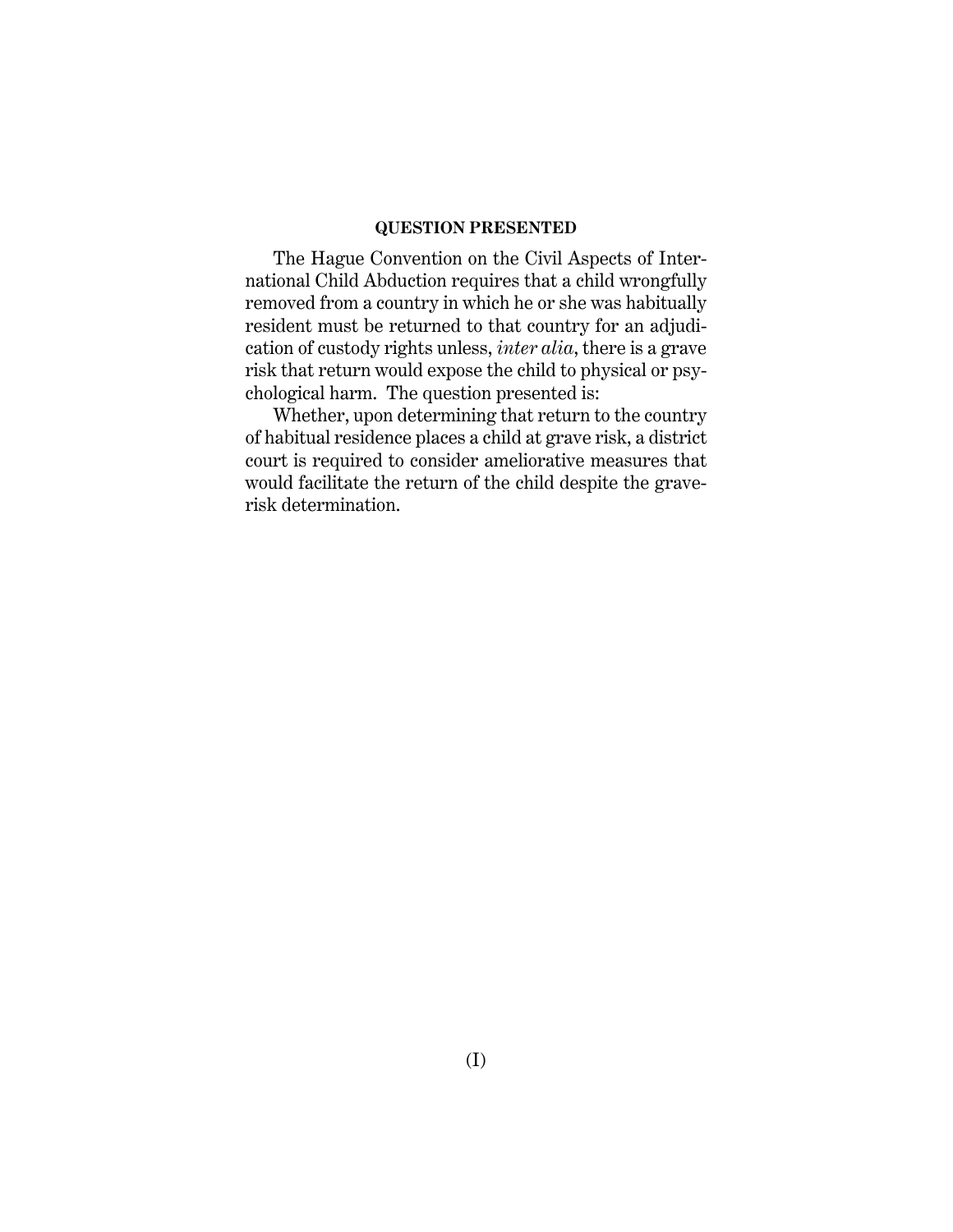# **TABLE OF CONTENTS**

| Page                                                                                                                                                                                   |
|----------------------------------------------------------------------------------------------------------------------------------------------------------------------------------------|
|                                                                                                                                                                                        |
|                                                                                                                                                                                        |
|                                                                                                                                                                                        |
|                                                                                                                                                                                        |
|                                                                                                                                                                                        |
|                                                                                                                                                                                        |
|                                                                                                                                                                                        |
|                                                                                                                                                                                        |
| The court of appeals erred by mandating<br>the consideration of ameliorative measures<br>after a determination that return to the country<br>of habitual residence would place a child |
|                                                                                                                                                                                        |
| A. The Hague Convention does not require<br>consideration of ameliorative measures20                                                                                                   |
| The text of the Hague Convention<br>1.<br>and ICARA does not require consideration                                                                                                     |
| 2.<br>The mandatory consideration of ameliorative<br>measures is inconsistent with the Hague                                                                                           |
| The mandatory consideration of ameliorative<br>3.<br>measures is inconsistent with the Hague<br>Convention's negotiation and drafting                                                  |
| The mandatory consideration of ameliorative<br>4.<br>measures is inconsistent with the views                                                                                           |
| The practices of other signatories confirm<br>5.<br>that the Convention does not mandate<br>consideration of ameliorative measures 31                                                  |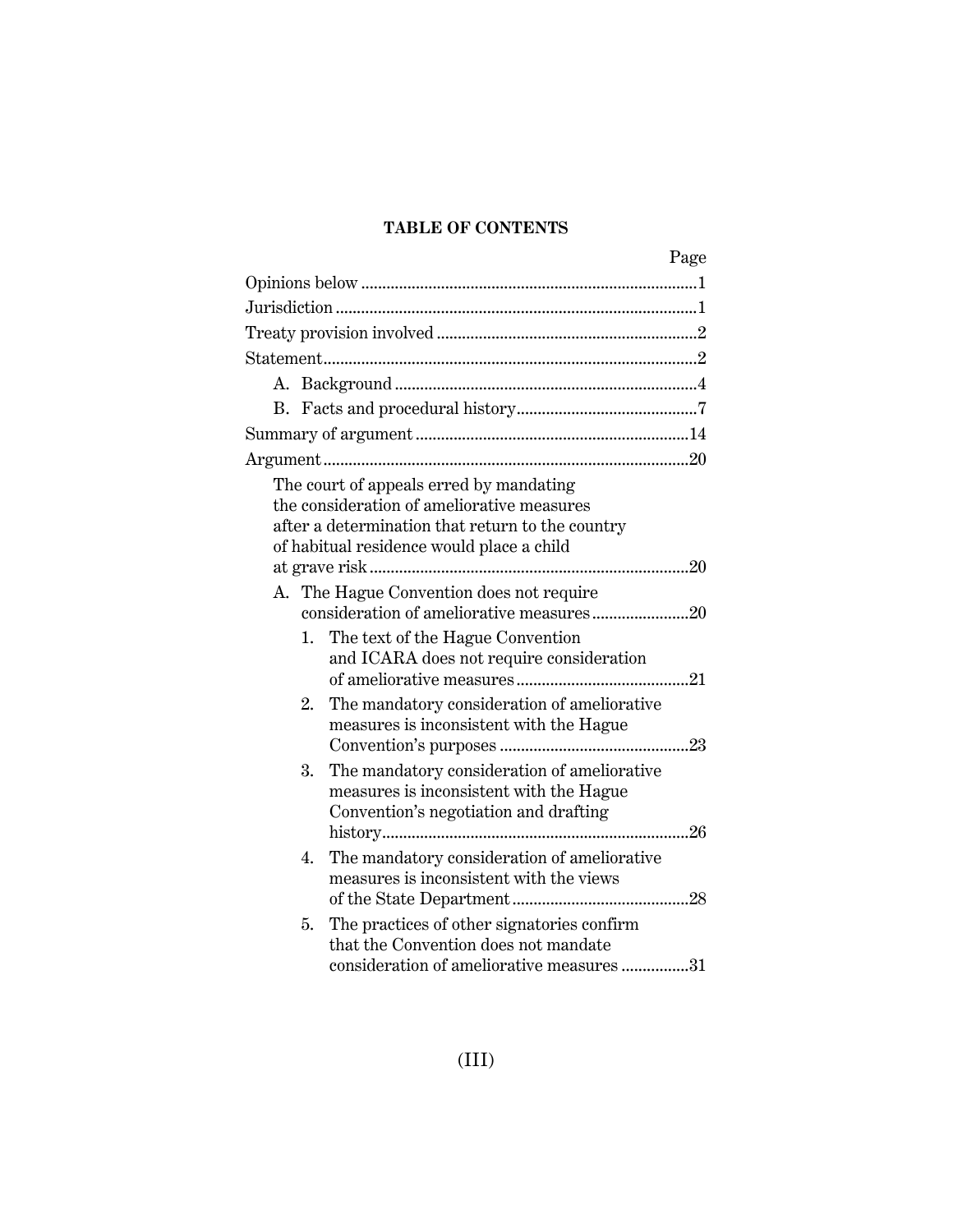|                                                                                  | Page |
|----------------------------------------------------------------------------------|------|
| Table of contents-continued:                                                     |      |
| B. The Hague Convention imposes limits<br>on the discretionary consideration     |      |
| C. The ameliorative measures adopted<br>by the district court were inappropriate |      |
|                                                                                  |      |

# **TABLE OF AUTHORITIES**

# Cases:

| Arthur & Secretary, [2017] FamCAFC 111 (Austl.)32         |
|-----------------------------------------------------------|
| Baran v. Beaty, 526 F.3d 1340 (11th Cir. 2008)6, 32       |
| Blondin v. Dubois, 189 F.3d 240 (2d Cir. 1999)6, 10       |
|                                                           |
| Chan v. Korean Air Lines, Ltd., 490 U.S. 122 (1989) 23    |
| Danaipour v. McLarey, 286 F.3d 1 (1st Cir. 2002)passim    |
| Ermini v. Vittori, 758 F.3d 153 (2d Cir. 2014)6, 40       |
|                                                           |
|                                                           |
| Friedrich v. Friedrich, 78 F.3d 1060 (6th Cir. 1996)6, 38 |
| Leonard v. Lentz,                                         |
| 288 F. Supp. 3d 945 (N.D. Iowa 2018),                     |
|                                                           |
| Lozano v. Montoya Alvarez, 572 U.S. 1 (2014)21, 25, 35    |
| Luis Ischiu v. Gomez Garcia,                              |
|                                                           |
| Medellin v. Texas, 552 U.S. 491 (2008) 31                 |
|                                                           |
| Neumann v. Neumann,                                       |
|                                                           |
| O'Connor v. United States, 479 U.S. 27 (1986) 28          |

IV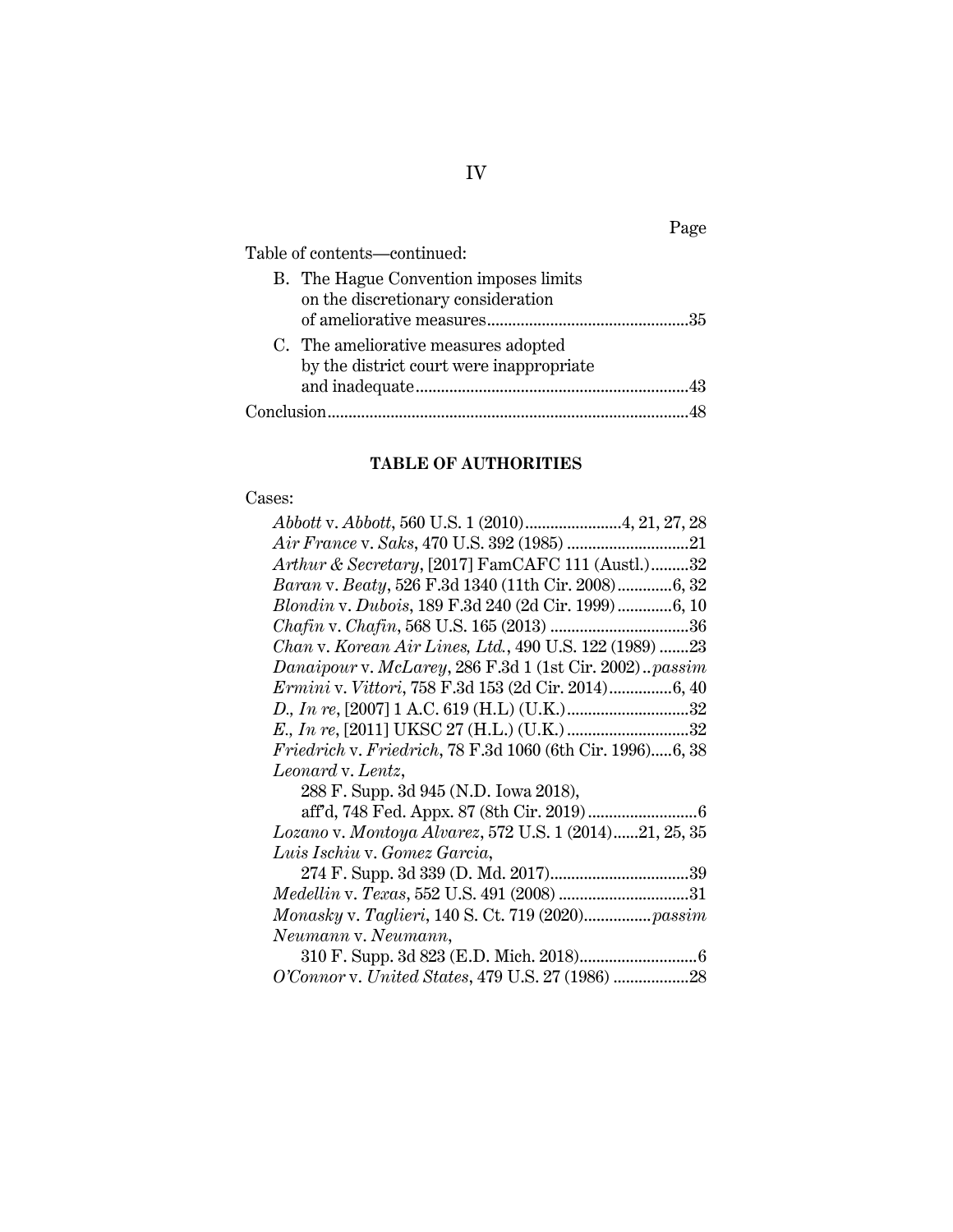| Cases—continued:                                      |
|-------------------------------------------------------|
| Sabogal v. Velarde,                                   |
|                                                       |
| Simcox v. Simcox, 511 F.3d 594 (6th Cir. 2007) 26, 39 |
|                                                       |
| Van De Sande v. Van De Sande,                         |
|                                                       |
| Velasquez v. Funes de Velasquez,                      |
|                                                       |
| Water Splash, Inc. v. Menon, 137 S. Ct. 1504 (2017)23 |

Treaties and statutes:

| Hague Convention on the Civil Aspects of    |
|---------------------------------------------|
| International Child Abduction, T.I.A.S.     |
|                                             |
|                                             |
|                                             |
|                                             |
|                                             |
|                                             |
|                                             |
|                                             |
|                                             |
|                                             |
|                                             |
|                                             |
|                                             |
|                                             |
|                                             |
|                                             |
| International Child Abduction Remedies Act, |
| Pub. L. No. 100-300, 102 Stat. 437 (1988),  |
|                                             |
|                                             |
|                                             |
|                                             |
|                                             |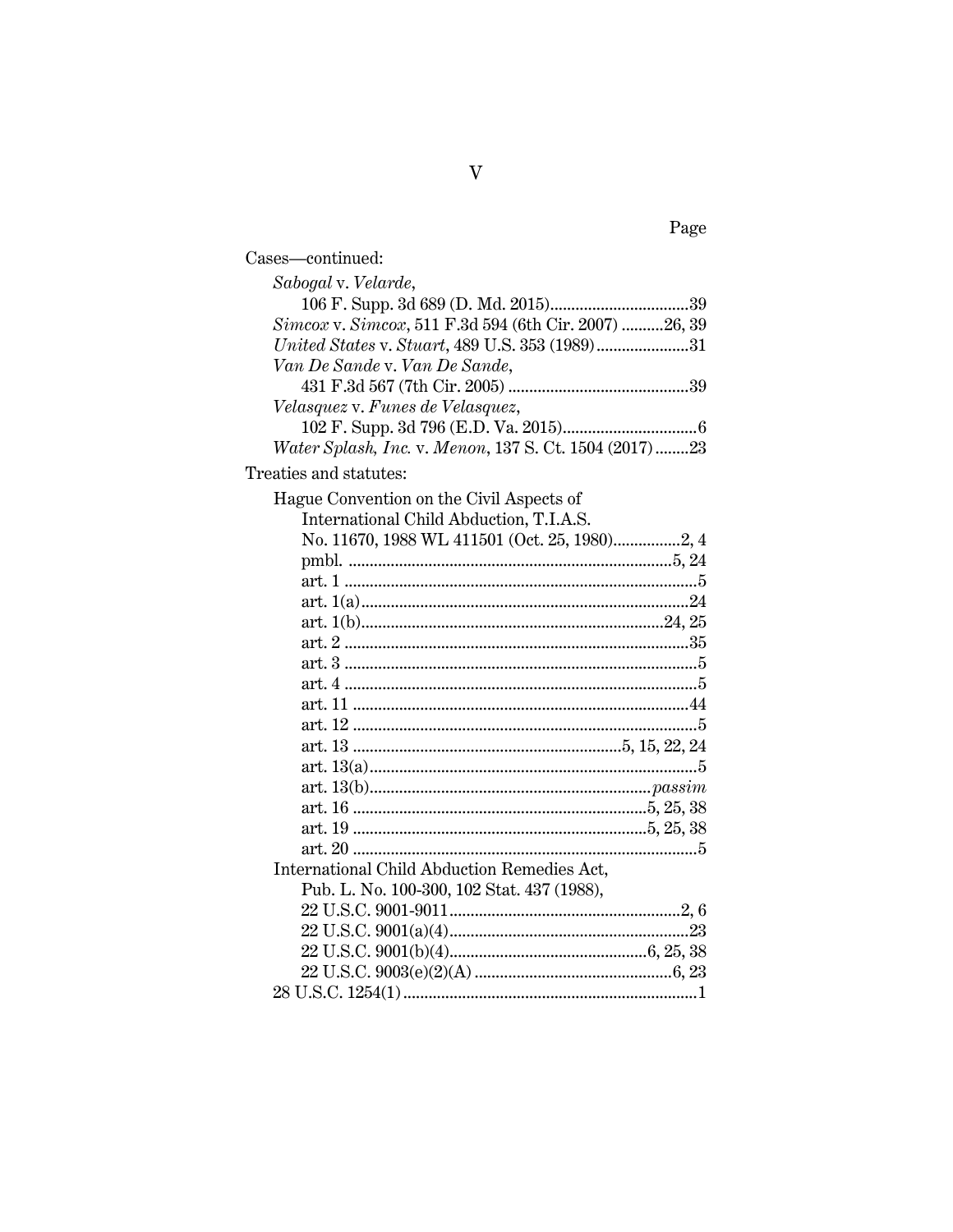| Miscellaneous:                                                                           |
|------------------------------------------------------------------------------------------|
| Council Regulation 2201/2003,                                                            |
| 2003 O.J. (L 338) 6 (EU):                                                                |
|                                                                                          |
|                                                                                          |
| Department of State, Report on Compliance                                                |
| with the Hague Abduction Convention (2004)                                               |
|                                                                                          |
| Department of State, Report on Compliance                                                |
| with the Hague Convention on the Civil                                                   |
| Aspects of International Child Abduction (2007)                                          |
| <tinyurl.com 2007haguecompliance="">24</tinyurl.com>                                     |
| Department of State, Report on Compliance                                                |
| with the Hague Convention on the Civil                                                   |
| Aspects of International Child Abduction (2010)                                          |
| <tinyurl.com 2010haguecompliance=""> 25, 31, 38, 39</tinyurl.com>                        |
| Jeffrey L. Edleson et al., <i>Multiple Perspectives</i>                                  |
| on Battered Mothers and Their Children                                                   |
| Fleeing to the United States for Safety: A Study                                         |
| of Hague Convention Cases, Final Rep. (2010)                                             |
|                                                                                          |
| Hague International Child Abduction Convention;                                          |
| Text and Legal Analysis,                                                                 |
| 51 Fed. Reg. 10,494 (Mar. 26, 1986)22, 26, 28, 29                                        |
| Hague Conference on Private International Law,<br>1980 Child Abduction Convention: Guide |
| to Good Practice Part VI Article $13(1)(b)$ (2020)                                       |
| <tinyurl.com hagueconferenceguide="">33</tinyurl.com>                                    |
| Hague Conference on Private International Law,                                           |
| Conclusions and Recommendations and                                                      |
| Report of Part I of the Sixth Meeting of the                                             |
| Special Commission (2011)                                                                |
|                                                                                          |
|                                                                                          |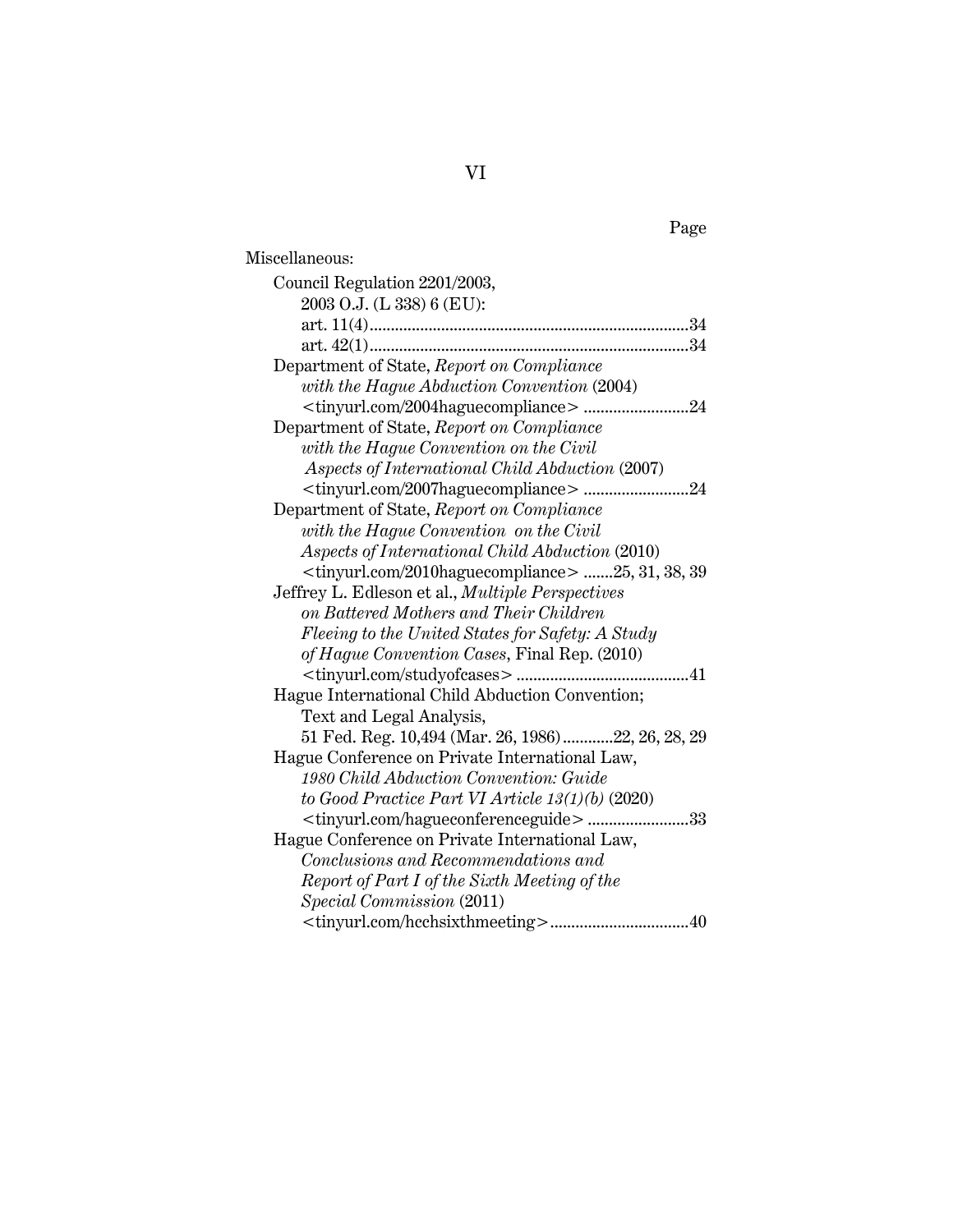### Page

Miscellaneous—continued: Hague Conference on Private International Law, *Enforcement of Orders Made Under the 1980 Convention—An Empirical Study* (Oct. 2006) <tinyurl.com/hcchempiricalstudy> ........................... 33 Hague Conference on Private International Law, *Report and Conclusions of the Fifth Meeting of the Special Commision* (Mar. 2007) <tinyurl.com/hcchfifthmeeting> .......................... 33, 38 Hague Conference on Private International Law, Status Table (July 19, 2019) <tinyurl.com/hcchstatustable> .................................... 6 Roxanne Hoegger, *What If She Leaves? — Domestic Violence Cases Under the Hague Convention and the Insufficiency of the Undertakings Remedy*, 18 Berkeley Women's L.J. 181 (2003) ................... 24, 42 Elisa Pérez-Vera, *Explanatory Report* (Hague Permanent Bureau trans. 1982) <tinyurl.com/hagueexplanatoryreport> .......... *passim* Reunite Research Unit, *The Outcomes for Children Returned Following an Abduction* (Sept. 2003) <tinyurl.com/reunitestudy> ................................. 41, 42 Kathleen Ruckman, *Undertakings As Convention Practice: The United States Perspective*, 11 The Judges' Newsletter, Hague Conf. on Private Int'l Law 45 (2006) <tinyurl.com/haguejudgesnewsletter> ............... 30, 31 Letter from Catherine W. Brown, Assistant Legal Adviser for Consular Affairs, United States Dep't of State, to Michael Nicholls, Child Abduction Unit, Lord Chancellor's Dep't, United Kingdom (Aug. 19, 1995) ............... 29, 30, 40, 44 Rhona Schuz, *The Doctrine of Comity in the Age of Globalization: Between International Child Abduction and Cross-Border Insolvency*, 40 Brooklyn J. Int'l Law 31 (2014) .............................. 25

# VII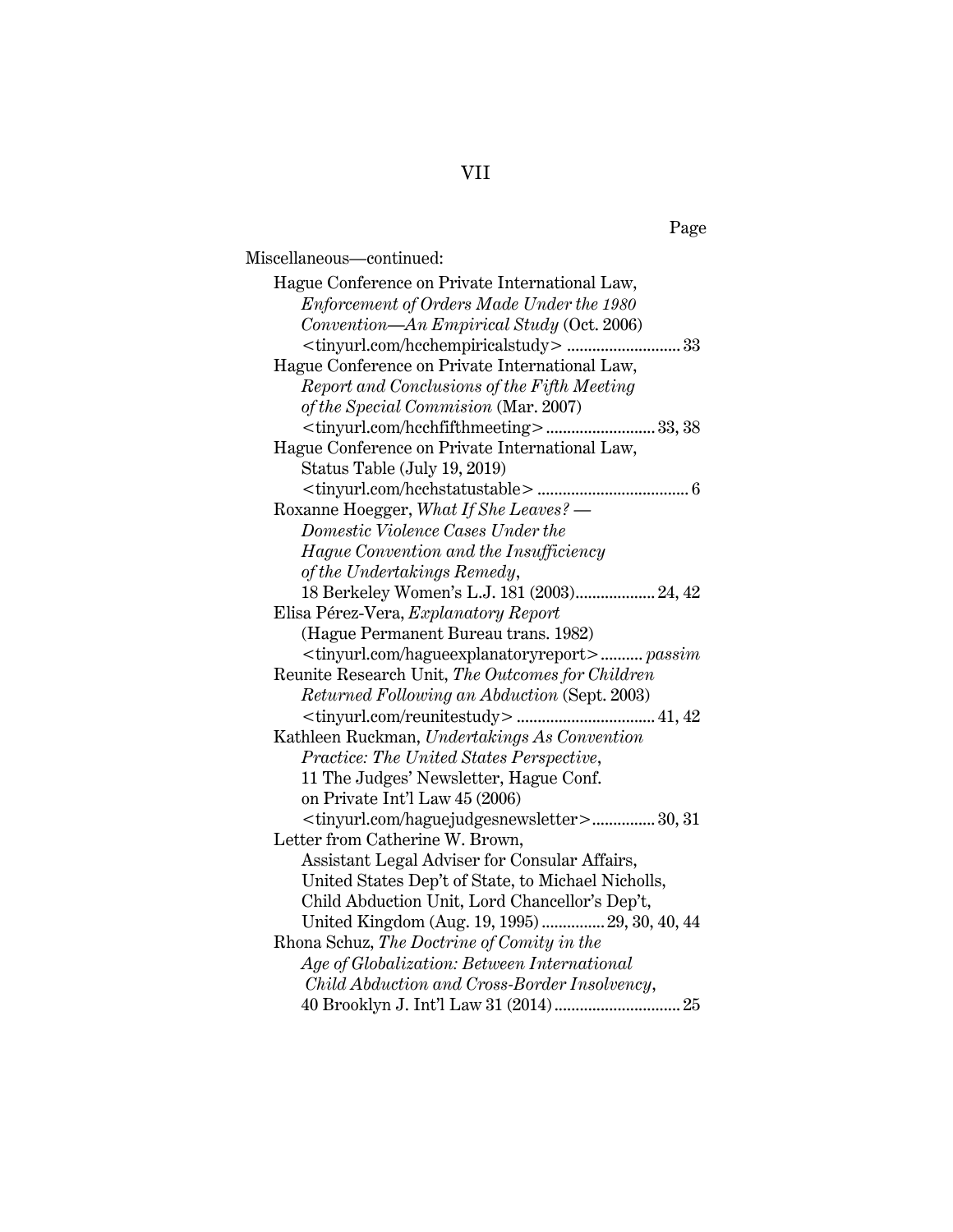# VIII

Page

Miscellaneous—continued:

Katarina Trimmings & Onyója Momoh, *Intersection Between Domestic Violence and International Parental Child Abduction: Protection of Abducting Mothers in Return Proceedings*, 35 Int'l J.L. Policy & the Family 1 (2021) .................. 33 Merle H. Weiner, *You Can And You Should: How Judges Can Apply the Hague Abduction Convention to Protect Victims of Domestic Violence*, 28 UCLA Women's L.J. 223 (2021) ............ 42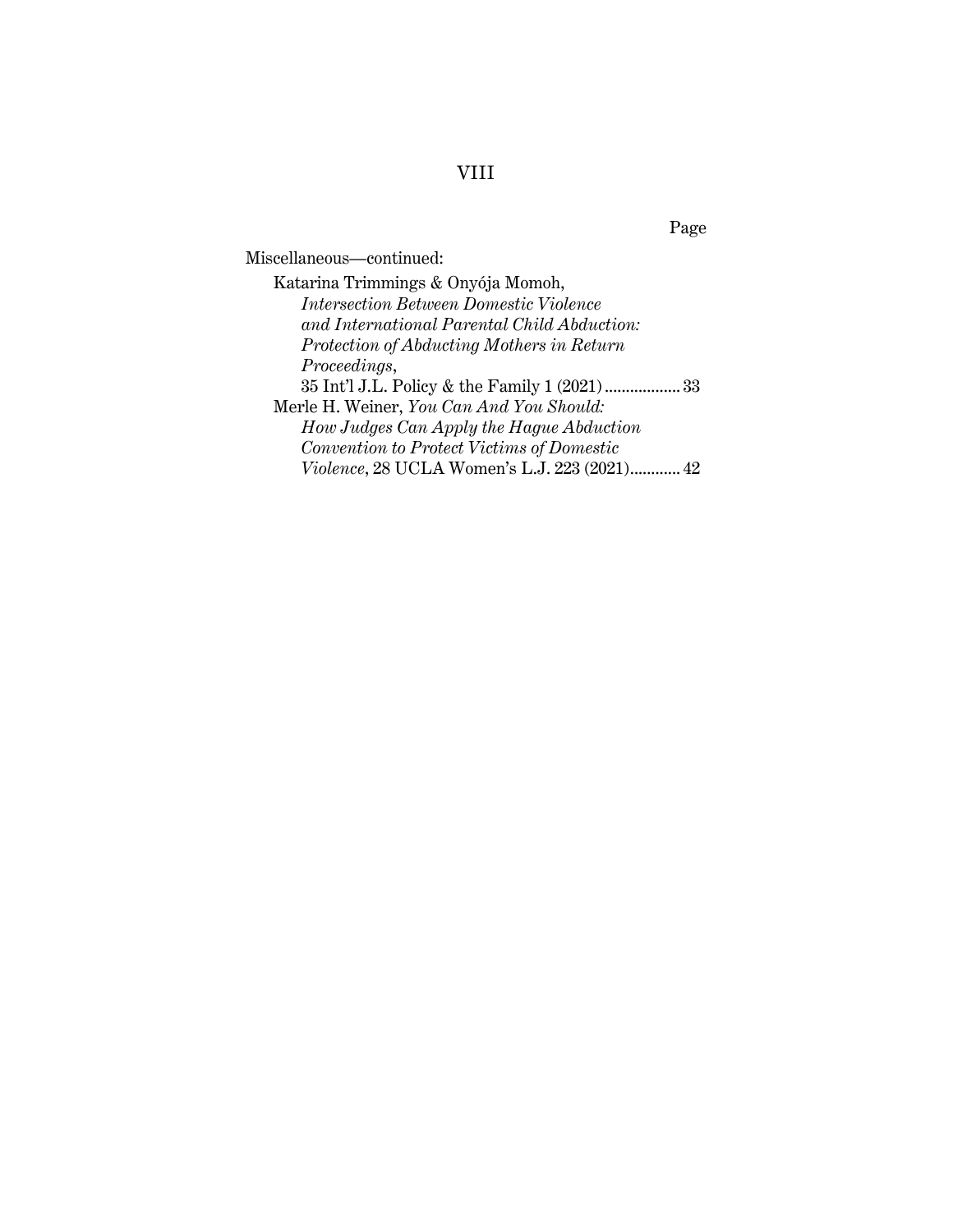# In the Supreme Court of the United States

No. 20-1034

NARKIS ALIZA GOLAN, PETITIONER

*v.* 

ISACCO JACKY SAADA

*ON WRIT OF CERTIORARI TO THE UNITED STATES COURT OF APPEALS FOR THE SECOND CIRCUIT* 

#### **BRIEF FOR THE PETITIONER**

### **OPINIONS BELOW**

The opinion of the court of appeals (Pet. App. 1a-10a) is not published in the Federal Reporter, but is reprinted at 833 Fed. Appx. 829. An earlier opinion of the court of appeals (Pet. App. 26a-40a) is reported at 930 F.3d 533. The opinions of the district court (Pet. App. 11a-25a, 41a-85a) are unreported.

#### **JURISDICTION**

The judgment of the court of appeals was entered on October 28, 2020. A petition for rehearing was denied on January 14, 2021 (Pet. App. 86a). The petition for a writ of certiorari was filed on January 26, 2021, and was granted on December 10, 2021. The jurisdiction of this Court rests on 28 U.S.C. 1254(1).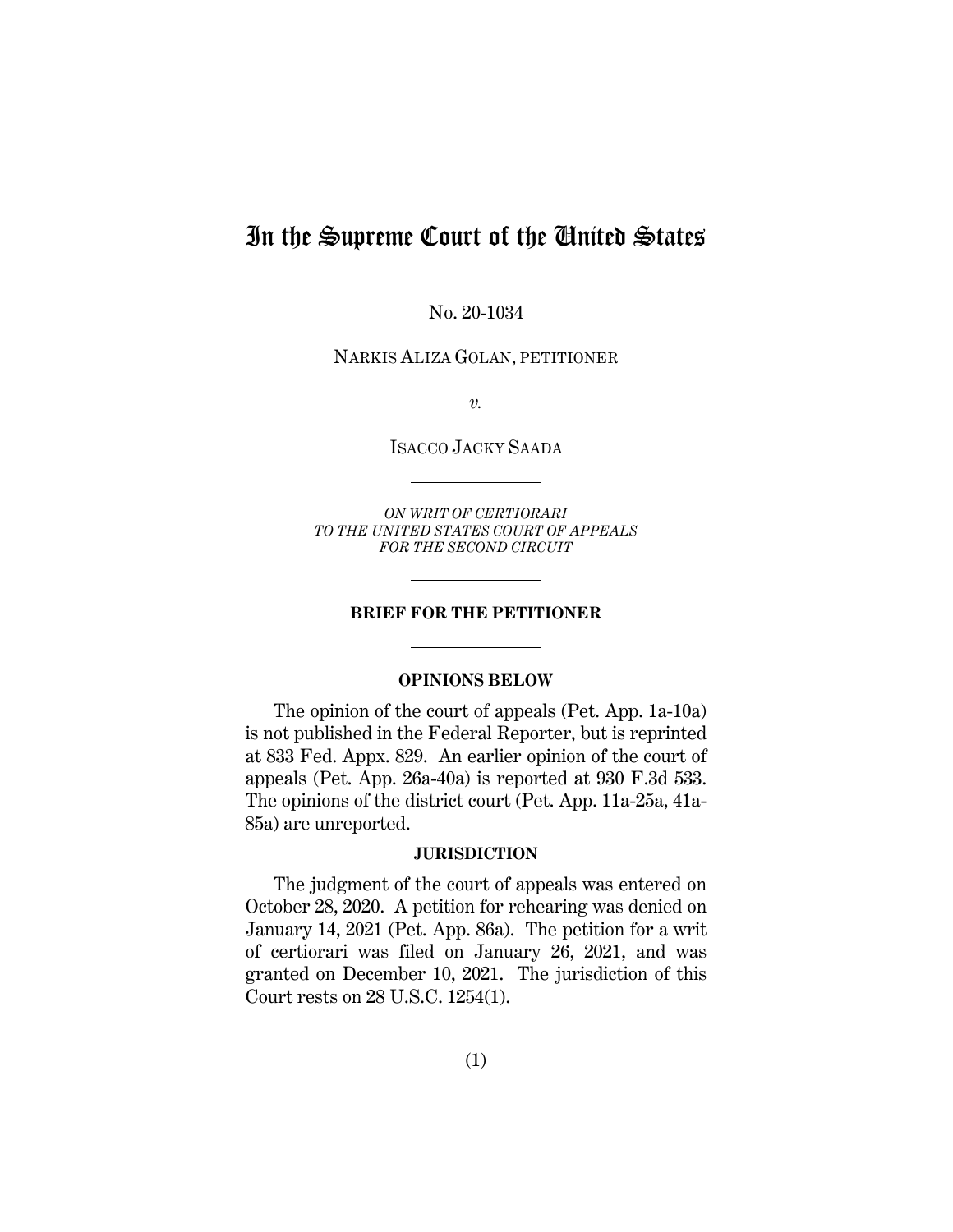#### **TREATY PROVISION INVOLVED**

Article 13 of the Hague Convention on the Civil Aspects of International Child Abduction, as implemented in the United States through the International Child Abduction Remedies Act, 22 U.S.C. 9001-9011, provides in relevant part:

Notwithstanding the provisions of the preceding Article, the judicial or administrative authority of the requested State is not bound to order the return of the child if the person, institution or other body which opposes its return establishes that—

\* \* \*

(b) there is a grave risk that his or her return would expose the child to physical or psychological harm or otherwise place the child in an intolerable situation.

#### **STATEMENT**

This case is an international child-custody dispute governed by the Hague Convention on the Civil Aspects of International Child Abduction. The Convention provides that a child who is removed from a country in which he or she was "habitually resident" must be returned to that country for an adjudication of custody rights. Of particular relevance here, however, the Convention provides that a court "is not bound to order the return of the child" if it is established that "there is a grave risk that his or her return would expose the child to physical or psychological harm or otherwise place the child in an intolerable situation."

This case concerns a five-year-old boy, B.A.S., who currently lives in New York City with his mother, petitioner Narkis Aliza Golan, an American citizen. B.A.S. was born in Italy. It is undisputed that petitioner was the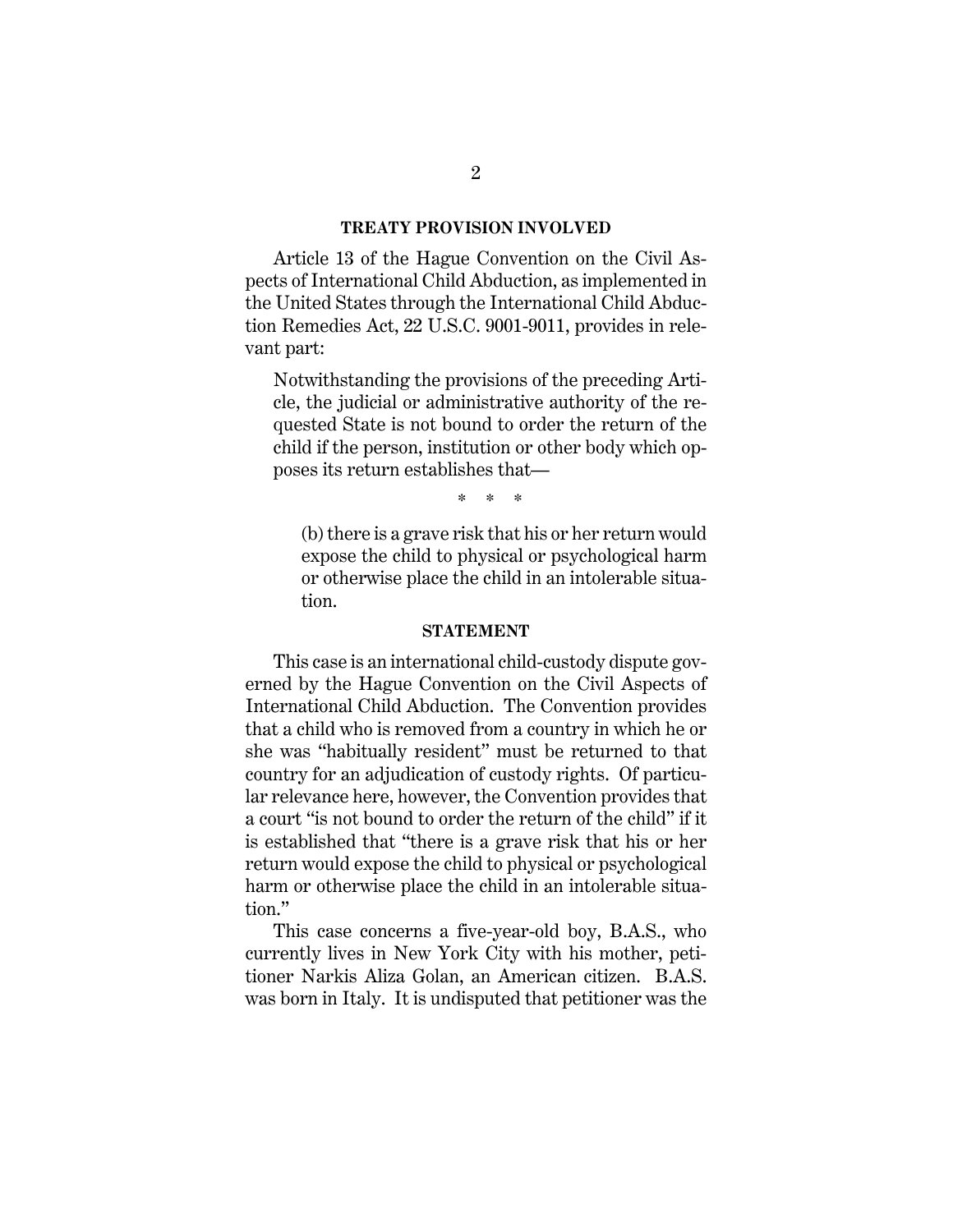victim of severe and sustained domestic violence at the hands of her husband and B.A.S.'s father, respondent Isacco Jacky Saada, an Italian citizen. When B.A.S. was two years old, petitioner traveled to the United States with B.A.S. for a wedding. After respondent threatened to kill petitioner or permanently take B.A.S. from her, petitioner remained in the United States with B.A.S. and sought refuge at a domestic-violence shelter.

Respondent filed a petition in the Eastern District of New York seeking B.A.S.'s return to Italy under the Hague Convention. The district court determined that there is a grave risk that B.A.S. would be exposed to harm if he were returned to Italy because of respondent's history of abuse. Despite that determination, the district court was required under Second Circuit precedent to consider whether any possible ameliorative measures would mitigate the grave risk and to order B.A.S.'s return "if at all possible." In light of that precedent, the district court undertook a protracted process to fashion ameliorative measures and eventually ordered that B.A.S. be returned to Italy, subject to an Italian protective order (which the district court ordered the parties to arrange) imposing supervised visitation and requiring psychotherapy for respondent, and also subject to respondent paying petitioner \$150,000 for her living expenses and legal fees. The court of appeals upheld the district court's order.

The court of appeals' categorical rule requiring consideration of ameliorative measures is inconsistent with the Convention's text, purposes, and drafting history, the views of the State Department, and the practices of other signatories. Those sources make plain that, once a court determines that the child would face a grave risk of exposure to harm upon return to the country of habitual residence, the court may decline to return the child. The court of appeals' rule ignores the discretion the Convention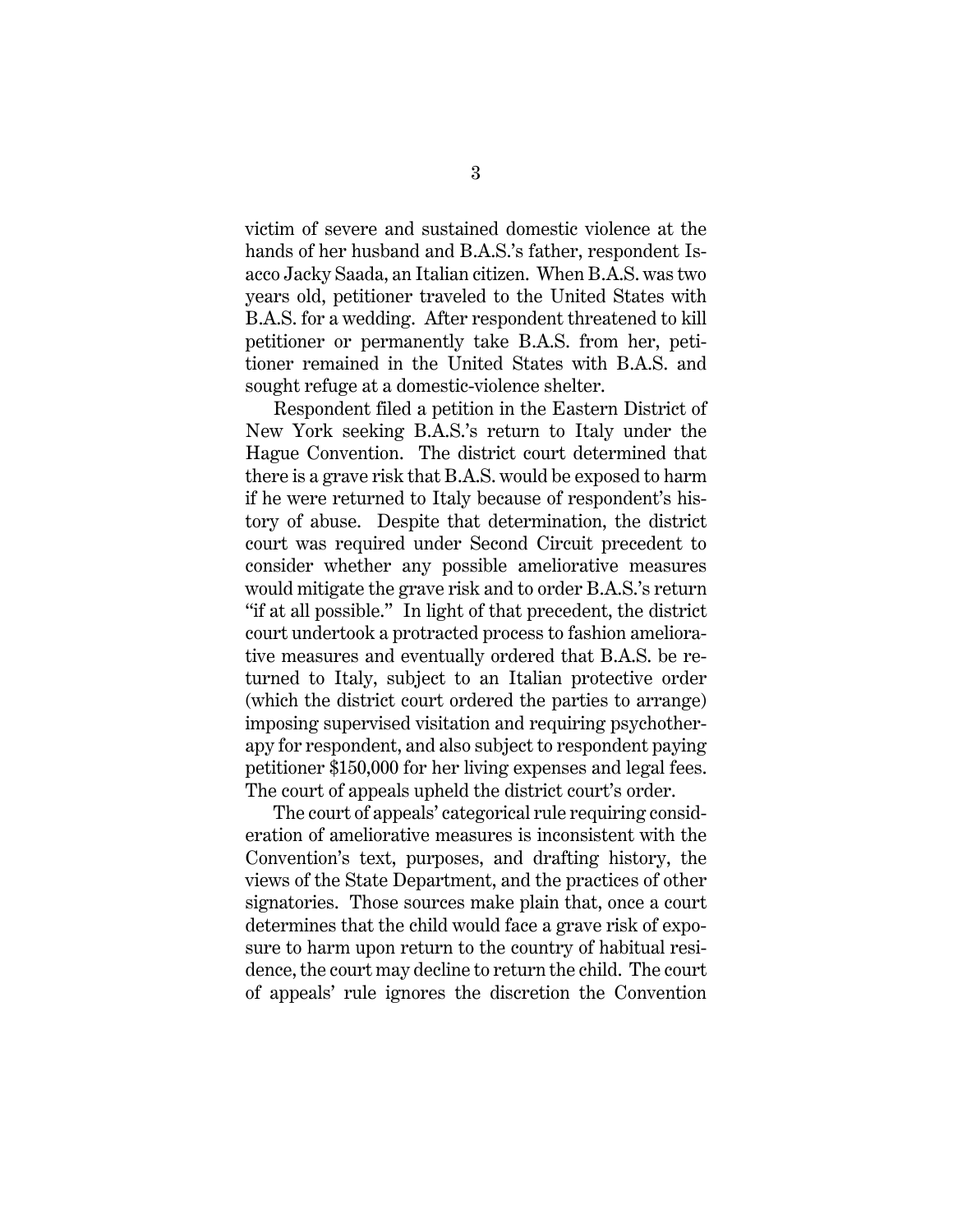leaves to the court making the grave-risk determination; prolongs proceedings that are meant to be expeditious; and risks enmeshing courts in custody-related issues that are outside the scope of permissible consideration under the Convention and its implementing legislation.

Although the Convention does not prohibit the discretionary use of ameliorative measures, such measures are consistent with the Convention's text and purposes only if they are capable of mitigating the grave risk while remaining limited in scope and enforceable by the court making the grave-risk determination. In cases involving domestic violence, however, adequate ameliorative measures would necessarily require an extensive understanding of the complex psychology behind domestic abuse and of the workings of a foreign legal system, and such measures would necessarily involve custody-related determinations and protections extending beyond the child's return. In such cases, like this one, it is impossible to craft ameliorative measures that are both effective in protecting the child and appropriately limited under the Convention.

For those reasons, the Court should reverse the court of appeals' judgment and allow B.A.S. to remain in the United States, where he has now spent the majority of his life―free from the grave risk he would face in Italy if he were required to return.

### **A. Background**

The Hague Convention on the Civil Aspects of International Child Abduction, Oct. 25, 1980, T.I.A.S. No. 11670, 1988 WL 411501, is a multilateral treaty adopted "in response to the problem of international child abductions during domestic disputes." *Abbott* v. *Abbott*, 560 U.S. 1, 8 (2010). The Convention aims to "protect children internationally from the harmful effects of their wrongful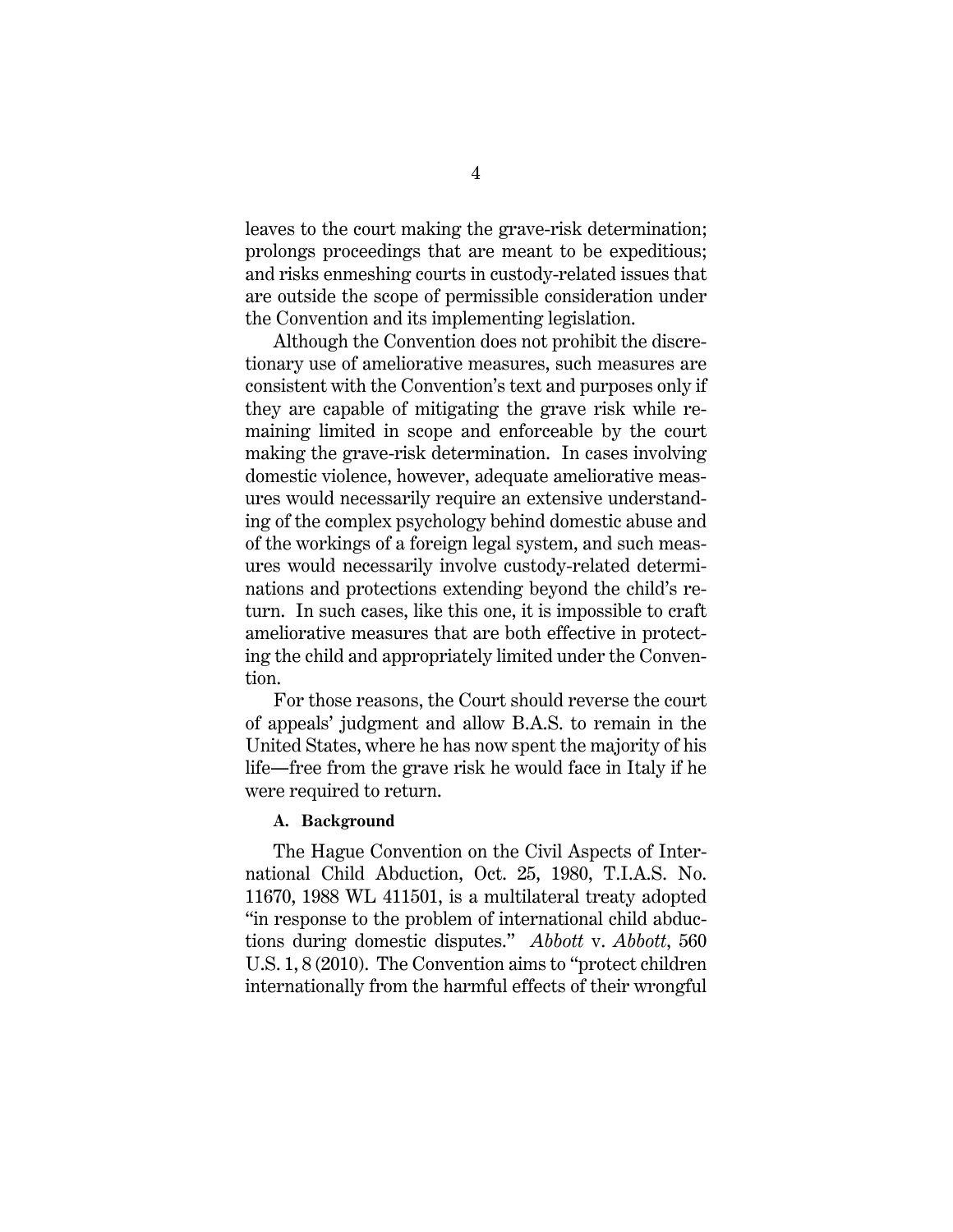removal or retention," and it adopts the "core premise" that "the interests of children \* \* \* in matters relating to their custody" are best served when the custody determination is made in a child's country of "habitual residence." Convention pmbl. Consistent with that premise, the Convention provides that the court of the country to which the child has been removed "shall not decide on the merits of rights of custody," Convention art. 16, and that a decision "concerning the return of the child shall not be taken to be a determination on the merits of any custody issue," Convention art. 19. Rather, where a child has been "wrongfully removed" from the country in which he or she was "habitually resident," the child should ordinarily be returned to that country for the custody determination. Convention arts. 1, 3, 4, 12.

That general rule, however, is subject to a number of important exceptions. For example, return is not required where the petition for return is filed more than a year after removal and "it is demonstrated that the child is now settled in its new environment." Convention art. 12. Nor is return required where the parent seeking return was not "actually exercising" custody rights when the child was removed, Convention art. 13(a); where "the child objects to being returned and has attained an age and degree of maturity at which it is appropriate to take account of its views," Convention art. 13; or where return would contravene "fundamental principles \* \* \* relating to the protection of human rights and fundamental freedoms," Convention art. 20.

Of particular relevance here, Article 13(b) of the Convention provides that a court "is not bound to order the return of the child" if the party opposing the child's return establishes that "there is grave risk that his or her return would expose the child to physical or psychological harm or otherwise place the child in an intolerable situation."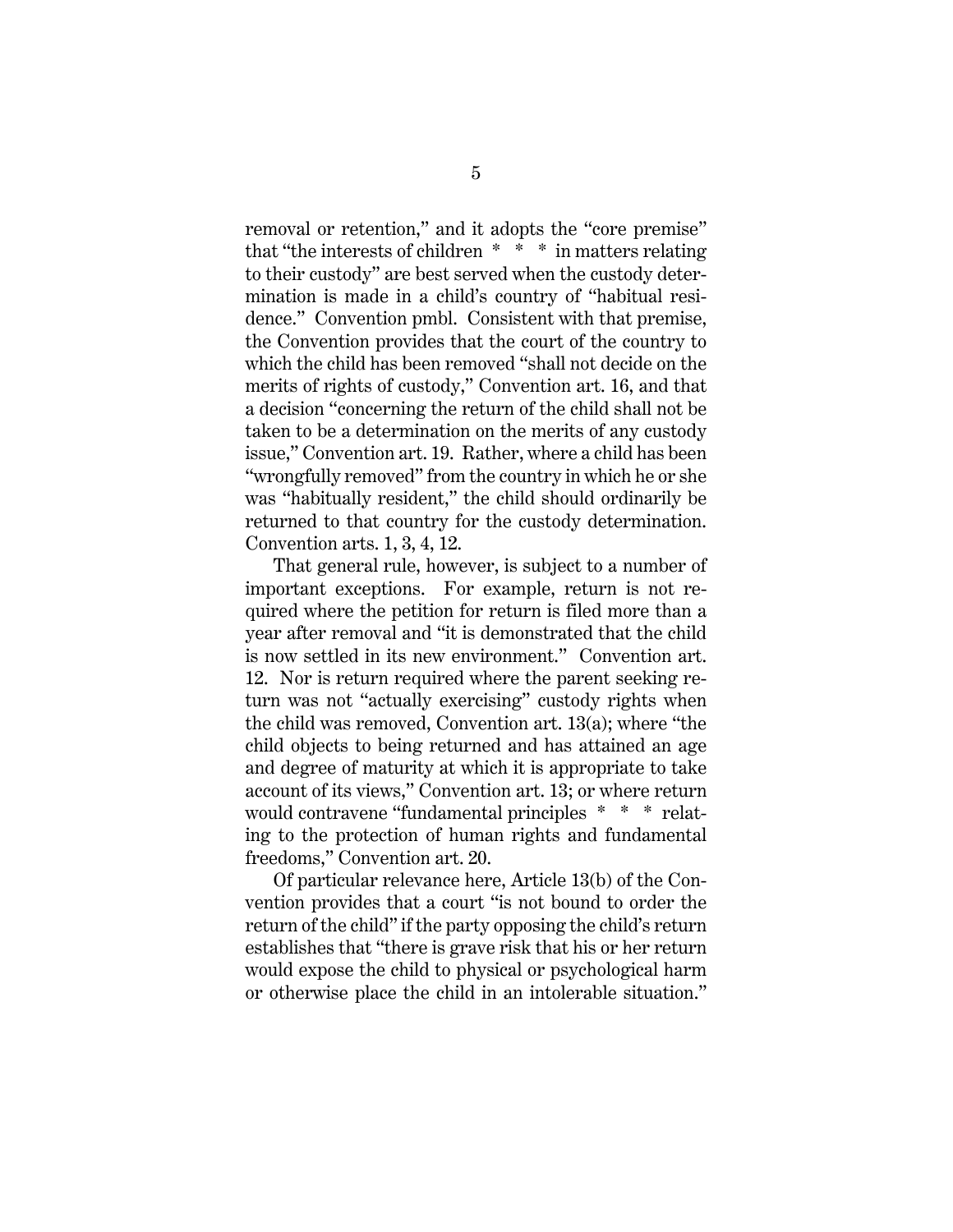Courts have recognized that a grave risk of exposure to harm may exist in a variety of situations, including where domestic violence is present, see, *e.g.*, *Baran* v. *Beaty*, 526 F.3d 1340, 1346 (11th Cir. 2008); *Blondin* v. *Dubois*, 189 F.3d 240, 243 (2d Cir. 1999); where a child would be returned "to a zone of war, famine, or disease," *Friedrich* v. *Friedrich*, 78 F.3d 1060, 1069 (6th Cir. 1996); see, *e.g.*, *Velasquez* v. *Funes de Velasquez*, 102 F. Supp. 3d 796, 812 (E.D. Va. 2015); where the child would be deprived of needed medical treatment, see, *e.g.*, *Ermini* v. *Vittori*, 758 F.3d 153, 165-166 (2d Cir. 2014); *Leonard* v. *Lentz*, 288 F. Supp. 3d 945, 960 (N.D. Iowa 2018), aff'd, 748 Fed. Appx. 87 (8th Cir. 2019); and where return would otherwise be damaging to the child, see, *e.g.*, *Neumann* v. *Neumann*, 310 F. Supp. 3d 823, 840 (E.D. Mich. 2018).

In 1988, in connection with the United States' ratification of the Convention, Congress enacted the Convention's implementing statute, the International Child Abduction Remedies Act, Pub. L. No. 100-300, 102 Stat. 437 (1988) (ICARA). Under that statute, a federal or state court considering a petition for return is empowered to determine "only rights under the Convention and not the merits of any underlying child custody claims." 22 U.S.C. 9001(b)(4). In addition, the party opposing the return of the child must establish that certain exceptions to return apply "by clear and convincing evidence." 22 U.S.C.  $9003(e)(2)(A)$ .

Approximately 100 other countries, including Italy, are parties to the Convention. See Hague Conference on Private International Law, Status Table (July 19, 2019) <tinyurl.com/hcchstatustable>.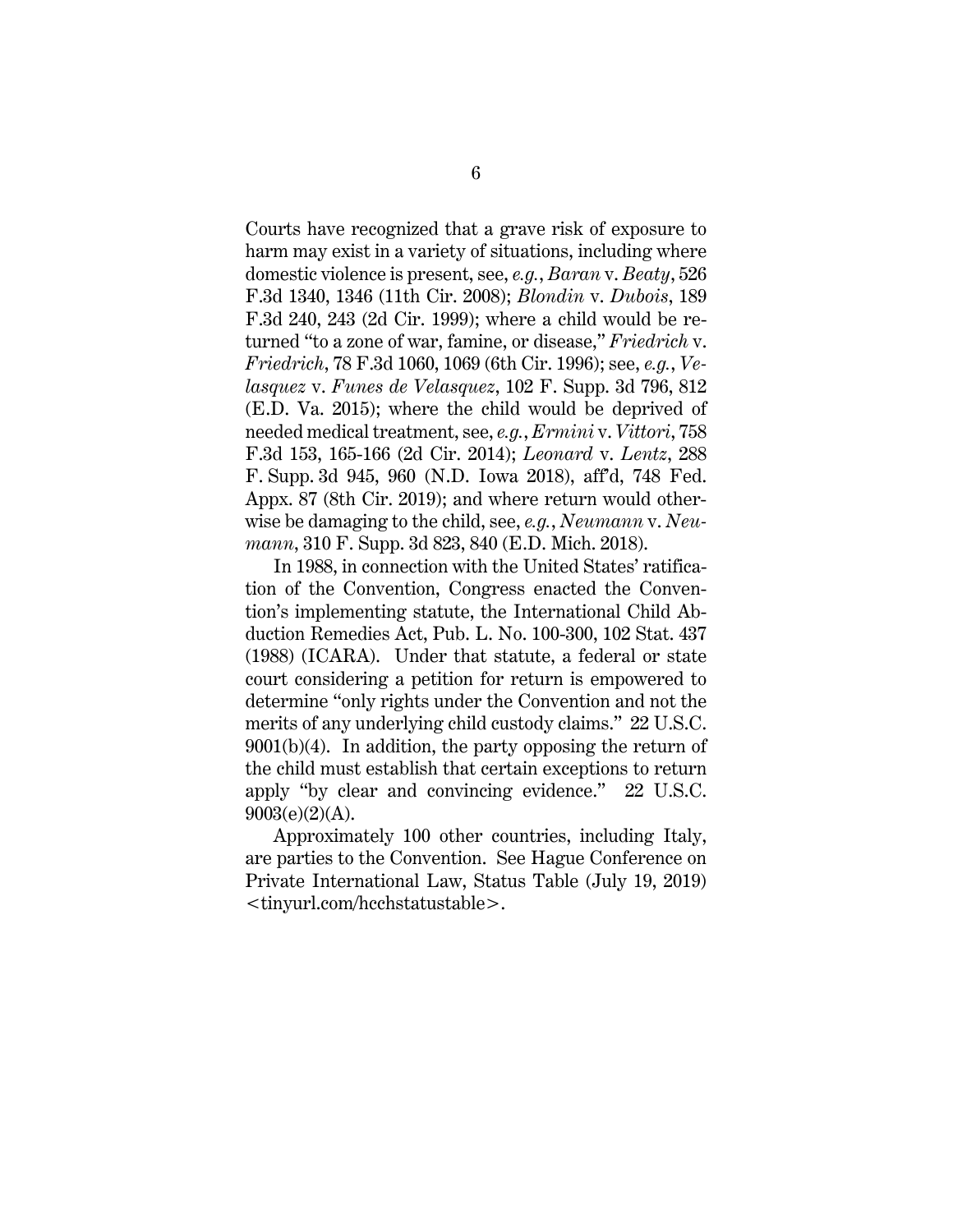#### **B. Facts And Procedural History**

1. In 2015, petitioner Narkis Aliza Golan, an American citizen, married respondent Isacco Jacky Saada, an Italian citizen. They have one child, B.A.S., who was born in Italy in 2016 and is a dual citizen. Throughout their relationship, petitioner has been the victim of egregious domestic violence at the hands of respondent. The abuse was often in the presence of B.A.S. and at times resulted in physical contact with B.A.S. Pet. App. 41a, 44a-45a, 79a.

Petitioner has been the primary caregiver and protector of B.A.S. since birth. In 2018, petitioner traveled to the United States with B.A.S. for a wedding. While petitioner was in the United States, respondent repeatedly threatened to kill petitioner or permanently take B.A.S. from her. Fearing for her life and for her son's safety, petitioner remained in the United States with B.A.S. and sought refuge at a domestic-violence shelter. Pet. App. 47a, 63a; J.A. 51.

2. On September 20, 2018, respondent filed a petition in the United States District Court for the Eastern District of New York, seeking the return of B.A.S. to Italy under the Hague Convention. See D. Ct. Dkt. 1. Six months later, the district court granted the petition. Pet. App. 41a-85a.

a. After a nine-day bench trial, the district court determined that petitioner had established by clear and convincing evidence that returning B.A.S. to Italy would subject him to a grave risk of exposure to harm in light of respondent's history of domestic violence. Pet. App. 42a, 80a. In particular, the district court found that respondent "was violent—physically, psychologically, emotionally, and verbally—to [petitioner]"; that "B.A.S. was present for much of it"; and that respondent's abuse of petitioner is "harmful to B.A.S." *Id*. at 42a, 79a.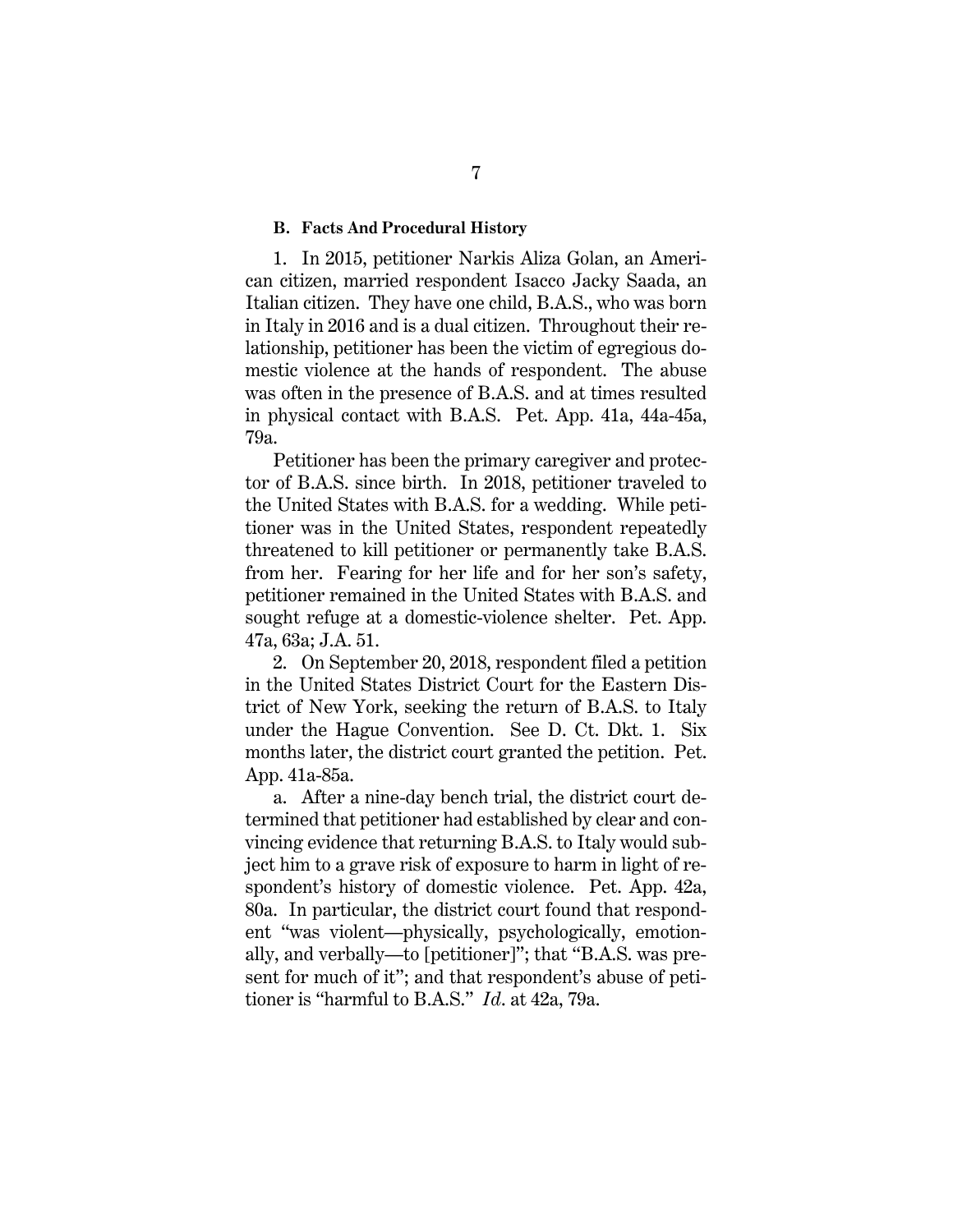The record on which the district court made those findings was extraordinary. Respondent admitted that he repeatedly "slapped, pushed, and grabbed" petitioner; that he "tried to restrain" her and "hit [her] 'to shut her up'"; that he "threw a glass bottle during an argument"; and that he "yelled, swore, and called her names" such as "animal," "bitch," and "whore." Pet. App. 48a & n.11; see *id*. at 52a-53a. One incident in which respondent headbutted petitioner culminated in a trip to the emergency room, where petitioner received an X-ray and CAT scans for the lump that had formed on her forehead. *Id*. at 61a. Respondent also repeatedly threatened to kill petitioner, both directly and in conversations with family members. In a particularly chilling example, respondent told petitioner's brother that she would "be leaving [Italy] in a pine box." *Id*. at 48a, 63a & n.31.

The violence occurred even while petitioner was pregnant with B.A.S. For example, when petitioner and respondent were in a car together, "[h]e grabbed her by the hair<sup>[]</sup> and 'bash[ed] [her] face against the dashboard,' causing her sunglasses to cut her face." Pet. App. 51a-52a. On another occasion during petitioner's pregnancy, respondent pushed into her while they were walking down a flight of stairs, causing her to fall down the stairs. *Id*. at 53a.

There was also significant evidence that respondent had repeatedly sexually assaulted petitioner throughout the course of their relationship. Pet. App. 52a, 55a; J.A. 31. One such assault, when petitioner was pregnant with B.A.S., caused ripped tissue and bleeding resulting in petitioner's hospitalization. Pet. App. 52a. Shortly after B.A.S. was born, another sexual assault ripped petitioner's internal stitches. *Id*. at 55a & n.21. And on yet another occasion, respondent "threw [petitioner] on the bed, grabbed her crotch, and demanded, 'Who owns you,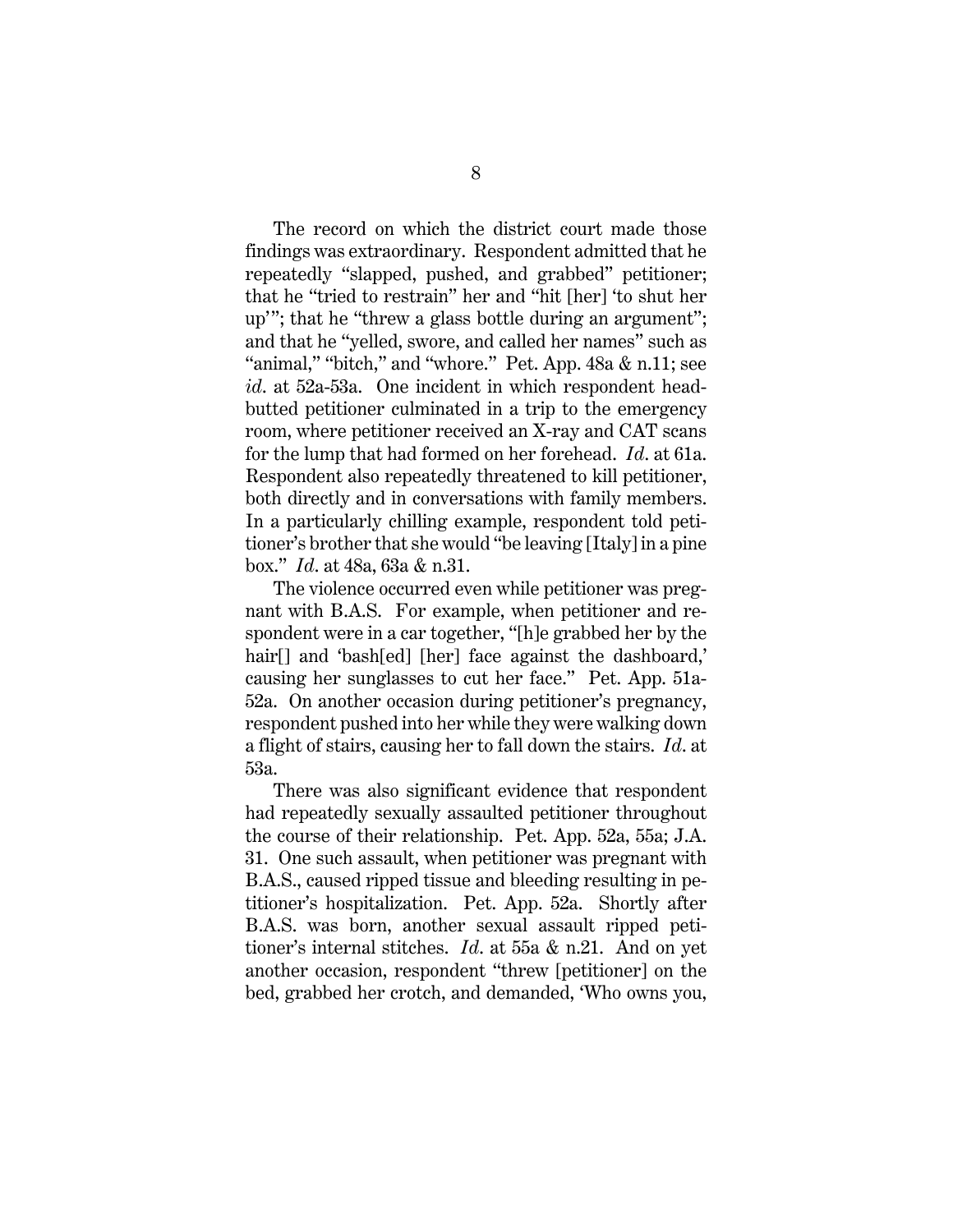huh? Who owns you?" *Id.* at 55a. He pressed his thumbs on her throat until she lost consciousness, then proceeded to rape her. *Ibid*.

In addition to physical violence, the evidence indicated that respondent was emotionally abusive and sought to exercise coercive control over petitioner, including by isolating her from family and friends; denying her control over any money; threatening legal claims and process against her; and openly cheating on her, including with prostitutes. Pet. App. 51a-64a; J.A. 35-39.

B.A.S. was not spared from respondent's behavior. While the district court determined that there was "no significant evidence" that respondent was "intentionally violent" to B.A.S., it noted that respondent "hit [B.A.S.] really hard on his behind" on one occasion and "pushed B.A.S." on another. Pet. App. 49a-50a. Respondent also slapped and punched petitioner while she was breastfeeding B.A.S. *Id*. at 54a.

What is more, B.A.S. was a frequent witness to respondent's abuse. On at least one occasion when respondent sexually assaulted petitioner, B.A.S. was in the bed with them. Pet. App. 55a. As petitioner's expert reported, during the course of other sexual assaults, respondent sometimes threatened to wake up B.A.S. and make him watch. J.A. 31. Respondent also hit petitioner with a candle in B.A.S.'s presence, causing bruising, Pet. App. 54a, and respondent admitted that B.A.S. overheard "screaming and fighting and yelling," *id.* at 49a; see *id*. at 79a.

Finally, over the course of the trial, the district court heard significant evidence that the numerous abusive incidents had a substantial negative impact on B.A.S. Petitioner's expert evaluated B.A.S. and found that he was "very delayed in his development along a number of lines." J.A. 27. She also noted that B.A.S. had imitated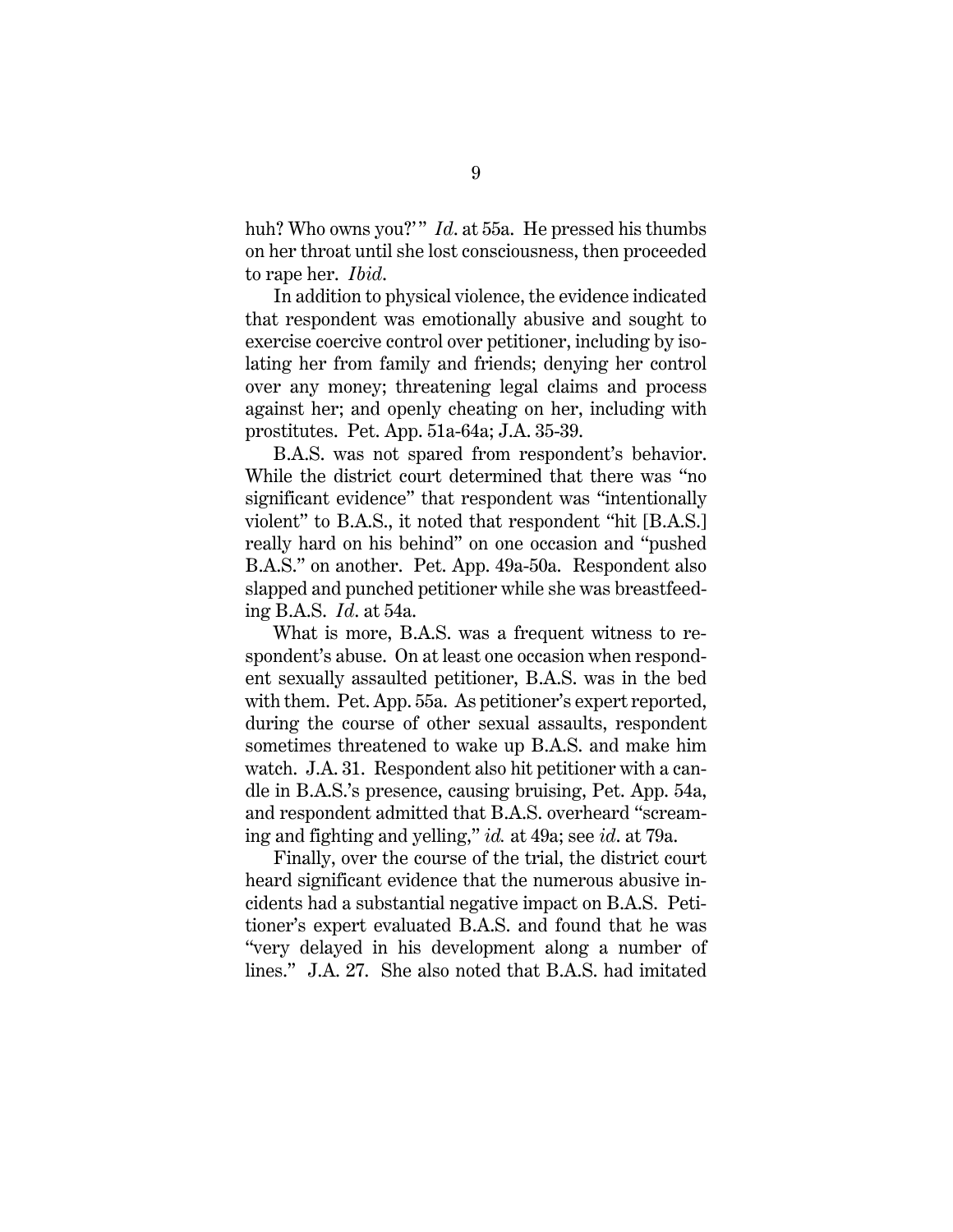his father's abuse of his mother, including by "attempt[ing] to choke and poke at the eyes and head of his mother and other children." J.A. 28.

b. Ultimately, the district court found—as even respondent's own expert recognized—that respondent had "to date not demonstrated a capacity to change his behavior," and that he had "minimized or tried to excuse his violent conduct." Pet. App. 80a. Respondent's expert conceded that there was a "significant risk" that he "would engage in [psychologically] harmful behavior towards B.A.S." Tr. 1221 (Jan. 15, 2019). The expert also acknowledged that respondent had lied to the expert about the abuse and consequently that "[his] reliability was 'down the tube.'" Pet. App. 80a. And the expert further testified that respondent "could not control his anger or his behavior, or take responsibility for its effect on B.A.S." *Id*. at 66a.

On the basis of respondent's sustained abuse of petitioner, the district court determined that returning B.A.S. to Italy would "subject [him] to a grave risk of harm." Pet. App. 80a.

c. Despite that determination, the district court granted the petition for return. Under Second Circuit precedent, the district court was required to consider the "full panoply" of "ameliorative measures" (also known as "undertakings") that might mitigate the risk to the child upon return and to return the child "if at all possible." *Blondin*, 189 F.3d at 242, 248. Consistent with that mandate, after the conclusion of trial, the court ordered the parties to propose potential ameliorative measures. See D. Ct. Dkt. (order dated Jan. 30, 2019).

Petitioner argued that no measures would be sufficient to ameliorate the grave risk to B.A.S. stemming from respondent's violence; his inability to appreciate the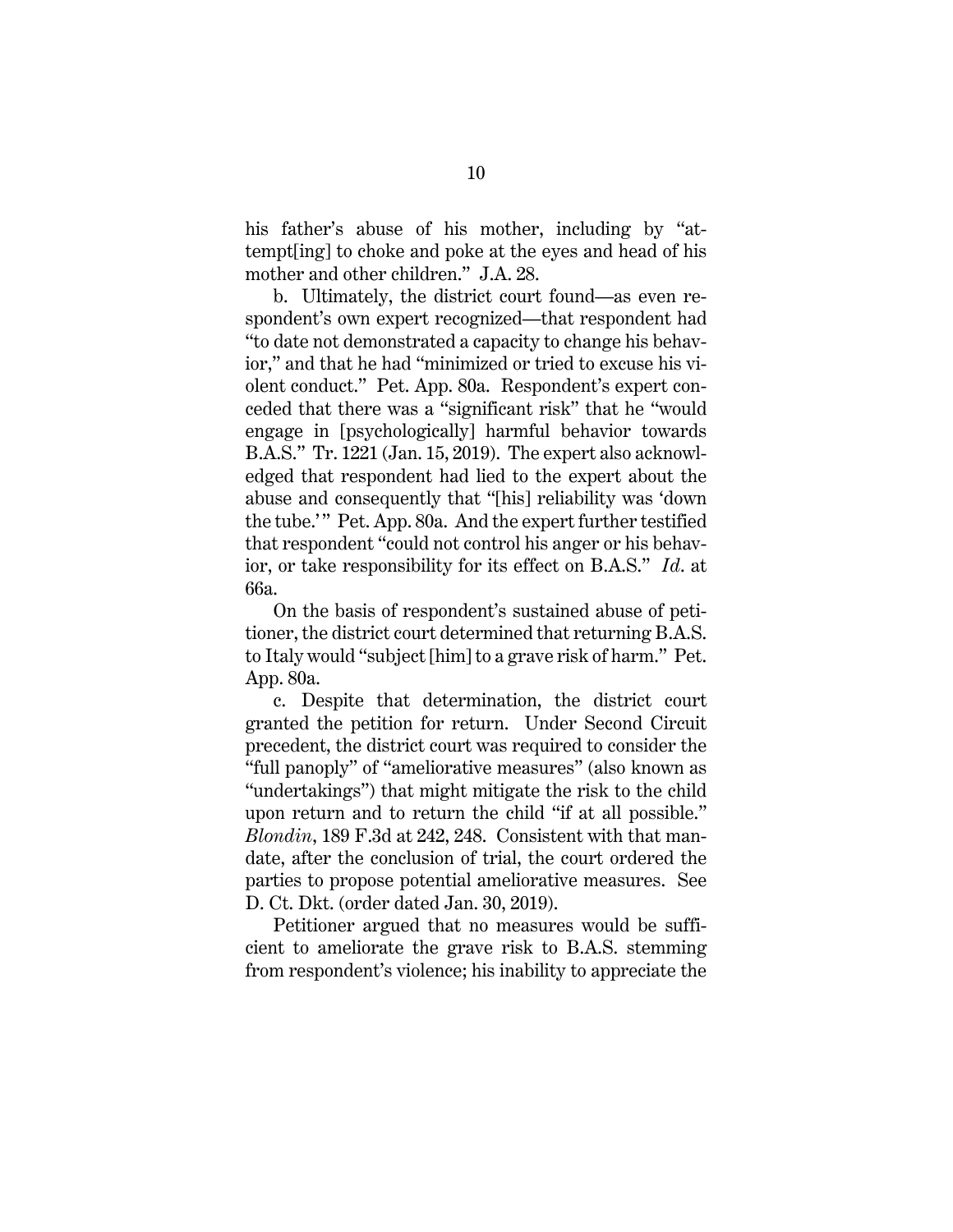consequences of his behavior or change it; and his disregard for the law. See D. Ct. Dkt. 58, at 82-93. Nonetheless, petitioner complied with the district court's order under protest and identified potential ameliorative measures, see *id*. at 93-97, as did respondent, see D. Ct. Dkt. 59, at 37. Notably, respondent presented no evidence that his proposed ameliorative measures would be effective in mitigating the grave risk to B.A.S. See *ibid*.

The district court ordered the return of B.A.S. to Italy, subject to ameliorative measures consistent with those proposed by respondent. Pet. App. 81a-84a. In particular, the court noted that respondent had agreed to (1) pay petitioner \$30,000 for her living expenses and legal fees; (2) stay away from petitioner "until the Italian courts address this issue"; (3) "pursue dismissal of criminal charges against [petitioner] relating to her abduction of B.A.S."; (4) "begin cognitive behavioral therapy in Italy"; and (5) waive all rights to legal fees or costs arising from this action. *Id*. at 84a. The court further directed respondent to provide the full record of its proceedings to the Italian court presiding over the custody proceeding; to assist petitioner in obtaining legal immigration and work status in Italy; and not to pursue any other actions against her in the Italian courts. *Ibid*.

3. On petitioner's appeal, the court of appeals affirmed in part, vacated in part, and remanded. Pet. App. 26a-40a. As is relevant here, in response to petitioner's challenge to the district court's decision to grant respondent's petition notwithstanding its grave-risk determination—a determination that respondent did not challenge—the court of appeals concluded that it was "not convinced" that the ameliorative measures were "sufficient to mitigate the undisputed grave risk of harm that B.A.S. faces if returned to Italy." *Id*. at 35a. The court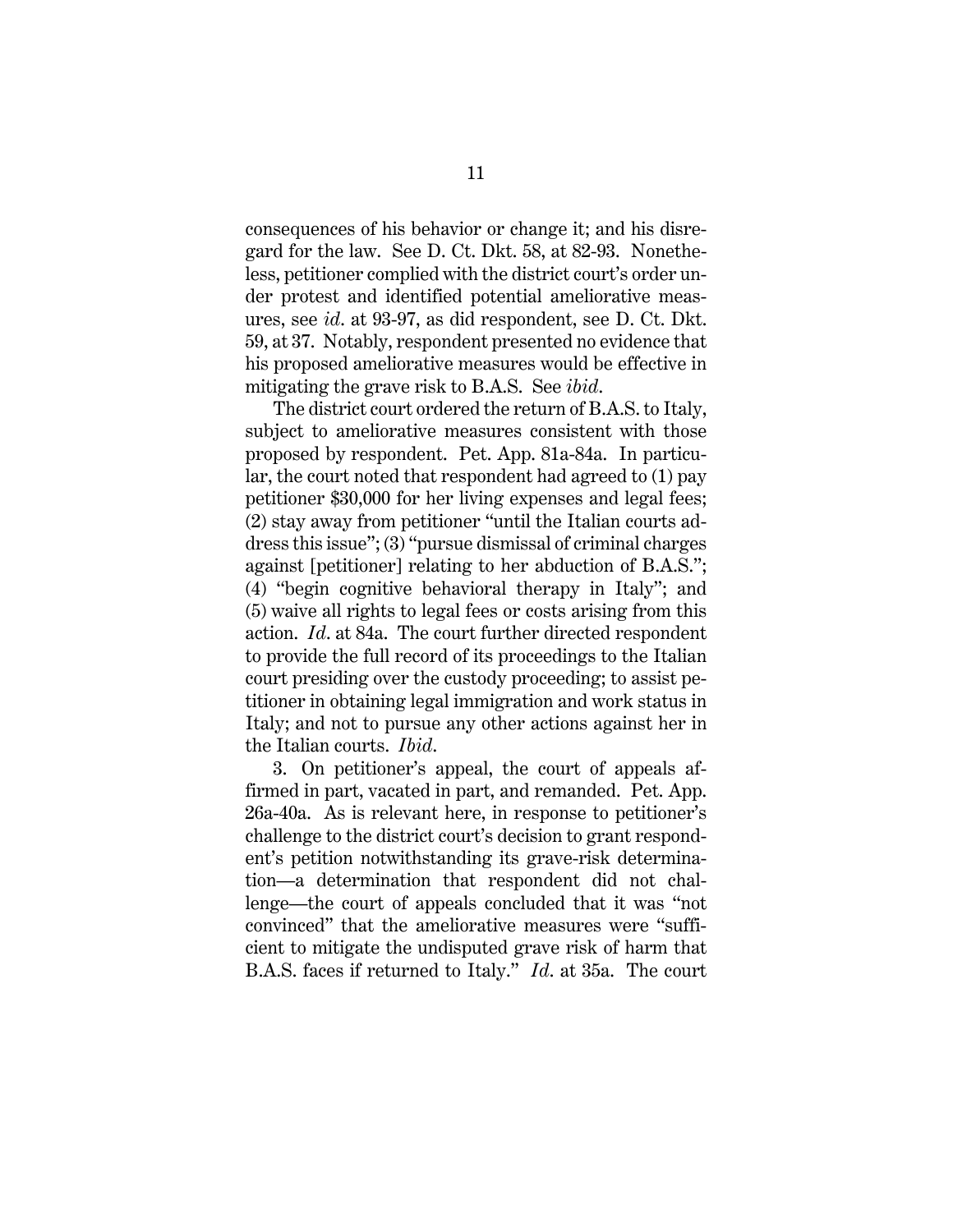explained that many of the ameliorative measures imposed were "unenforceable because they need not—or cannot—be executed until after B.A.S. is returned to Italy," and it added that the record "does not otherwise contain evidence of sufficient guarantees of performance." *Ibid*. The court of appeals instructed the district court to consider on remand whether "there exist[ed] alternative ameliorative measures" that did not suffer from those deficiencies. *Id*. at 40a.

4. The district court reassumed jurisdiction on July 19, 2019, and embarked on a months-long process to fashion new ameliorative measures. The district court first directed the parties to submit revised proposals for those measures. See D. Ct. Dkt. 69. Petitioner renewed her argument that no measures would be sufficient to ameliorate the grave risk to B.A.S. stemming from respondent's violence, but once again complied with the district court's order and identified potential measures. See D. Ct. Dkt. 70. For his part, respondent argued that the previously imposed measures were sufficient. See D. Ct. Dkt. 72, at 1.

The district court also began corresponding with two Italian judges, who stated that protective orders were used by Italian courts and that such an order could be issued before the return of the child. See D. Ct. Dkt. 73-74, 77-78, 87-88. On that basis, the district court directed the parties to obtain a protective order from an Italian court and to request court-monitored behavioral therapy for respondent. See D. Ct. Dkt. 89, 95, 97.

On December 12, 2019, the Italian court issued an order directing respondent to stay away from petitioner and B.A.S.; requiring respondent's visitation with B.A.S. to be supervised by Italian social services; and directing Italian social services to oversee respondent's parenting classes and behavioral and psychoeducational therapy sessions.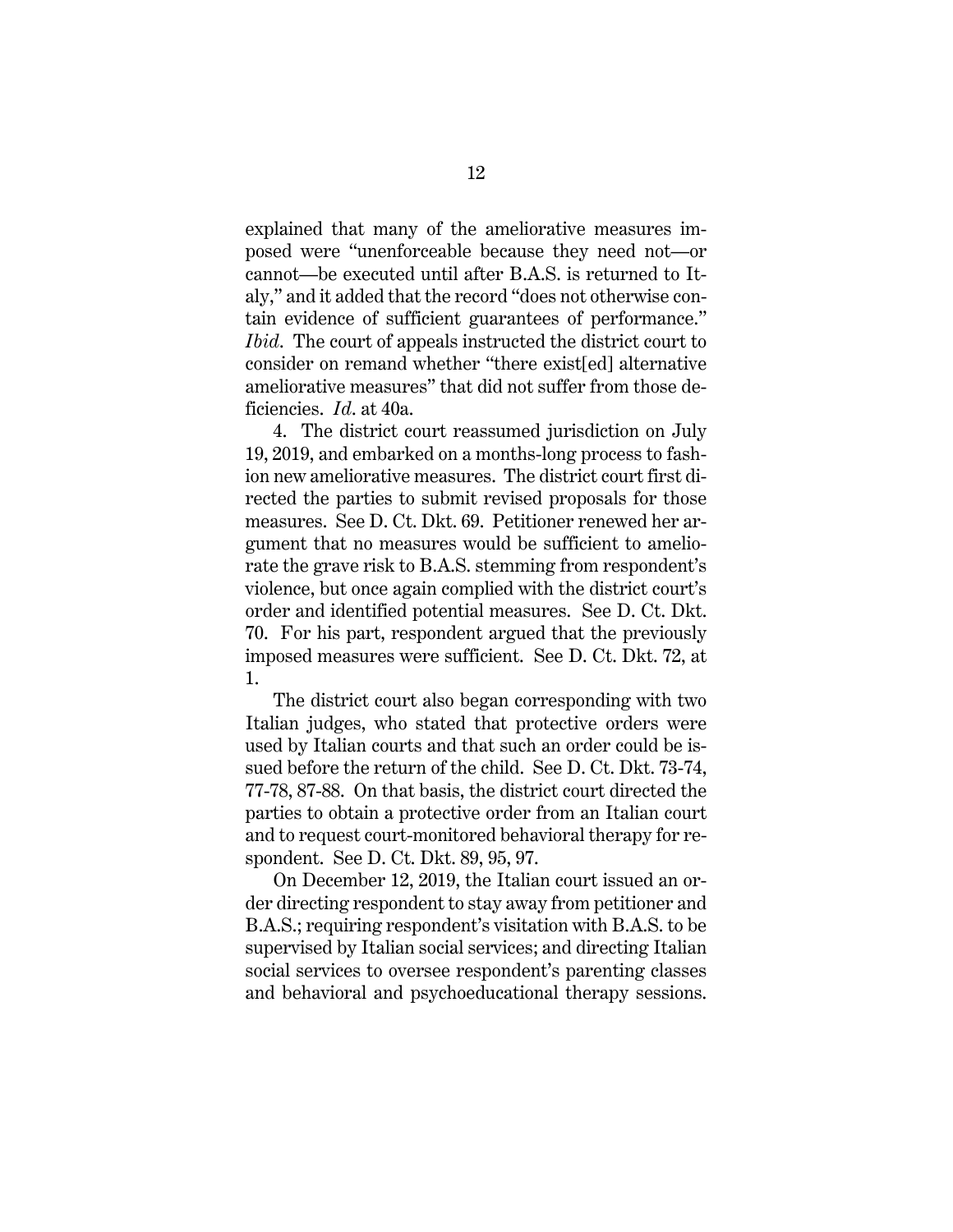See Pet. App. 17a, 20a; D. Ct. Dkt. 96-1. The protective order is time-limited relief, lasting for only a year from B.A.S.'s return to Italy, and it is subject to modification at any point by the Italian court. See Pet. App. 19a & n.9; D. Ct. Dkt. 141, at 3.

On January 28, 2020, the district court directed the parties to submit additional briefing on the proposed ameliorative measures. See D. Ct. Dkt. (minute entry). Petitioner again argued that no measures would be sufficient to ameliorate the grave risk to B.A.S. stemming from respondent's violence. See D. Ct. Dkt. 103.

Among other things, petitioner noted that the Italian protective order would have no deterrent effect on respondent—someone who had violently abused petitioner in the presence of others without fear of reprisal. See D. Ct. Dkt. 103, at 14-15. Petitioner pointed to respondent's conduct since the district court's initial return order as further proof: respondent refused to grant petitioner a Jewish divorce (thus controlling her interactions with men in their religion), and delayed the start of therapy for nearly six months (until he was chastised for the delay by the district court). See *id*. at 6-7. Petitioner also argued that, in light of the district court's finding that respondent had demonstrated no capacity to change his behavior, the therapy ordered by the Italian court was not likely to result in any behavioral improvement. See *id*. at 16-17. And petitioner introduced evidence that B.A.S. had been diagnosed with autism and needed treatment in the United States. See Pet. App. 23a-24a. In response, respondent maintained that the measures were sufficient and, in light of the Italian court's order, were now enforceable. See D. Ct. Dkt. 106, at 1.

On May 5, 2020—more than nine months after the proceedings on remand began—the district court issued a new order granting the petition for return. Pet. App. 11a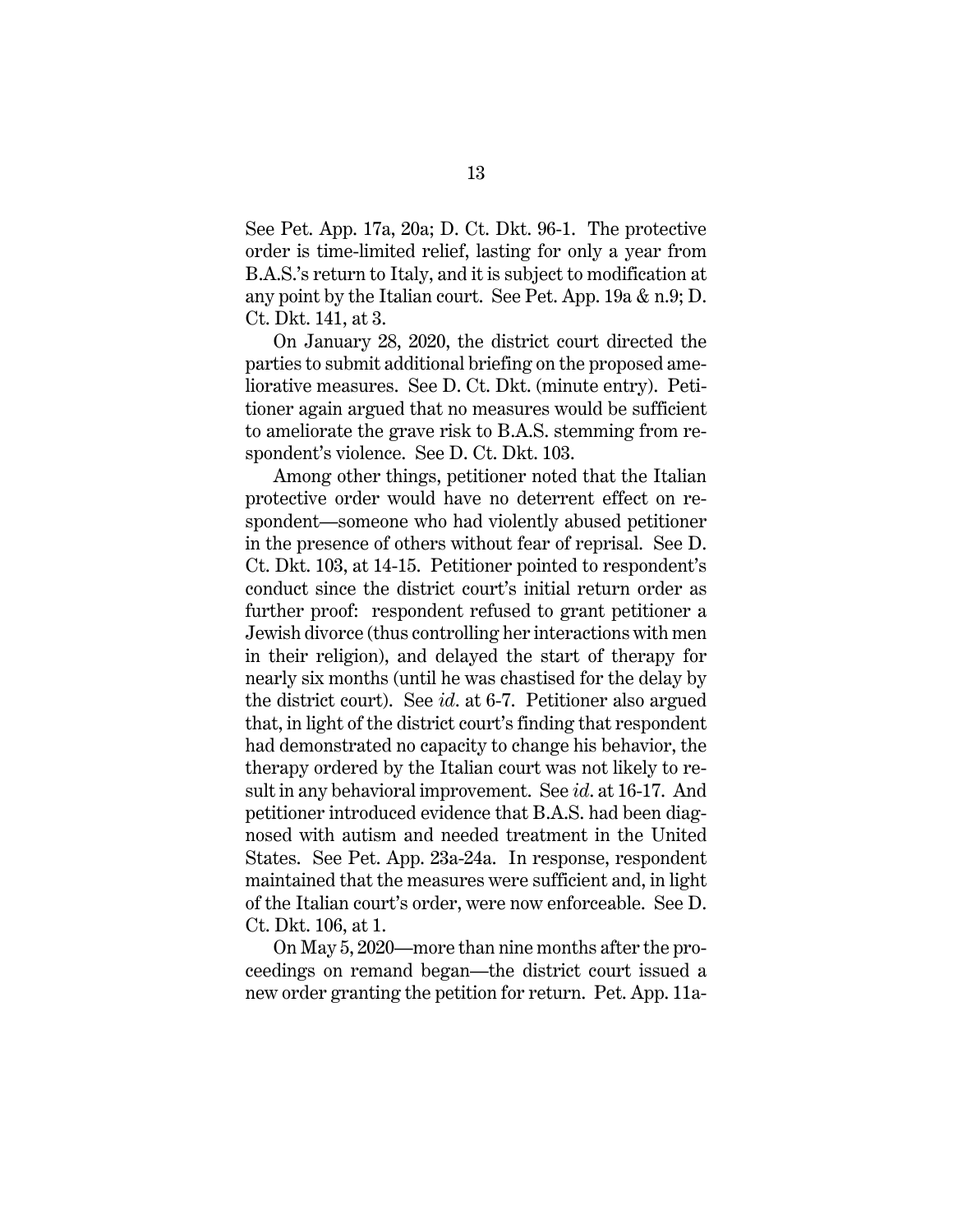25a. The district court relied on the Italian court's protective order, *id*. at 17a-21a, and also directed respondent to pay petitioner \$150,000 for her living expenses and legal fees, *id*. at 21a-23a.

5. In a per curiam summary order, the court of appeals affirmed. Pet. App. 1a-10a. The court of appeals determined that the district court had not clearly erred by finding that respondent was likely to comply with the Italian court's protective order. *Id*. at 9a. In light of that finding, the court of appeals concluded, there were "sufficiently guaranteed ameliorative measures that would remedy the grave risk of harm to B.A.S." *Ibid*.

6. Petitioner filed a petition for rehearing, which the court of appeals denied. Pet. App. 86a. The court of appeals has stayed B.A.S.'s return pending this Court's review.

#### **SUMMARY OF ARGUMENT**

In the decision below, the court of appeals held that the Hague Convention mandates consideration of ameliorative measures even after a court has determined that a child faces a grave risk of exposure to harm upon return to the country of habitual residence. That holding departs from the plain text of the Convention and is inconsistent with its purposes and drafting history, the views of the State Department, and the practices of other signatories.

Ameliorative measures may be appropriate if they can adequately mitigate the grave risk while remaining limited in scope and enforceable by the court making the grave-risk determination. But in cases involving domestic violence such as this one, where ameliorative measures that are adequate to protect the child would necessarily require lengthy proceedings and protections that extend well beyond what the Convention contemplates, a court should instead permit the child to remain where he or she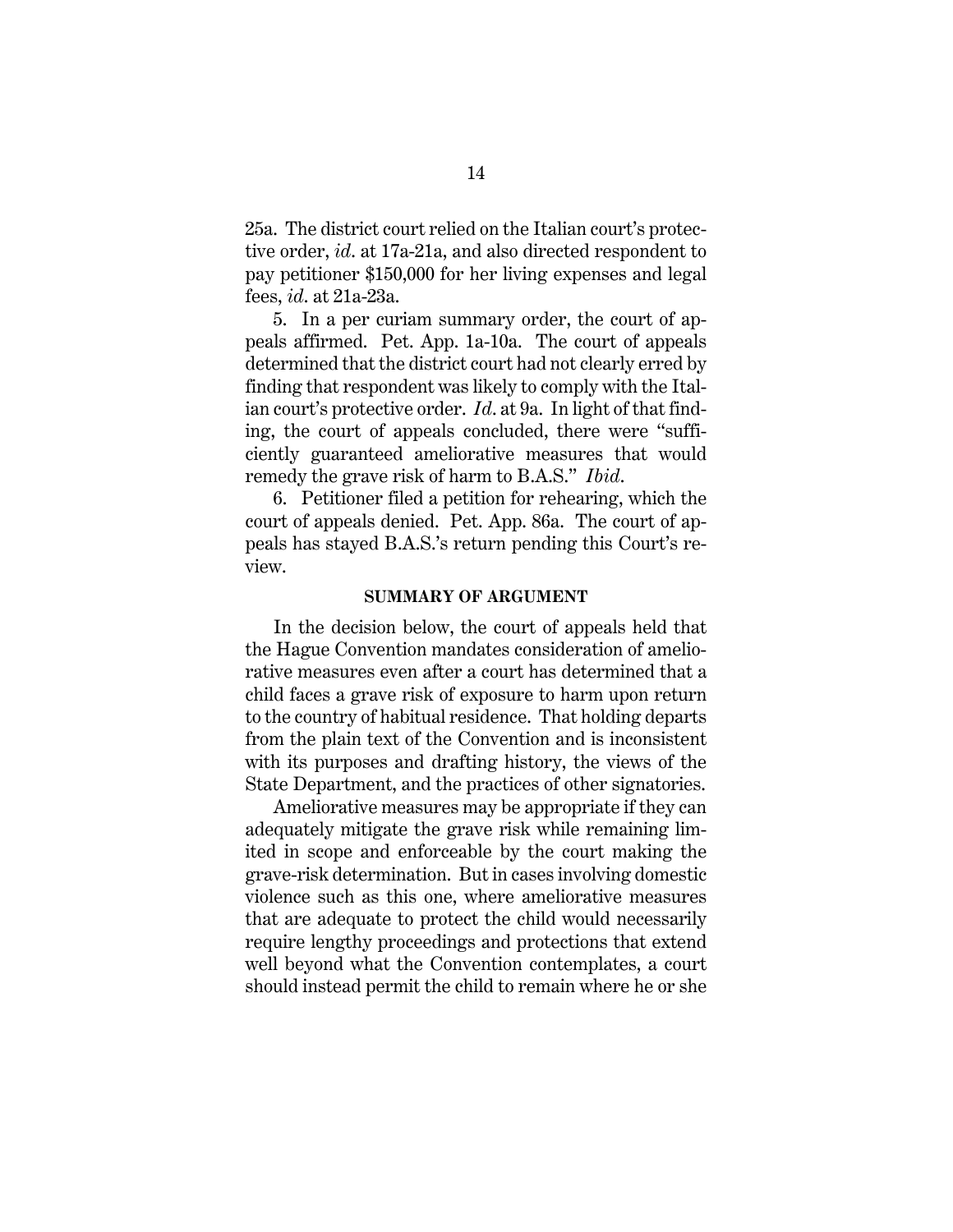is safe. The judgment of the court of appeals should be reversed.

A. 1. The text of the Hague Convention nowhere requires a court to consider the "full panoply" of ameliorative measures to facilitate the return of a child "if at all possible" after the court has determined that the child would face a grave risk of exposure to harm if returned to the country of habitual residence. Instead, if a court determines there is a grave risk, the return requirement is lifted and the court has discretion to determine whether the child should be returned. The absence of any reference to ameliorative measures is especially noteworthy because Article 13 of the Convention requires a court to take into account other background factors when making the grave-risk determination. That shows the drafters knew how to mandate such consideration, but chose not to do so.

ICARA, the Convention's implementing legislation in the United States, similarly contains no mention of ameliorative measures. While Congress went beyond the requirements of the Convention in certain respects—including by requiring clear and convincing evidence of a grave risk—it did not impose any additional burdens following the grave-risk determination. Because neither the Hague Convention nor ICARA imposes a requirement to consider ameliorative measures, the court of appeals lacked the power to do so itself.

2. The Convention's purposes provide further support for the foregoing interpretation of the text. Those purposes include (1) securing the prompt resolution of the threshold question of jurisdiction; (2) leaving the substantive question of custody to the custodial court once the question of return is resolved; and (3) protecting children. Mandatory consideration of ameliorative measures is in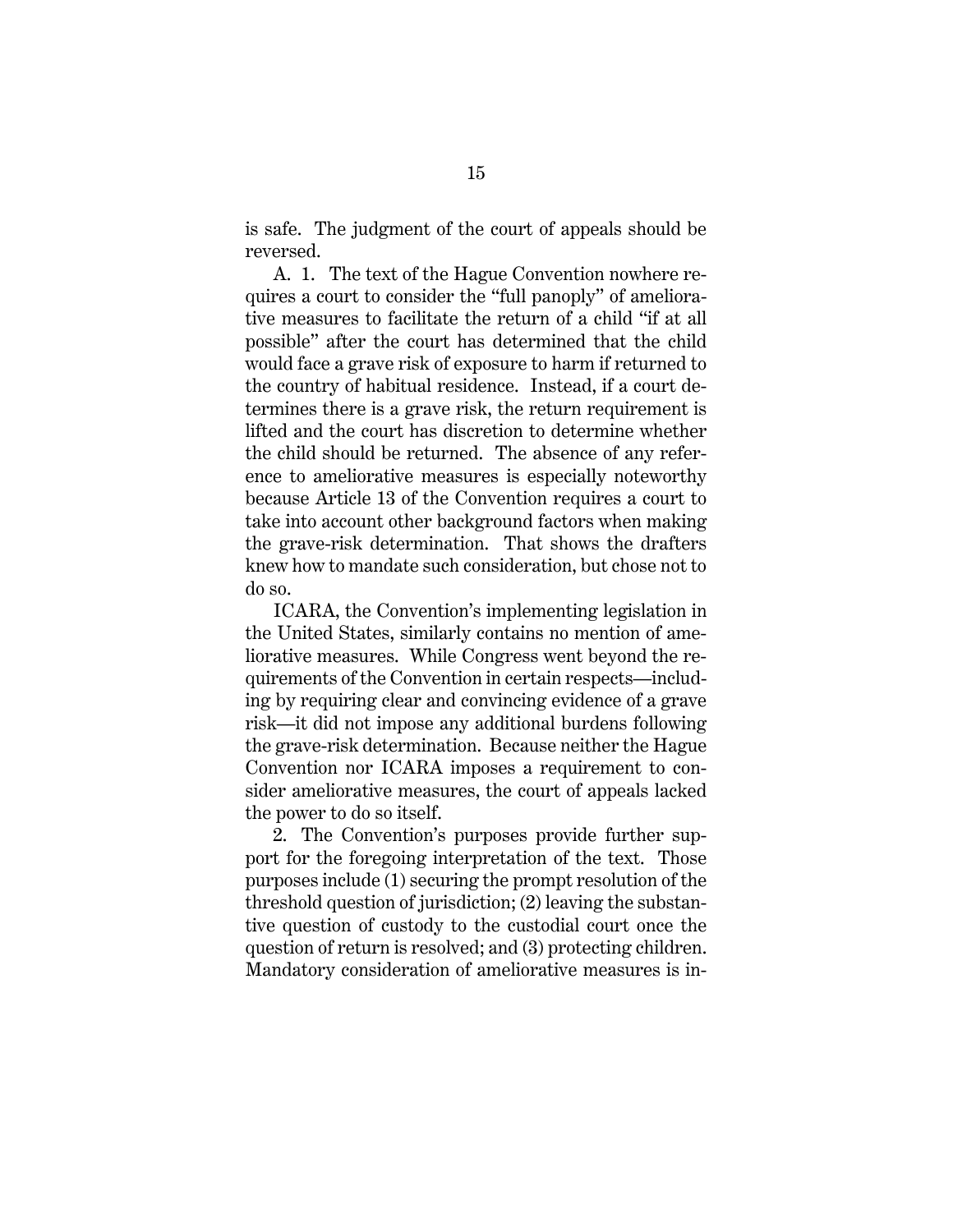consistent with each of those purposes. Such consideration lengthens court proceedings, delaying resolution of the question of return. The imposition of ameliorative measures in many cases, including those involving domestic violence, necessitates consideration of issues related to the subsequent custody determination that the Convention and ICARA expressly prohibit a court making the threshold return determination from addressing. And requiring consideration of ameliorative measures and return of the child "if at all possible," even where the child is facing a grave risk of exposure to harm, upsets the balance the Convention strikes in favor of protecting the child in such circumstances.

3. The Convention's negotiation and drafting history is consistent with the understanding that the Convention does not mandate consideration of ameliorative measures. The explanatory report, recognized as the official history of the Convention, emphasizes that the Convention's goal is to protect children and that it does not regulate the award of custody rights. Like the Convention and IC-ARA, the explanatory report contains no mention of ameliorative measures; to the contrary, it recognizes that removal of a child from the country of habitual residence can be justified and that the Convention vests a court with discretion to refuse to return a child after making a graverisk determination.

4. The views of the State Department—which the Court finds particularly persuasive in treaty interpretation—also support the foregoing understanding of the Convention. The State Department's legal analysis of the Convention recognizes that courts have discretion in deciding whether to return a child after making a grave-risk determination, and it makes no mention of ameliorative measures. In a 1995 letter to the British government, moreover, the State Department directly addressed the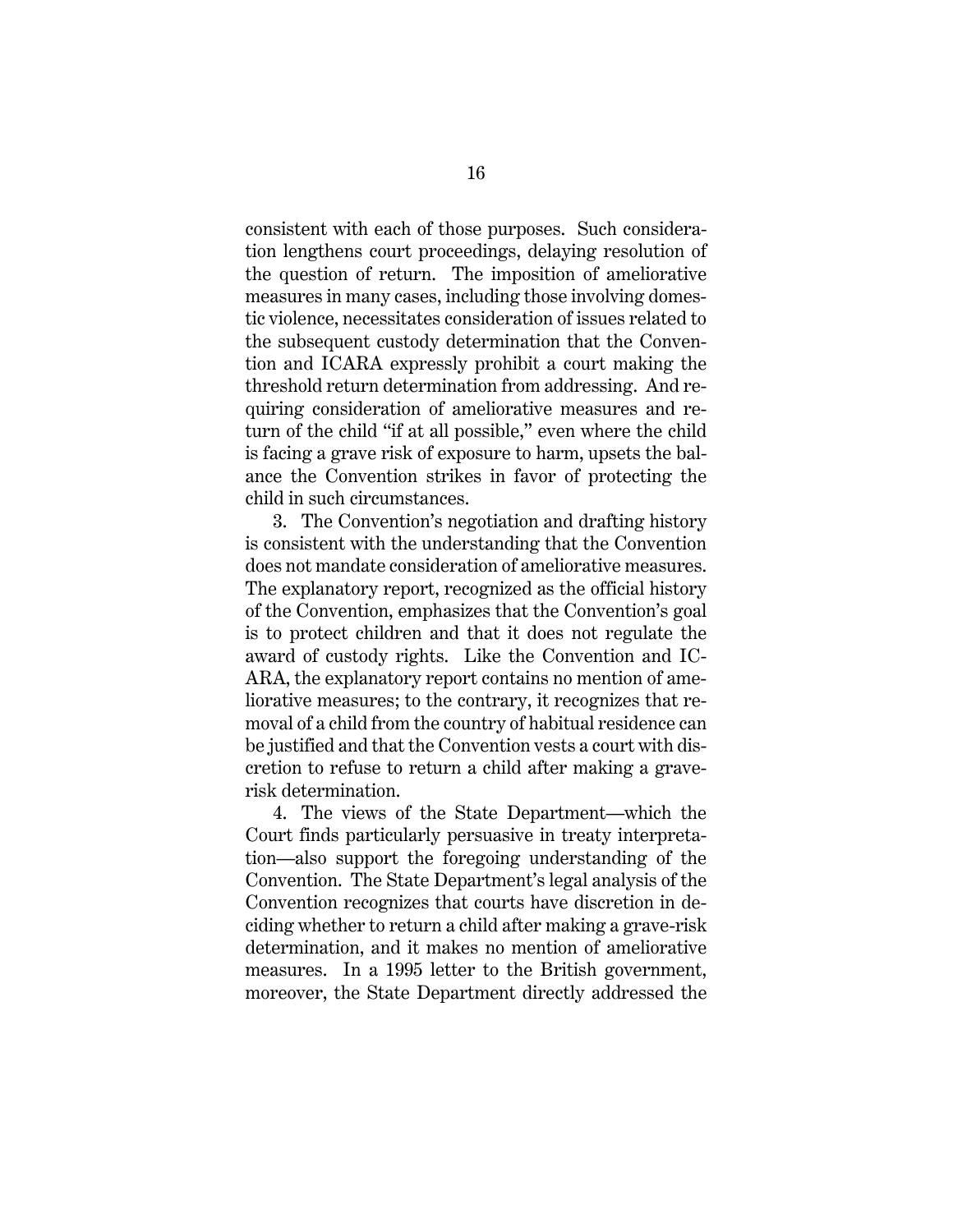role of ameliorative measures and warned that extensive measures should be avoided because they risk improperly enmeshing courts in custody-related issues and prolonging proceedings that are intended to be expeditious.

5. The practices of other signatories similarly confirm that the Convention does not impose an obligation to consider ameliorative measures. Some signatories permit but do not require consideration of ameliorative measures, while others do not recognize their use under the Convention. In short, each applicable interpretive aid aligns with the text and confirms that the Convention does not require consideration of ameliorative measures.

B. To be sure, the Convention grants a court discretion to decide whether to return a child after determining that there is a grave risk of exposure to harm, and that discretion may include consideration of ameliorative measures in some circumstances. But there are important limitations on those measures. The appropriateness and adequacy of ameliorative measures will depend on the source of the grave risk. Where ameliorative measures can be implemented in expeditious proceedings without wading into custody-related issues, and where those measures are enforceable by the court making the graverisk determination, they may be appropriate. But where effective ameliorative measures would require extensive proceedings concerning custody-related issues, and where those measures would necessitate enforcement after the child's return, they should be avoided as inconsistent with the Convention.

For those reasons, ameliorative measures will almost never be appropriate in the context of domestic violence. In such a case, fashioning ameliorative measures would require a court to attempt to understand the complex, psychological issues associated with the underlying abuse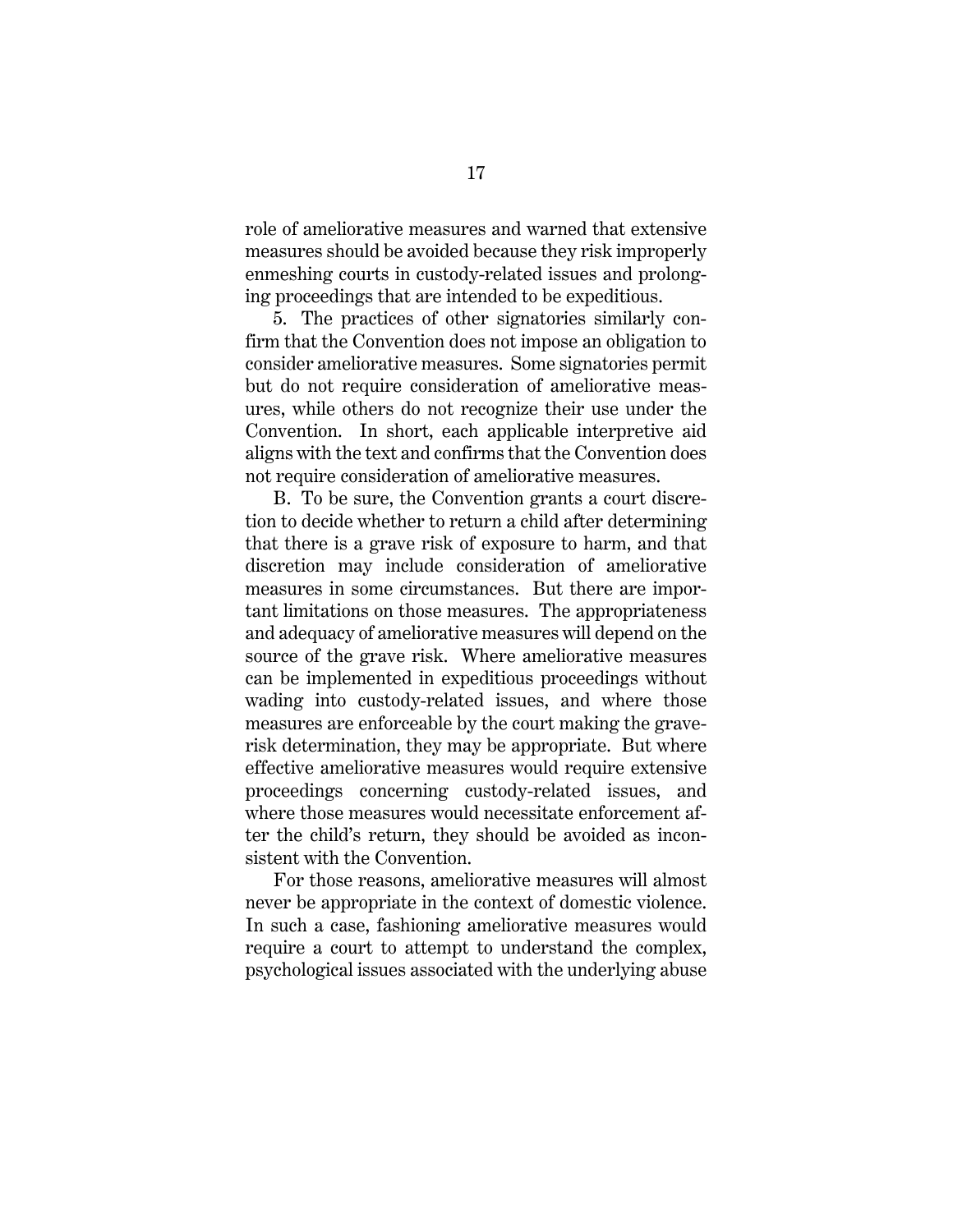and the ways such issues affect the adequacy of any potential measures. Moreover, any potential ameliorative measures must protect against domestic violence in the country of habitual residence, which would require a court to understand the legal system and enforceability of such measures in that foreign country. Gaining an understanding of the relevant issues will inevitably extend the length of the proceedings beyond what the Convention contemplates. And ameliorative measures in domestic-violence cases would necessarily implicate custody-related issues, because the safety of the child would obviously hinge on who has custody. Yet the Convention and ICARA prohibit a court making a threshold return determination from reaching into those issues.

In addition, for ameliorative measures to be effective in addressing the grave risk, they must be enforceable. That is particularly true in cases involving domestic violence, where court orders often have little deterrent effect on abusers. But because ameliorative measures directed at domestic violence must extend to conduct in the country of habitual residence, such measures will not be enforceable by an American court making a grave-risk determination. The enforceability of such measures will depend on a foreign legal system that the American court may not fully understand and that may not provide sufficient protections.

When the grave risk stems from other sources, by contrast, it may be possible to craft appropriately limited and effective ameliorative measures. For example, where a child would be subject to a grave risk of exposure to harm from a disease prevalent in the country of habitual residence, where medication or other treatment exists in the United States, a court may order return contingent upon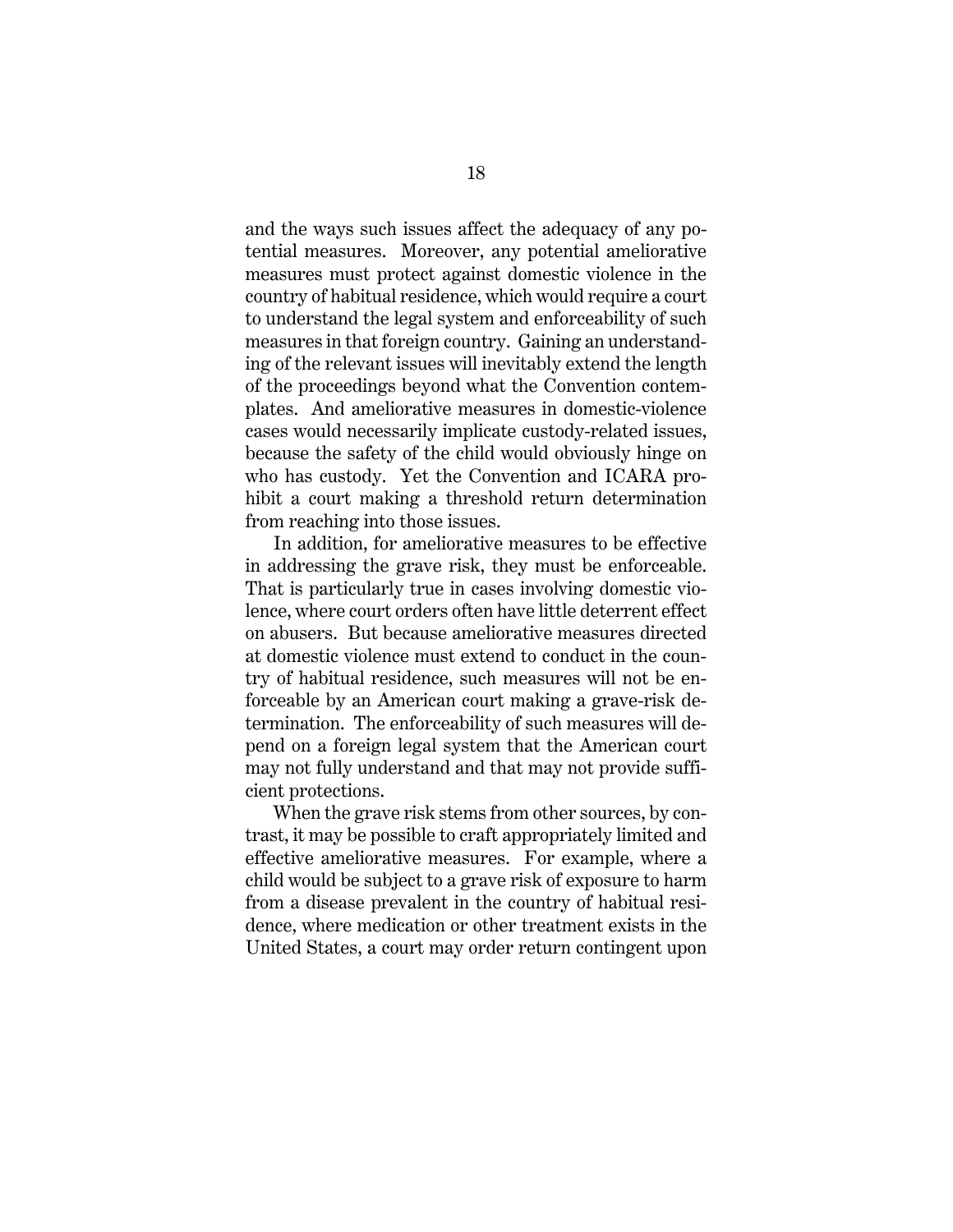receipt of the medication or treatment. Such an order effectively protects the child, does not involve custodial determinations, and avoids prolonged proceedings.

C. In this case, the ameliorative measures the district court adopted, and the process it undertook to craft them, were inconsistent with the Convention. The district court issued its initial order of return, incorporating ameliorative measures, some six months after the petition for return was filed; after remand, the court spent an additional nine months devising new measures. Those measures wade into issues related to custody, in contravention of the Convention and ICARA. They also fail sufficiently to protect B.A.S. from the grave risk of exposure to harm, because the district court did not account for respondent's inability to change, control his anger, or take responsibility for his behavior. And if respondent fails to comply once B.A.S. is in Italy, petitioner would have to proceed through the Italian legal system to obtain any recourse a system that the court did not examine to determine whether its enforcement mechanisms would be sufficient.

Under such circumstances, the measures the district court ordered are both inappropriate and inadequate. This Court should avoid further delay in these proceedings, reverse the court of appeals' judgment, and allow B.A.S. to remain in the United States—where he has now lived for a majority of his life, and where he is unquestionably safer than he would be if he were returned to Italy.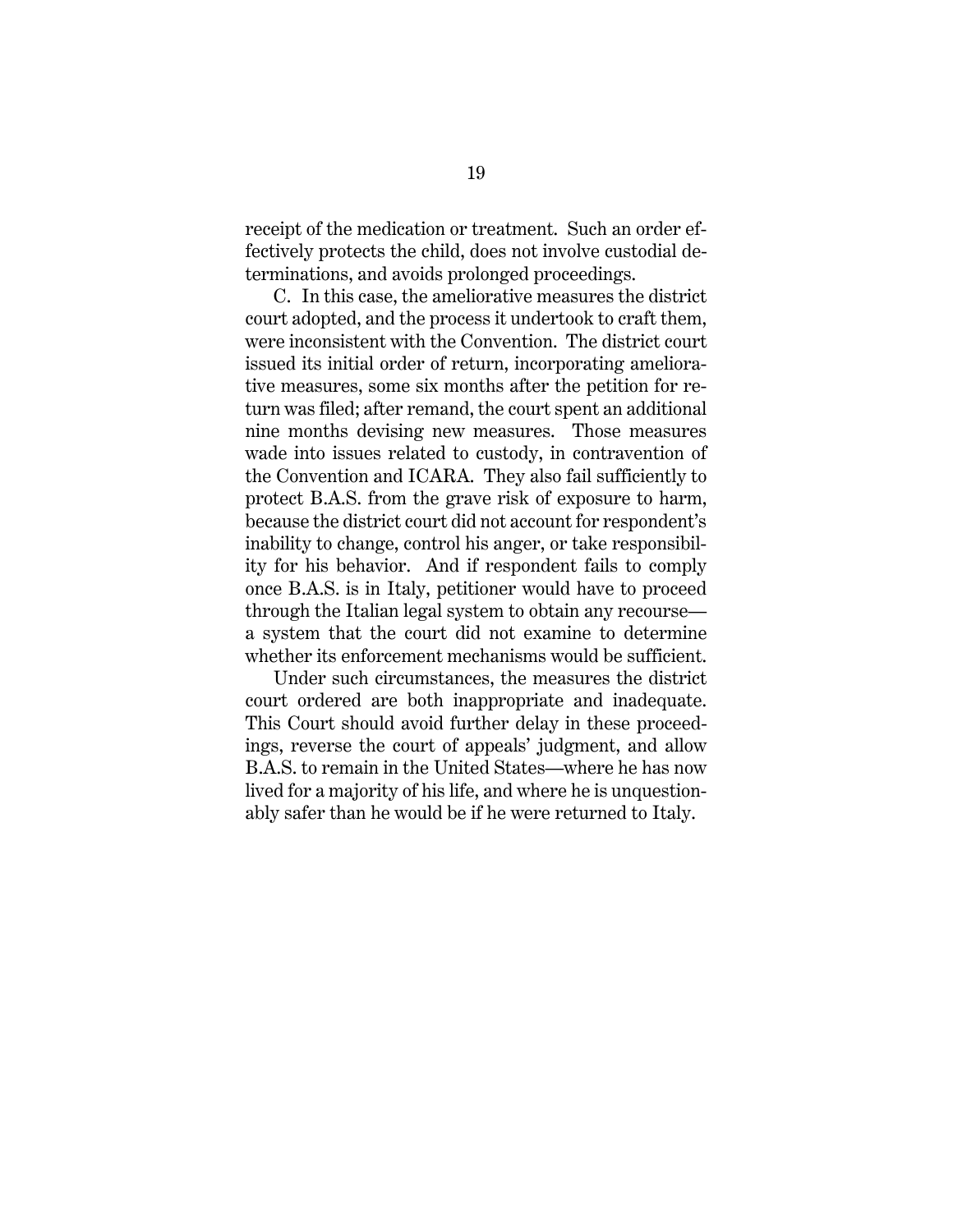#### **ARGUMENT**

# **THE COURT OF APPEALS ERRED BY MANDATING THE CONSIDERATION OF AMELIORATIVE MEASURES AF-TER A DETERMINATION THAT RETURN TO THE COUN-TRY OF HABITUAL RESIDENCE WOULD PLACE A CHILD AT GRAVE RISK**

The Second Circuit requires consideration of ameliorative measures and return of the child "if at all possible" after a court determines, under Article 13(b) of the Hague Convention, that returning a child to the country of habitual residence would result in a grave risk of exposure to harm. The text of the Convention and its implementing legislation contains no such requirement. Such a requirement is inconsistent with the Convention's purposes and history, the views of the State Department, and the practices of other signatories. And ameliorative measures are particularly inappropriate in cases involving domestic violence, such as this one, where petitioner proved by clear and convincing evidence that the egregious domestic violence suffered at the hands of respondent presents a grave risk of exposing B.A.S. to harm. Yet the district court, applying the court of appeals' rule, undertook prolonged proceedings, did not obtain sufficient information to assess the sufficiency of ameliorative measures to mitigate the grave risk, and ultimately ordered inadequate ameliorative measures that went far beyond what the Convention contemplates. This Court should reverse the court of appeals' judgment upholding the imposition of those measures.

# **A. The Hague Convention Does Not Require Consideration Of Ameliorative Measures**

There is no ambiguity in the text of the Hague Convention or its implementing legislation. Neither requires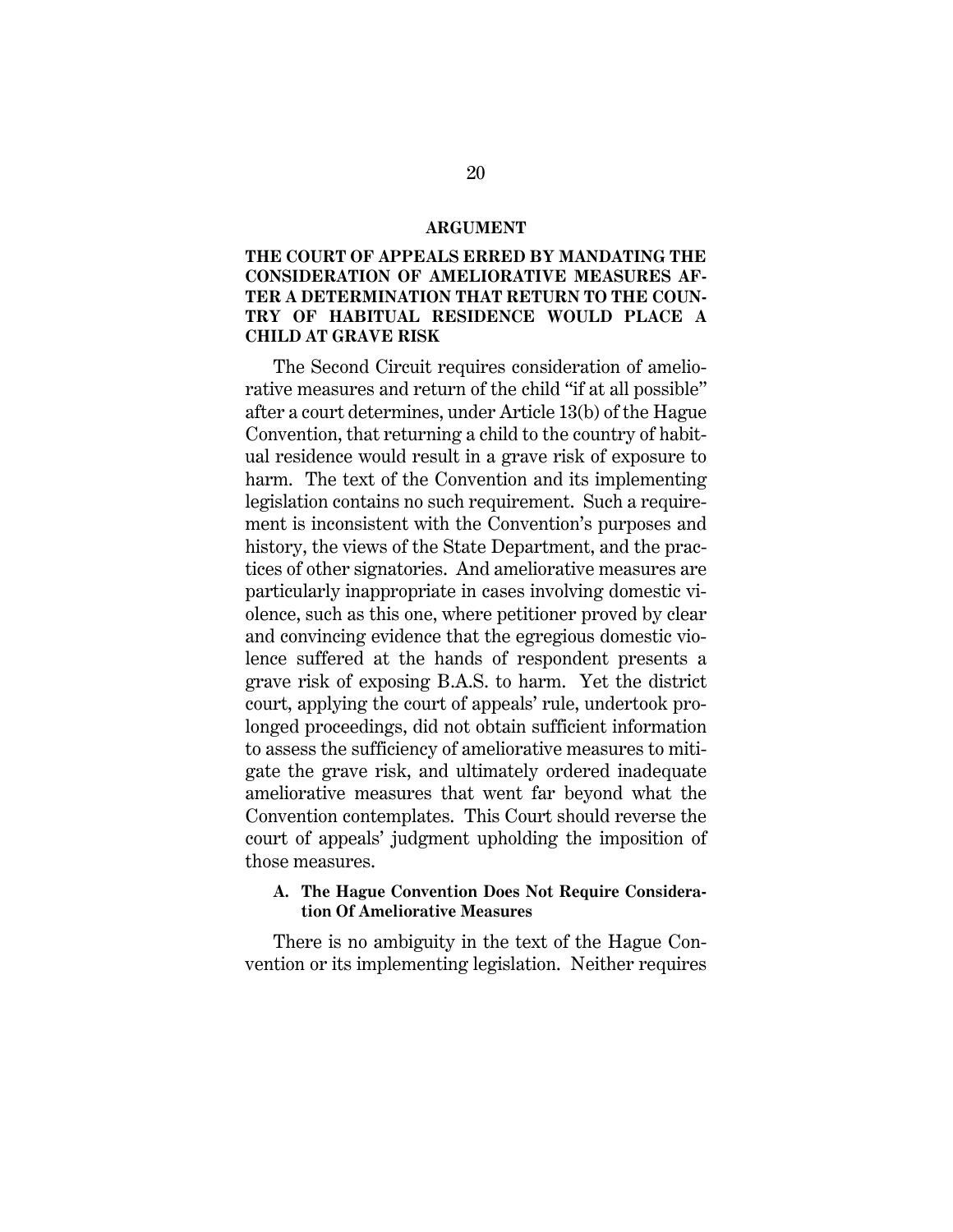a court to consider possible ameliorative measures to facilitate a child's return after determining there is a grave risk the child will be exposed to physical or psychological harm if returned to the country of habitual residence. The Convention's purposes and drafting history, the views of the State Department, and the practices of other signatories all confirm that plain-text interpretation.

# *1. The Text Of The Hague Convention And ICARA Does Not Require Consideration Of Ameliorative Measures*

"The interpretation of a treaty, like the interpretation of a statute, begins with its text," *Abbott* v. *Abbott*, 560 U.S. 1, 10 (2010) (citation omitted), including "the context in which the written words are used," *Air France* v. *Saks*, 470 U.S. 392, 396-397 (1985). Here, the text of the Hague Convention makes plain that, upon a grave-risk determination, the return requirement is lifted and a court has the discretion to determine whether the child should be returned to the country of habitual residence. Nothing in the Convention refers to—let alone requires—the consideration of ameliorative measures once a court has made a grave-risk determination.

a. As this Court has recognized, although the Convention generally requires the return of children to the country from which they have been removed, that mandate "is not absolute," and "the Convention does not pursue" its goal of deterring international child abduction through the return requirement "at any cost." *Lozano* v. *Montoya Alvarez*, 572 U.S. 1, 5, 16-17 (2014). Instead, the Convention establishes a number of important exceptions to that requirement, including Article 13(b), which states that "the requested State is not bound to order the return of the child" if it is established that "there is a grave risk that his or her return would expose the child to physical or psychological harm or otherwise place the child in an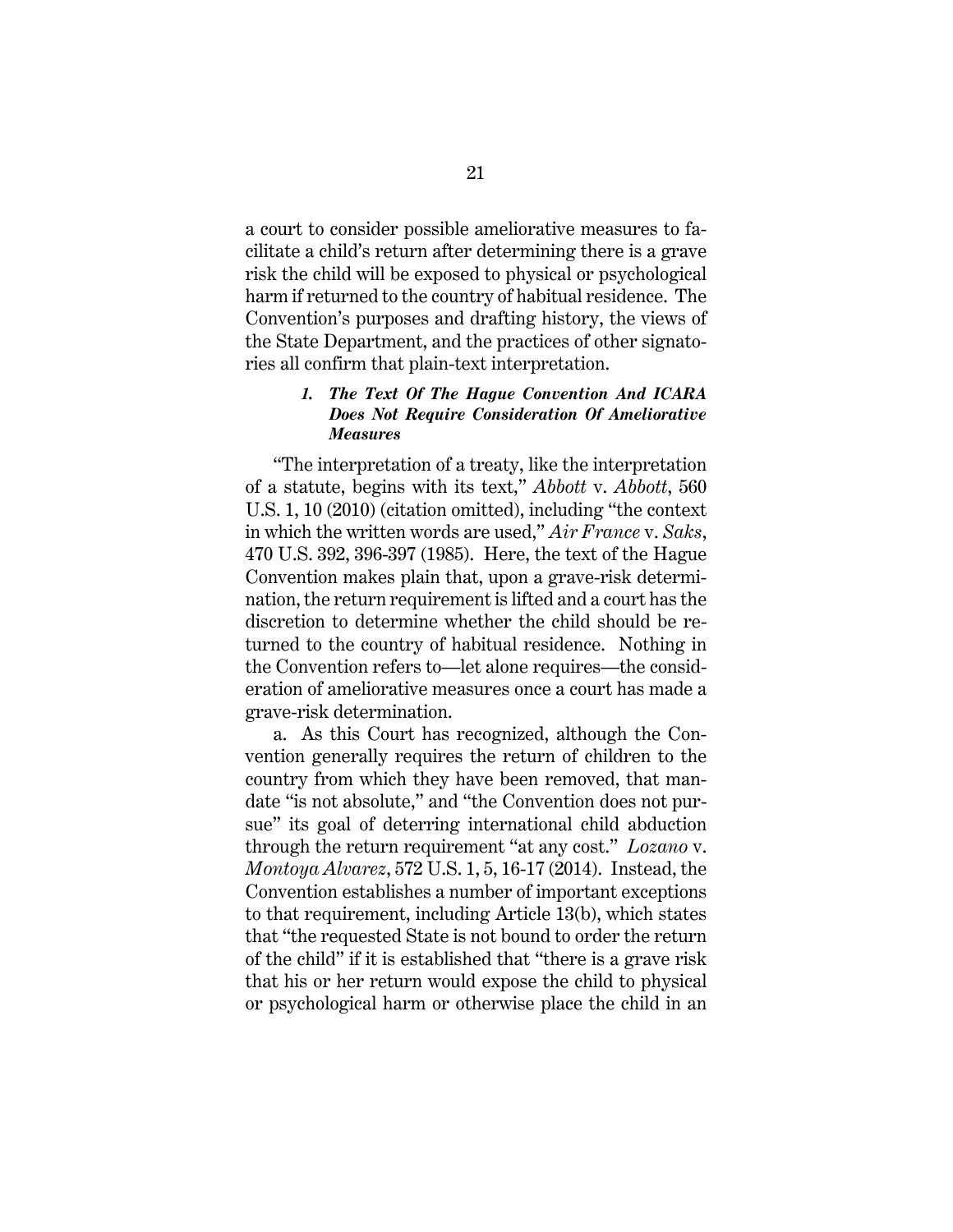intolerable situation." By its terms, therefore, the Convention gives a court discretion to decide whether to return a child once it finds the existence of a grave risk.

Indeed, while the Convention's text requires courts to consider certain background factors in making determinations under Article 13, there is no mention of ameliorative measures at all. The Convention provides that, "[i]n considering the circumstances referred to" in Article 13, a court "shall take into account the information relating to the social background of the child provided by the Central Authority or other competent authority of the child's habitual residence." Convention art. 13. That is in order to develop a "balanced record" of the facts leading up to the child's removal "upon which to determine whether the child is to be returned." Hague International Child Abduction Convention; Text and Legal Analysis, 51 Fed. Reg. 10,494, 10,510 (Mar. 26, 1986). The treaty drafters thus plainly knew how to require courts to consider particular factors, yet did not include ameliorative measures among those factors.

Nothing in the Convention suggests that a court invariably must "develop a thorough record on potential ameliorative measures" and take into account "the [full] range of [such] remedies"—much less order the child's return "if at all possible," as the court of appeals here held. Pet. App. 35a-36a (internal quotation marks and citation omitted; first alteration in original). Instead, by providing that "the requested State is not bound" to order return, the Convention unambiguously affords the court discretion not to order the child's return upon a grave-risk determination.

b. Nor does ICARA, the Convention's implementing legislation in the United States, impose such a requirement. To the contrary, the text of ICARA, like that of the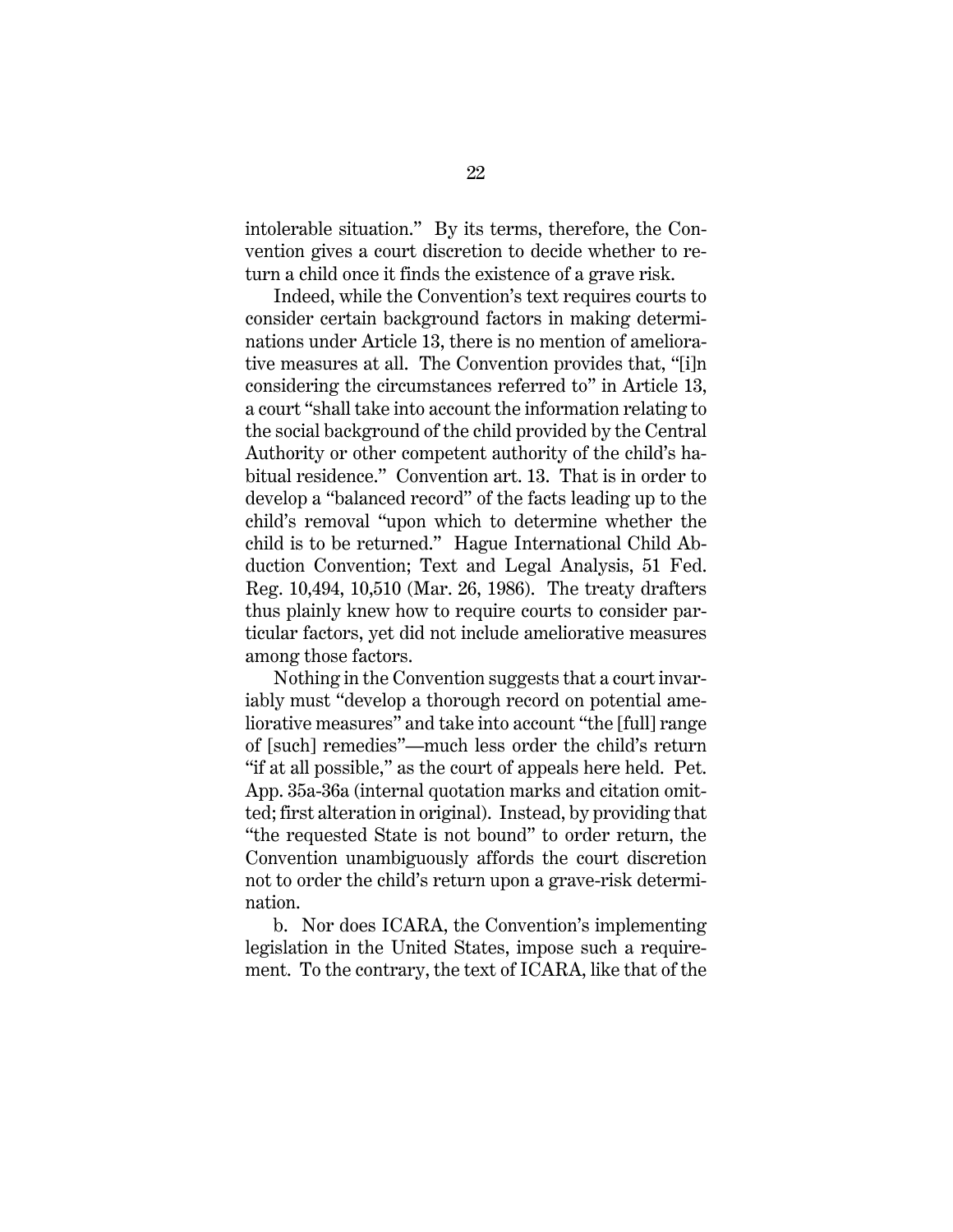Convention, does not refer to ameliorative measures at all.

In enacting ICARA, Congress chose to go beyond the text of the Convention in certain respects. For example, Congress placed on the party opposing the child's return the burden of proving by clear and convincing evidence that certain exceptions to return apply, including the grave-risk exception. See 22 U.S.C. 9003(e)(2)(A). But ICARA does not require a court to consider ameliorative measures. Instead, echoing the Convention, ICARA provides that "[c]hildren who are wrongfully removed \* \* \* are to be promptly returned" unless one of the exceptions applies. 22 U.S.C. 9001(a)(4).

In short, by providing a court with discretion upon a grave-risk determination, and by expressly mentioning other considerations that a court must take into account, the Convention and its implementing legislation affirmatively foreclose any requirement to consider ameliorative measures. Such a requirement has no basis in the treaty's text, and a court has "no power to insert an amendment" where the text and structure of the treaty are clear. *Chan*  v. *Korean Air Lines, Ltd.*, 490 U.S. 122, 134 (1989). This Court need go no further in order to hold that the court of appeals erred by requiring consideration of ameliorative measures. See, *e.g.*, *Water Splash, Inc.* v. *Menon*, 137 S. Ct. 1504, 1511 (2017).

# *2. The Mandatory Consideration Of Ameliorative Measures Is Inconsistent With The Hague Convention's Purposes*

The Convention's core purposes provide further support for the plain-text interpretation. Requiring a court to consider ameliorative measures after a grave-risk determination conflicts with each of those purposes.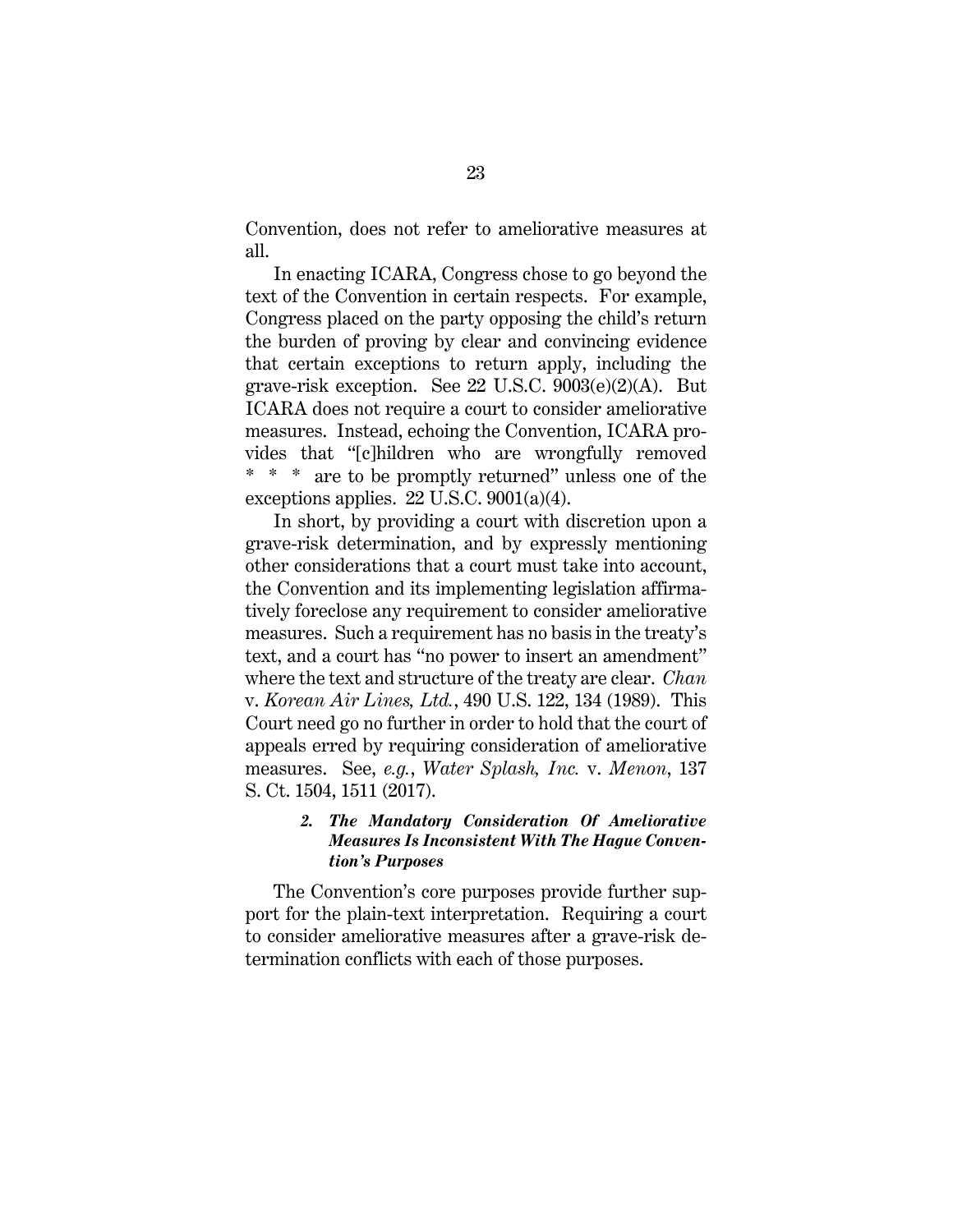The Convention sets forth two explicit goals: first, to "secure the prompt return of children wrongfully removed or retained in any Contracting State," and second, to "ensure that rights of custody and access under the law of one Contracting State are effectively respected in the other Contracting States." Convention art. 1(a), (b). In addition, the Convention's preamble states that "the interests of children are of paramount importance in matters relating to their custody." Article 13's exceptions to the return requirement "clearly derive from a consideration of the interests of the child," including "the primary interest of any person in not being exposed to physical or psychological danger or being placed in an intolerable situation." Elisa Pérez-Vera, *Explanatory Report* 433 (Hague Permanent Bureau trans. 1982) <tinyurl.com/ hagueexplanatoryreport> (*Explanatory Report*).

The mandatory consideration of ameliorative measures in all grave-risk cases conflicts with each of those purposes.

*First*, such consideration often delays the prompt return of the child. The United States has long been critical of foreign courts that "condition return on broad 'undertakings' that place an onerous burden on left-behind parents and tend to lengthen court proceedings." Department of State, *Report on Compliance with the Hague Ab*duction Convention 15 (2004)  $\lt$ tinyurl.com/2004haguecompliance>; see Department of State, *Report on Compliance with the Hague Convention on the Civil Aspects of International Child Abduction* 17 (Apr. 2007) <tinyurl.com/2007haguecompliance>. Commentators have similarly recognized that "it is very difficult to assess whether countries can protect victims without first knowing the dimensions of the abuse, which will slow down proceedings." Roxanne Hoegger, *What If She Leaves?—Domestic Violence Cases Under the Hague Convention and*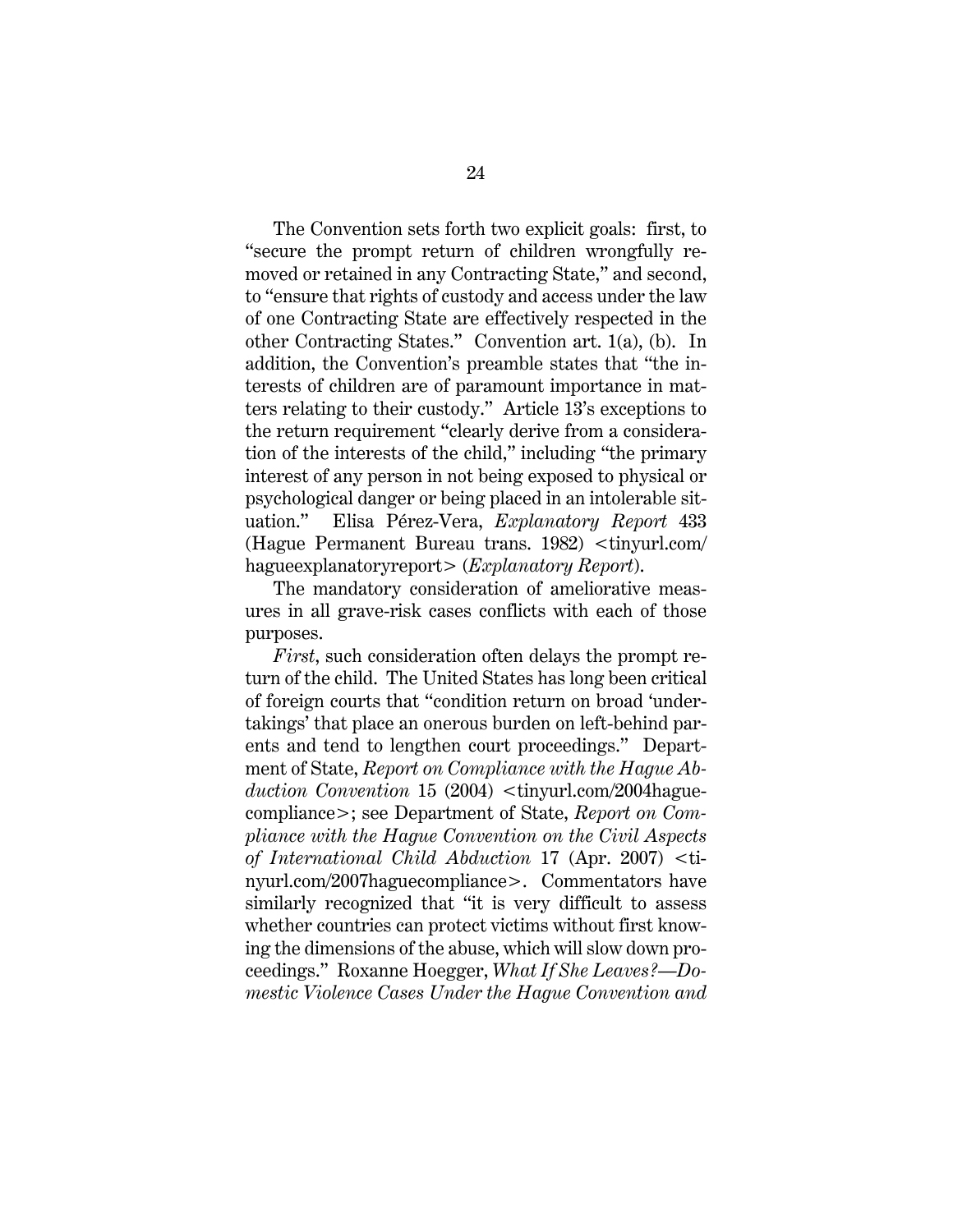# *the Insufficiency of the Undertakings Remedy*, 18 Berkeley Women's L.J. 181, 201 (2003) (Hoegger).

*Second*, the imposition of ameliorative measures such as those at issue here necessitates consideration of custody-related issues that are appropriately the province of foreign courts. The Convention and ICARA expressly prohibit a court from resolving the underlying custody dispute in considering a child's return. See Convention arts. 16, 19; 22 U.S.C. 9001(b)(4). Consistent with those provisions, the United States has repeatedly stressed its "special concern" with "undertakings in which the foreign court effectively usurps the role of the court of the country of habitual residence." Department of State, *Report on Compliance with the Hague Convention on the Civil Aspects of International Child Abduction* 37 (Apr. 2010) <tinyurl.com/2010haguecompliance> (2010 Hague Report). Adopting ameliorative measures that intrude on the authority of foreign courts is inconsistent with the Convention's demand for "respect[]" for the "rights of custody and access" under foreign legal systems. Convention art. 1(b).

*Third*, the mandatory consideration of ameliorative measures—especially under the court of appeals' standard, which requires the return of the child "if at all possible"—is inconsistent with the Convention's overarching purpose of protecting the best interests of the child. A categorical requirement to consider ameliorative measures in all grave-risk cases suggests that the Convention seeks the return of the removed child "at any cost." *Lozano*, 572 U.S. at 16-17. But the exceptions to the return requirement—including Article 13(b)—"are as much a part of the philosophy of the Convention as prompt return and respect for rights of custody and access between Contracting States." Rhona Schuz, *The Doctrine of Comity in the Age of Globalization: Between International Child*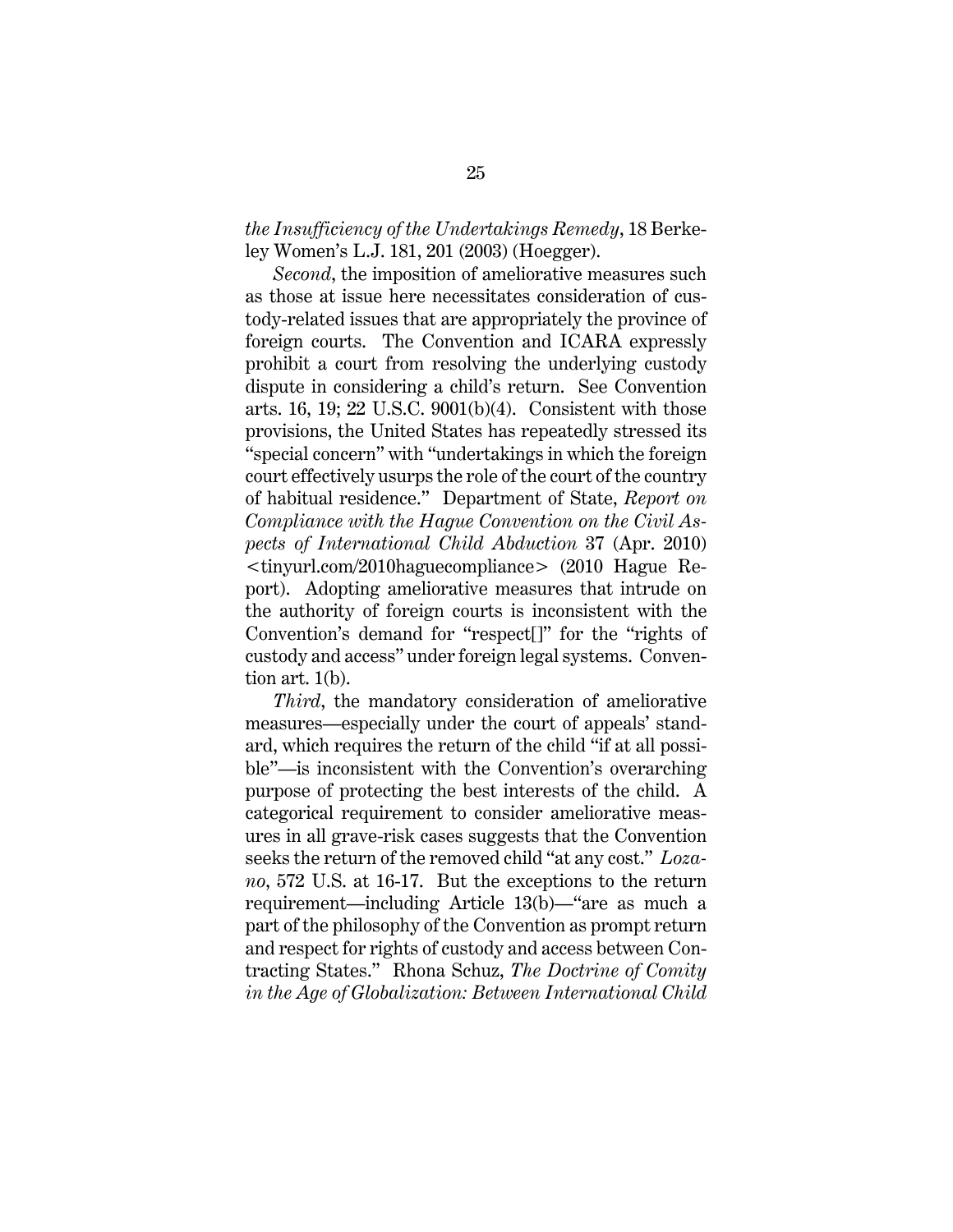*Abduction and Cross-Border Insolvency*, 40 Brooklyn J. Int'l Law 31, 68 (2014) (citation omitted).

Article 13(b), in particular, strikes a different balance than the court of appeals' rule suggests. Upon a determination that a grave risk exists, Article 13(b) eliminates any preference for the child's return. If anything, far from mandating return "if at all possible," Article 13(b) has been applied in exactly the opposite way: our research has revealed no case, outside the context of ameliorative measures, in which an American court has exercised its discretion to return a child to the country of habitual residence upon a determination that there would be a grave risk there. That is unsurprising, especially in the context presented here, because "the Convention's purposes [would] not \* \* \* be furthered by forcing the return of children who were the direct or indirect victims of domestic violence." *Simcox* v. *Simcox*, 511 F.3d 594, 605 (6th Cir. 2007) (citation omitted; alterations in original).

The court of appeals turned Article 13(b) on its head by requiring the child's return to the country of habitual residence "if at all possible," even after a court has found a grave risk of exposure to harm. Pet. App. 7a. There is no indication that the Convention's drafters intended to impose an additional requirement before a court may decline to return the child.

# *3. The Mandatory Consideration Of Ameliorative Measures Is Inconsistent With The Hague Convention's Negotiation And Drafting History*

The Convention's negotiation and drafting history further corroborates the plain-text interpretation. See, *e.g.*, *Monasky* v. *Taglieri*, 140 S. Ct. 719, 727 (2020).

The government has identified the explanatory report as the "official history" and "source of background on the meaning of the provisions of the Convention." 51 Fed. Reg. 10,503-10,504; see, *e.g.*, *Monasky*, 140 S. Ct. at 726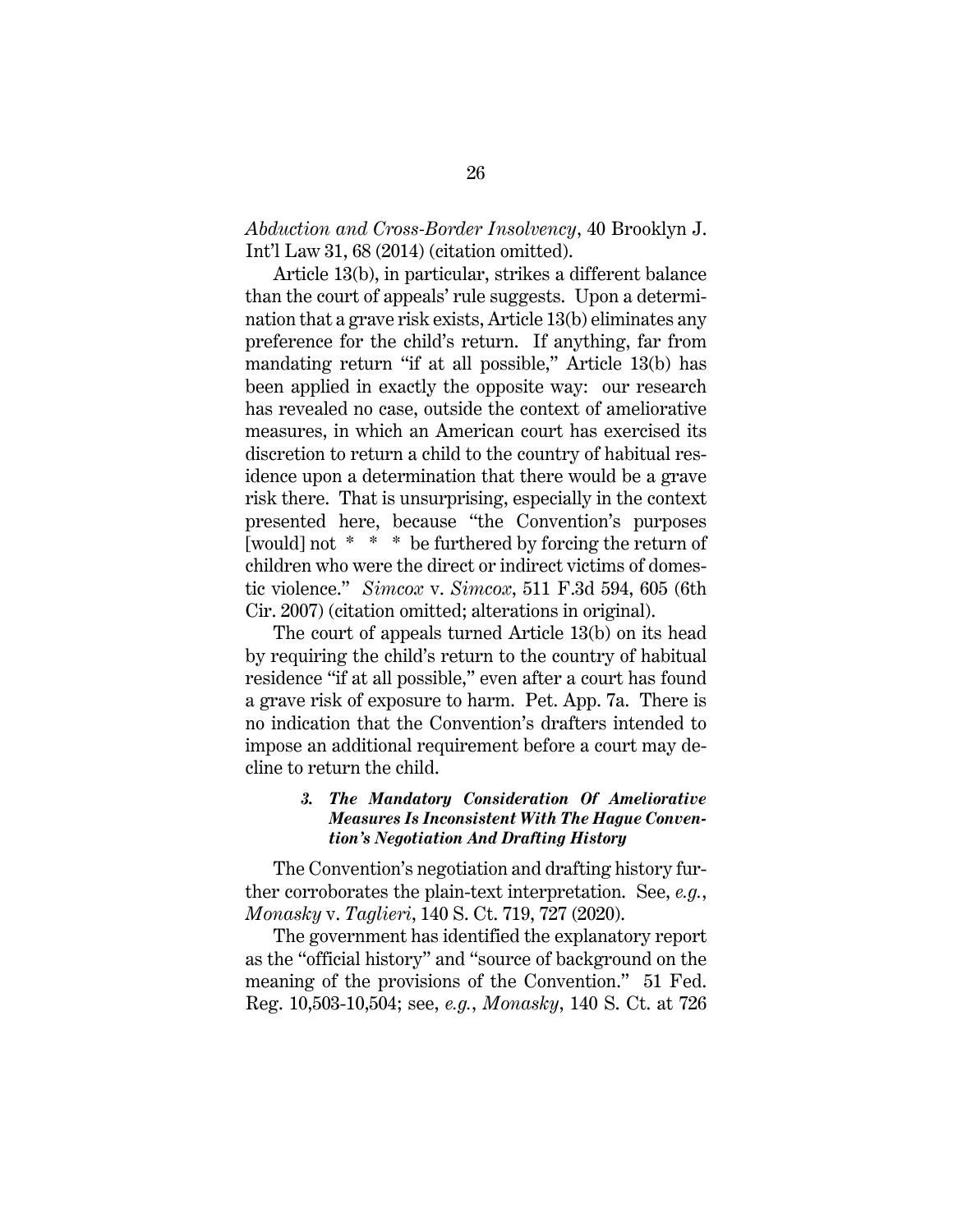n.2; *Abbott*, 560 U.S. at 19-20. That report elaborates on the purposes set out in the Convention's text, and, like the text itself, it fails to mention ameliorative measures at all.

The explanatory report notes that application of the Convention "must always be inspired by the desire to protect children and should be based upon an interpretation of their true interests." *Explanatory Report* 432. It makes clear that, because the Convention "does not seek to regulate the problem of the award of custody rights," it is premised on the notion that "any debate on the merits \* \* \* of custody rights[] should take place before the competent authorities in the State where the child had its habitual residence prior to its removal." *Id*. at 430. And it explains that the Convention "necessarily coexist[s] with the rules of each Contracting State on applicable law and on the recognition and enforcement of foreign decrees." *Id*. at 436.

Those statements confirm that the drafters of the Convention did not intend to create any requirement to consider ameliorative measures in all grave-risk cases. As discussed above, the mandatory consideration of ameliorative measures is inconsistent with the goals of protecting the best interests of the child and refraining from deciding custody-related issues. See pp. 25-26, *supra*. And the explanatory report's statement that it "coexist[s]" with the laws of contracting states includes civil-law jurisdictions, which generally do not recognize ameliorative measures. See p. 33, *infra*.

More fundamentally, the explanatory report notes that "the Convention recognizes the need for certain exceptions to the general obligations assumed by States to secure the prompt return of children," including the grave-risk exception. *Explanatory Report* 432. In fact, the report expressly recognizes that "the removal of the child can sometimes be justified." *Ibid*. And the report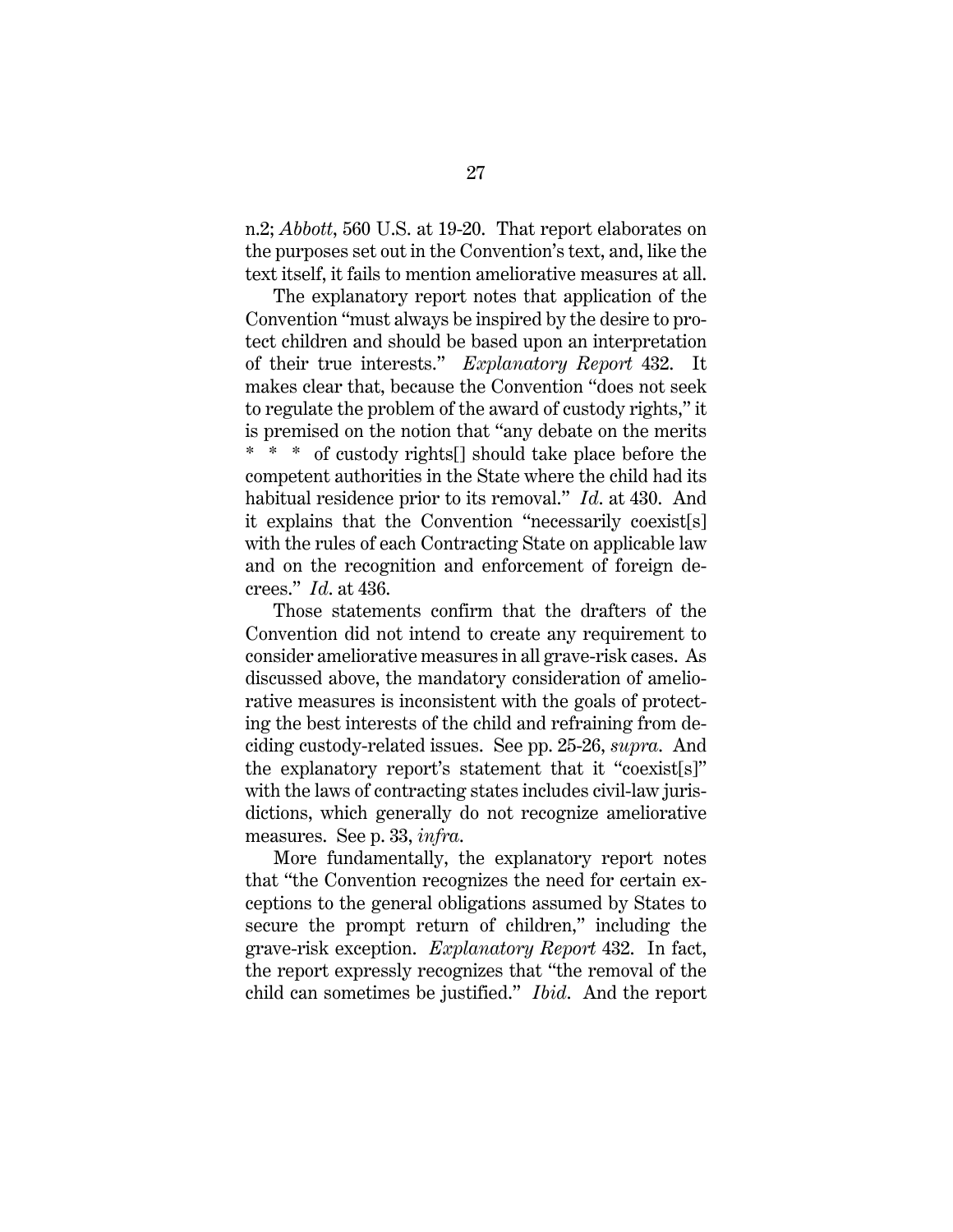stresses the discretion granted to courts in applying the exceptions. See *id*. at 460. The mandatory consideration of ameliorative measures would be difficult to reconcile with any of those statements.

# *4. The Mandatory Consideration Of Ameliorative Measures Is Inconsistent With The Views Of the State Department*

In interpreting a treaty, this Court often relies on a consistent pattern of Executive Branch interpretation. See *Abbott*, 560 U.S. at 15; *O'Connor* v. *United States*, 479 U.S. 27, 33 (1986). Here, the longstanding views of the State Department lend further support to the conclusion that the consideration of ameliorative measures is not required. In its legal analyses issued after the Convention's ratification, the State Department either did not address ameliorative measures at all or affirmatively cautioned against their use.

a. Shortly after ICARA's enactment, the State Department published a legal analysis of the text of the Convention in the Federal Register. See 51 Fed. Reg. 10,503. In that analysis, the State Department emphasized a court's discretion in grave-risk cases, making no mention of ameliorative measures.

Specifically, the State Department explained that "a court in its discretion need not order a child returned" where the requisite grave risk exists or return would "otherwise place the child in an intolerable situation." 51 Fed. Reg. 10,510. The State Department recognized that a grave-risk determination "does not make refusal of a return order mandatory," as "[t]he courts retain the discretion to order the child returned even if they consider that [the] exception applies." *Id*. at 10,509.Yet the State Department did not suggest that consideration of ameliorative measures is a necessary component of that exercise of discretion; indeed, it did not even mention it.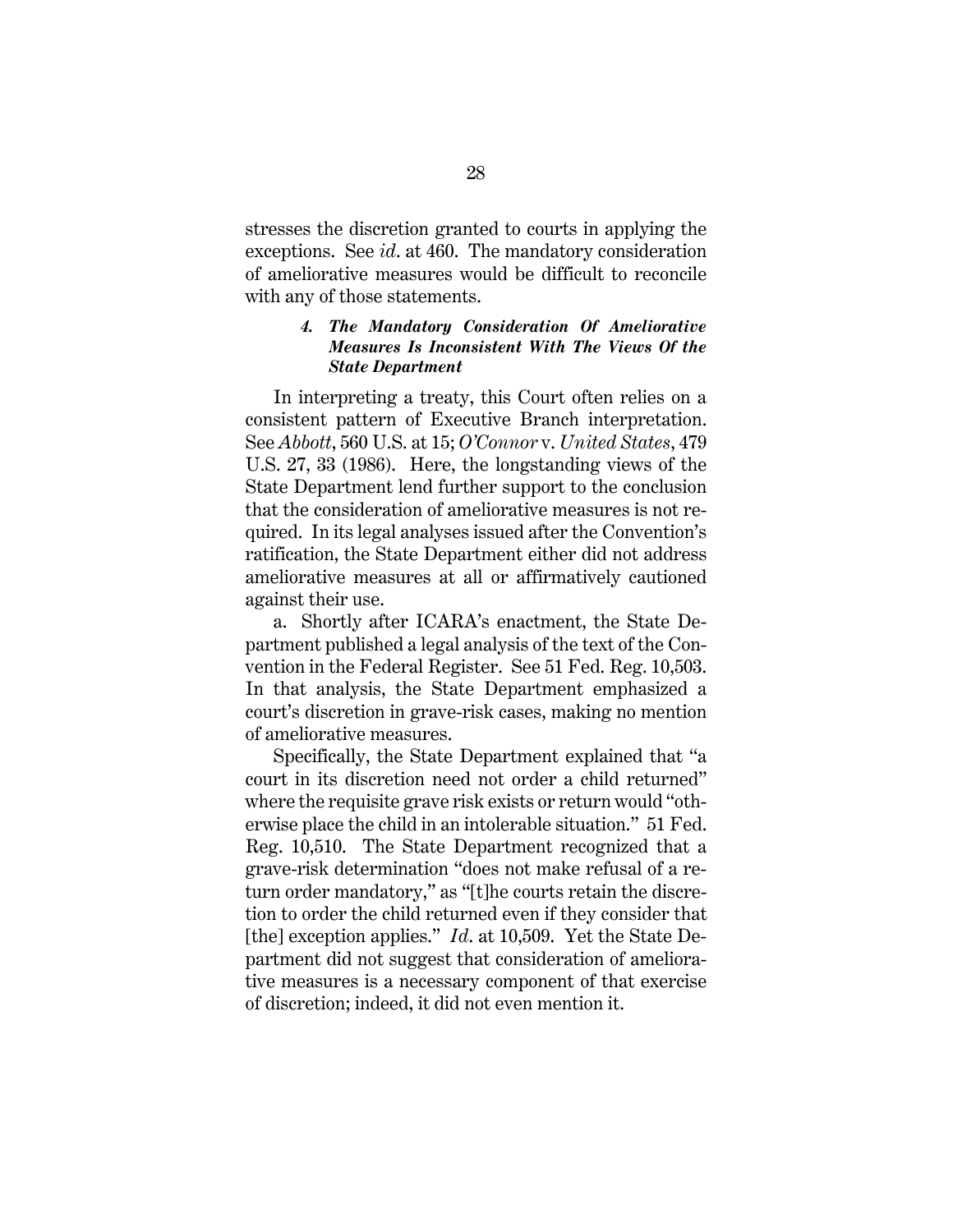Notably, in discussing grave-risk determinations, the State Department offered as an example a situation in which a custodial parent sexually abuses the child. See 51 Fed. Reg. 10,510. In such a situation, the State Department emphasized that, "[i]f the other parent removes or retains the child to safeguard it against further victimization, and the abusive parent then petitions for the child's return under the Convention, the court may deny the petition." *Ibid*. The State Department thus contemplated that return may be denied in that situation, again with no suggestion that the consideration of ameliorative measures was mandatory.

b. The State Department had the opportunity directly to address the role of ameliorative measures in a 1995 letter and legal memorandum to the British government. See U.S. Cert. Br. 1a-20a (Letter from Catherine W. Brown, Assistant Legal Adviser for Consular Affairs, United States Dep't of State, to Michael Nicholls, Child Abduction Unit, Lord Chancellor's Dep't, United Kingdom (Aug. 10, 1995)). Writing in response to concerns about American courts' failure consistently to enforce British undertakings, the State Department expressed its view that such measures should be used sparingly.

In the letter, the State Department noted that "undertakings appear to be consistent with" the general rule of return and the discretion afforded to a court making a grave-risk determination, at least where the undertakings are "narrowly tailored to ensure the prompt return of a child to his/her country of habitual residence." U.S. Cert. Br. 12a-13a. But the State Department stressed that "undertakings should be limited in scope and further the Convention's goal of ensuring the prompt return of the child to the jurisdiction of habitual residence." *Id*. at 2a.

According to the State Department, undertakings may be appropriate when they "temporarily obviate any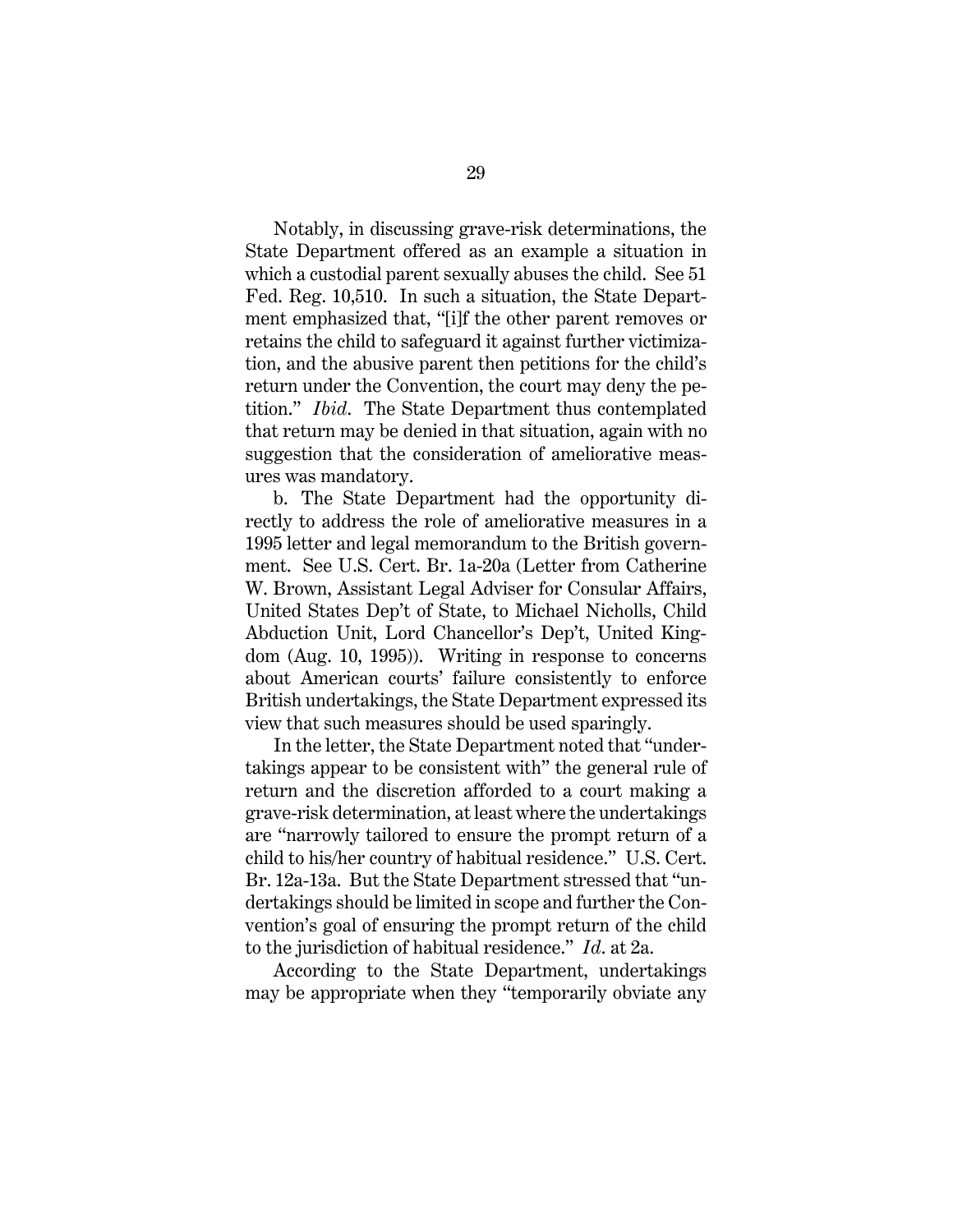concern about placing the child in the immediate custody of the left-behind parent while still effectuating a prompt return of the child to his/her country of habitual residence." U.S. Cert. Br. 16a. But where undertakings would necessarily have to be "extensive" in order to mitigate the grave risk, they should be avoided, since they "could embroil the court in the merits of the underlying custody issues and would tend to dilute the force of the Article 13(b) exception." *Ibid*. In those cases, "it would seem less appropriate for the court to enter extensive undertakings than to deny the return request." *Ibid*.

The State Department also noted that certain cases had gone beyond those bounds and imposed undertakings that ran counter to the limited nature of the threshold determination of the appropriate jurisdiction. U.S. Cert. Br. 3a-4a. It concluded that, while undertakings "may facilitate return of children and do not appear inconsistent with the Convention when limited in scope," they are "not necessary to the [Convention's] operation." *Id*. at 18a-19a.

c. In more recent statements, the State Department has taken a consistent approach.

A 2006 newsletter for judges published by the Hague Permanent Bureau, written by then-Deputy Director of the State Department's Office of Children's Issues, reaffirmed courts have discretion whether to consider undertakings, and cautioned against using such discretion to undermine the basic precepts of the Convention. The newsletter explained that, while consideration of ameliorative measures is "not necessary to the proper operation of the Convention," the State Department supported their "limited use" as long as they are narrowly tailored to "facilitate prompt return" of a child to the country of habitual residence. Kathleen Ruckman, *Undertakings As Convention Practice: The United States Perspective,* 11 The Judges' Newsletter 45, 46 (2006) (Hague Conf. on Private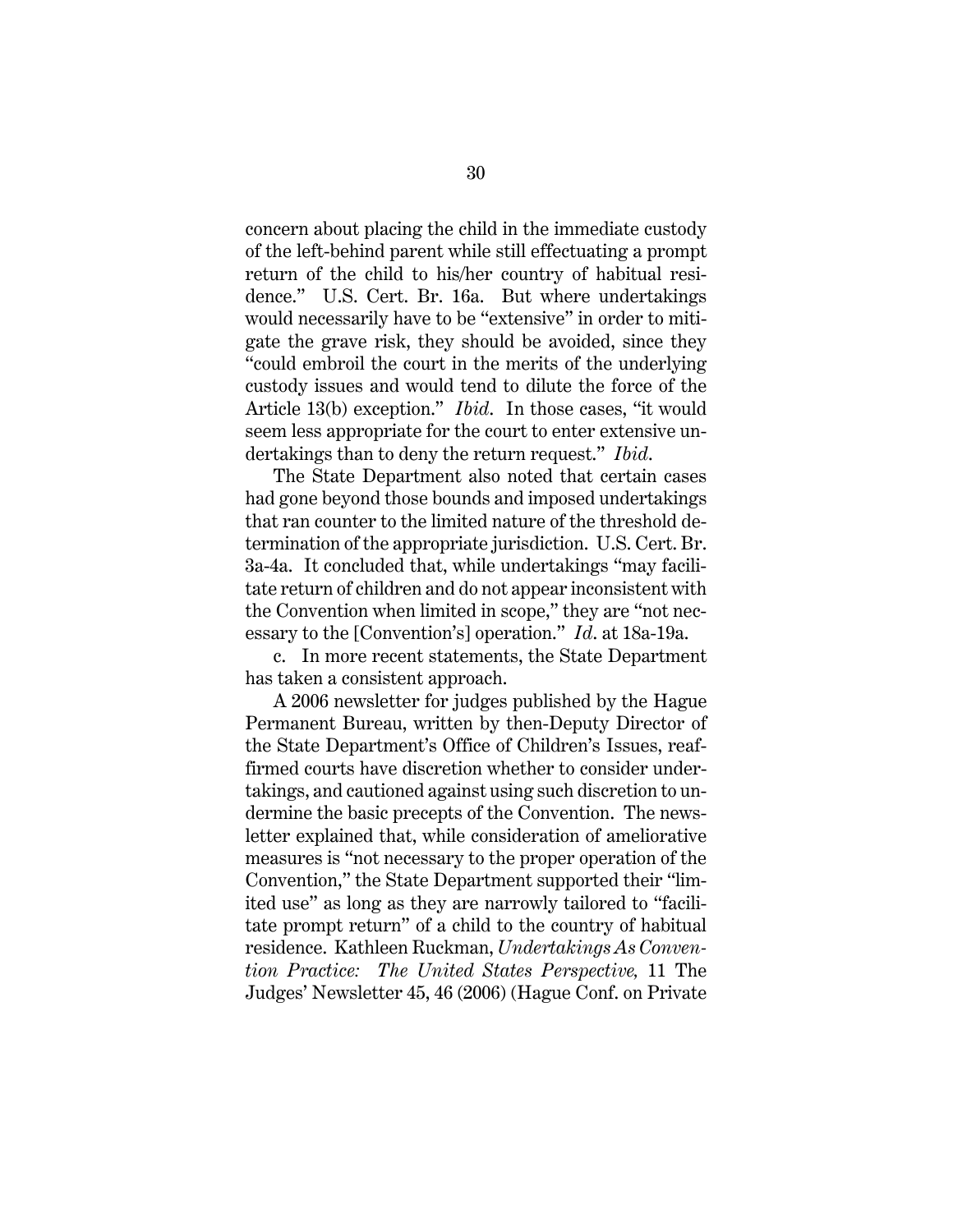Int'l Law, London, England) <tinyurl.com/haguejudgesnewsletter>. At the same time, the newsletter warned that "[c]ourts that choose to use the mechanism of undertakings walk a fine line" and "undertakings that are in fact preconditions on return \* \* \* necessarily cause significant delays in return of children." *Id*. at 46-47.

Similarly, in a 2010 report on Convention compliance, the State Department "urge[d] its Convention partners not to include undertakings in their return orders," and it criticized the use of undertakings that undermine the treaty's limitations by requiring payment of spousal support or setting "custodial conditions." 2010 Hague Report 37.

In short, it has been the State Department's long-held view that the Convention does not require a court to consider ameliorative measures when determining whether to refrain from ordering the return of a child under Article 13(b), and that such measures can affirmatively undermine the purposes of the Convention. Notably, the United States reaffirmed that view in its brief at the certiorari stage here. See U.S. Cert. Br. 9-19.

# *5. The Practices Of Other Signatories Confirm That The Convention Does Not Mandate Consideration Of Ameliorative Measures*

This Court has recognized that the practices of a treaty's other signatories can provide useful evidence of the parties' understanding. See *Medellin* v. *Texas*, 552 U.S. 491, 507 (2008); *United States* v. *Stuart*, 489 U.S. 353, 369 (1989). The practices of other signatory countries are consistent with the conclusion that the Convention does not require consideration of ameliorative measures. Ameliorative measures were created in British family courts, yet even British courts recognize that they are not universally enforced or recognized by Convention signatories. Rather, other common-law countries permit, but do not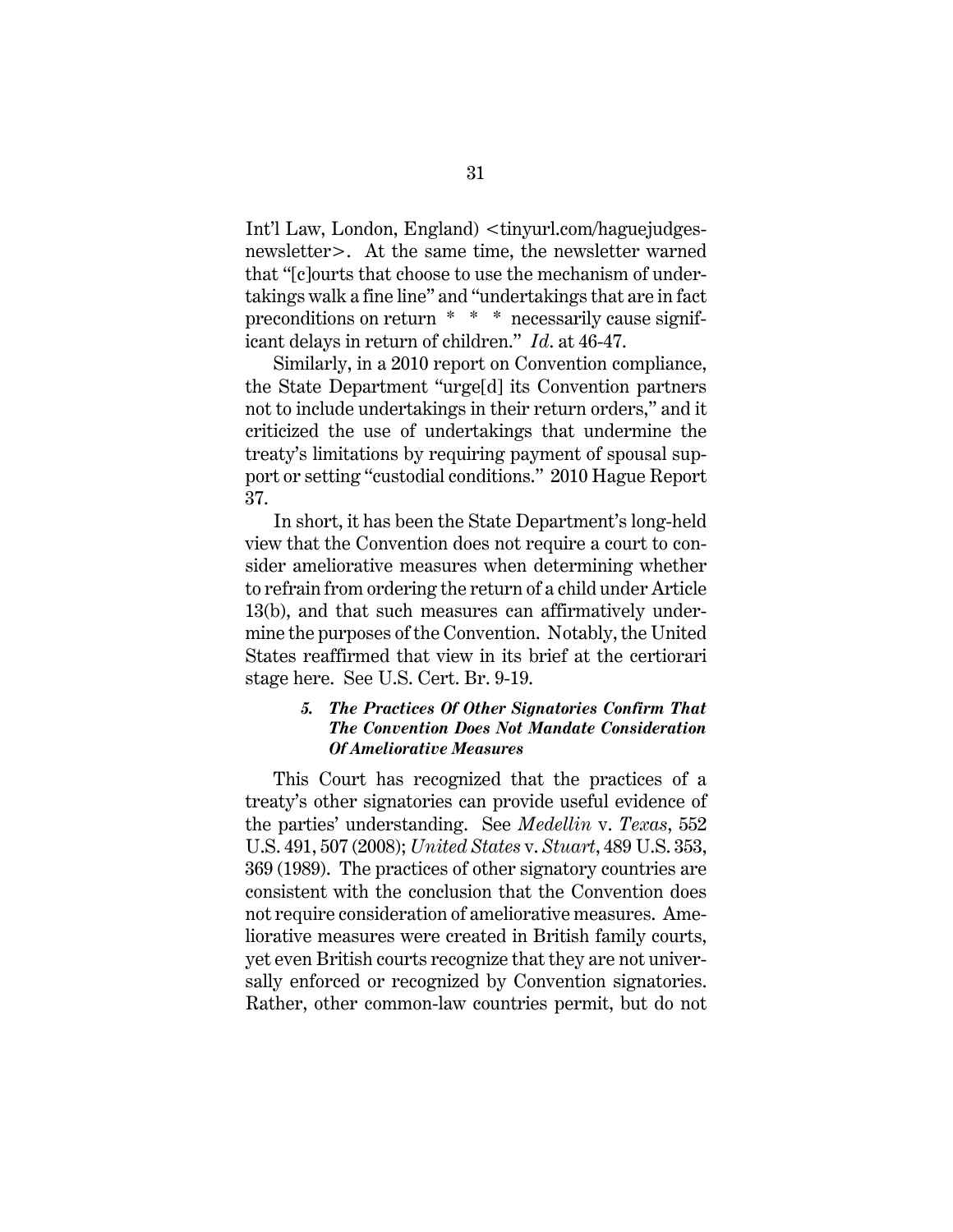require, their consideration. In civil-law jurisdictions, by contrast, ameliorative measures are generally not recognized at all. And in the European Union, consideration of ameliorative measures is required only among member states—and pursuant to a separate regulation, not the Convention itself. There is thus no indication of an agreed-upon meaning of the Convention that is consistent with the interpretation articulated by the court of appeals here.

a. As courts have recognized, "[t]he concept of 'undertakings' is based neither in the Convention nor in the implementing legislation of any nation," but is instead a "judicial construct, developed in the context of British family law." *Danaipour* v. *McLarey*, 286 F.3d 1, 21 (1st Cir. 2002) (citation omitted); see *Baran* v. *Beaty*, 526 F.3d 1340, 1349 (11th Cir. 2008). But there is no indication that the Convention exported that construct to all other signatories. Indeed, while British courts have "extract[ed] undertakings" in order to "avoid placing the child in an intolerable situation," *In re D*, [2007] 1 A.C. 619 (H.L.) (U.K.), they recognize that "undertakings are not enforceable in the courts of the requesting country and indeed the whole concept of undertakings is not generally understood outside the common law world," *In re E*, [2011] UKSC 27 (H.L.) (U.K.).

b. Other common-law countries permit, but do not require, consideration of ameliorative measures once a grave-risk determination has been made. For example, Australia implemented the Convention through a regulation providing that, "[i]f a court is satisfied that it is desirable to do so," the court "may" include in a return order "a condition that the court considers to be appropriate to give effect to the Convention." *Arthur & Secretary*, [2017] FamCAFC 111 ¶ 69(1)(c) (Austl.). Consistent with that practice, a guide prepared by the Hague Conference on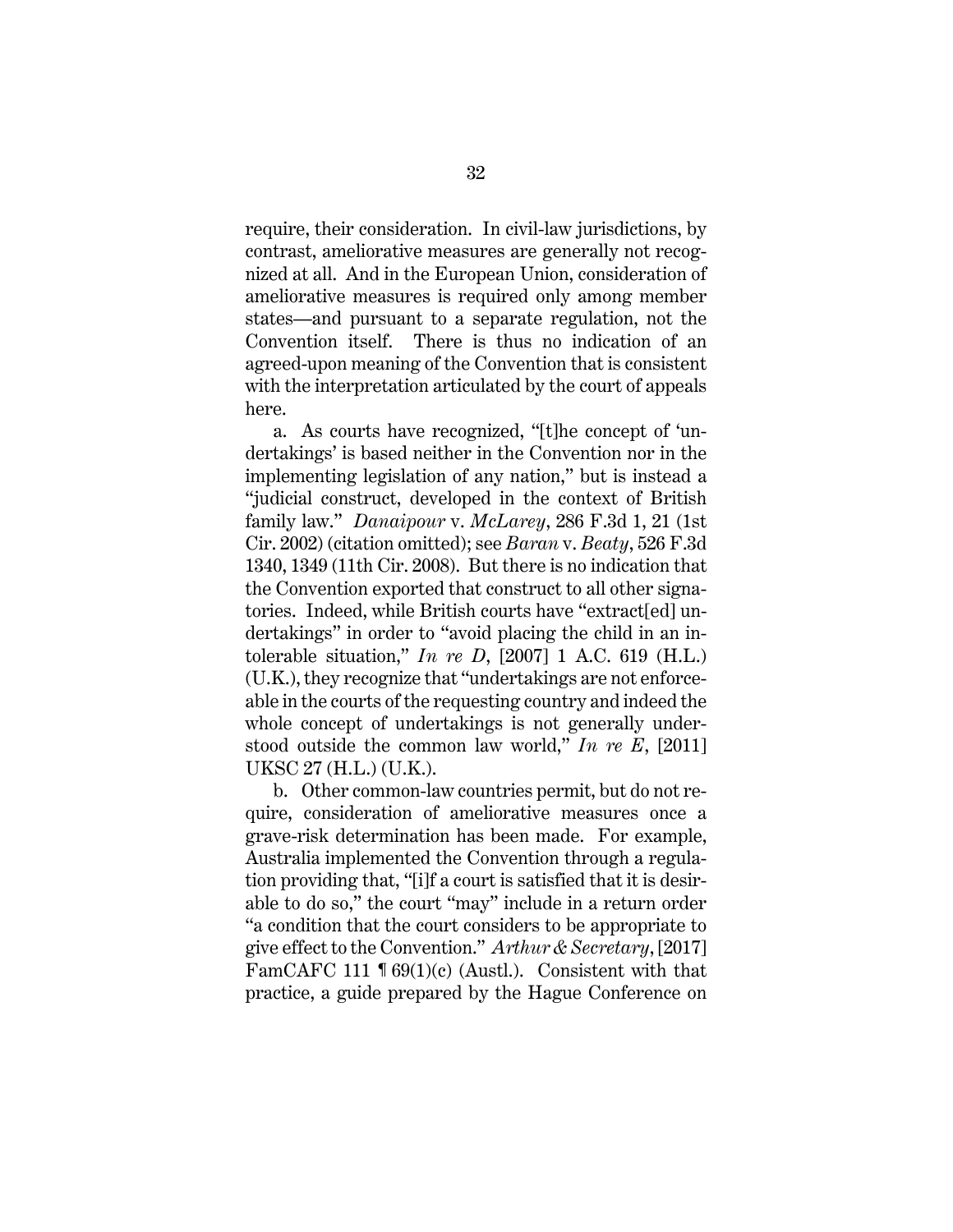Private International Law, which was developed to "promote, at the global level, the proper and consistent application of the grave risk exception," contemplates the inclusion of ameliorative measures only "if considered necessary and appropriate." See Hague Conference on Private International Law, *1980 Child Abduction Convention: Guide to Good Practice Part VI Article 13(1)(b)* ¶¶ 3, 36, at 15, 27 (2020) <tinyurl.com/hagueconferenceguide>.

c. Outside common-law jurisdictions, ameliorative measures are generally not used. See Hague Conference on Private International Law, *Report and Conclusions of the Fifth Meeting of the Special Commission* 55 (Mar. 2007) <tinyurl.com/hcchfifthmeeting> (*Report on the Fifth Meeting*). Indeed, "undertakings as a legal concept are practically unknown and thus unenforceable in civil law jurisdictions." Katarina Trimmings & Onyója Momoh, *Intersection Between Domestic Violence and International Parental Child Abduction: Protection of Abducting Mothers in Return Proceedings*, 35 Int'l J.L. Pol'y & the Family 1, 12 (2021). Accordingly, in countries such as Sweden, Germany, the Netherlands, and Slovakia, ameliorative measures are either expressly prohibited or simply not provided for (except in the limited situation discussed below). See Hague Conference on Private International Law, *Enforcement of Orders Made Under the 1980 Convention—An Empirical Study* 25, 30, 35, 41, 49, 50 (Oct. 2006) <tinyurl.com/hcchempiricalstudy>.

There has been no suggestion that countries that do not permit or recognize ameliorative measures are out of compliance with the Convention. The reason is simple: the Convention, by its terms, does not require consideration of ameliorative measures. See pp. 21-23, *supra*.

d. There is one context in which consideration of ameliorative measures is mandated: in disputes between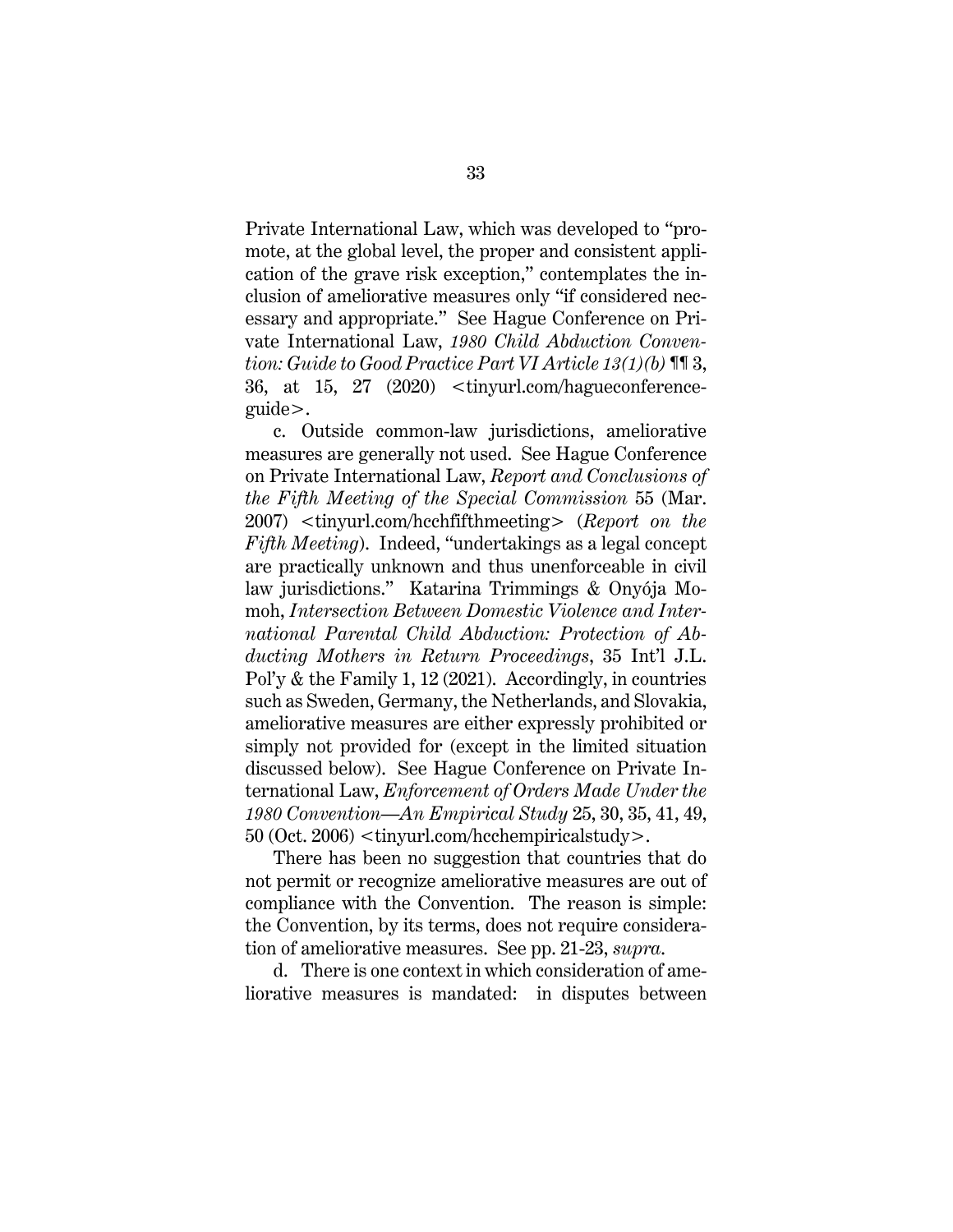members of the European Union. As the government has recognized, that is a special case. See U.S. Cert. Br. 14. Members of the European Union (other than Denmark) are legally obligated to comply with a regulation called Brussels IIa, which imposes requirements above and beyond those included in the Convention. In particular, Brussels IIa limits the discretion of a court to refuse to return a child to another member state in light of an Article 13(b) defense where "adequate arrangements have been made to secure the protection of the child after his or her return." Council Regulation 2201/2003, art. 11(4), 2003 O.J. (L 338) 6 (EU) (Brussels IIa).

That regulation does not suggest that the Convention itself mandates that a court take ameliorative measures into account; instead, it is based on the unique structure of the European Union, which makes the order of a court in one member state (including any undertakings) enforceable across the entire Union. See Brussels IIa, art. 42(1). In other words, like many other EU regulations, Brussels IIa effectively treats the European Union as a single jurisdiction, allowing its members (most of which are civil-law jurisdictions) to enforce undertakings that they would not otherwise recognize. Thus, while Brussels IIa represents an exception to the rule against recognition of ameliorative measures in those civil-law countries, it does not sanction, much less require, consideration of those measures outside of the EU more generally.

\* \* \* \* \*

In sum, the Convention's text, purposes, and drafting history, the views of the State Department, and the practices of other signatories all point to the same conclusion: the consideration of ameliorative measures is not required in all grave-risk cases. This Court has repeatedly rejected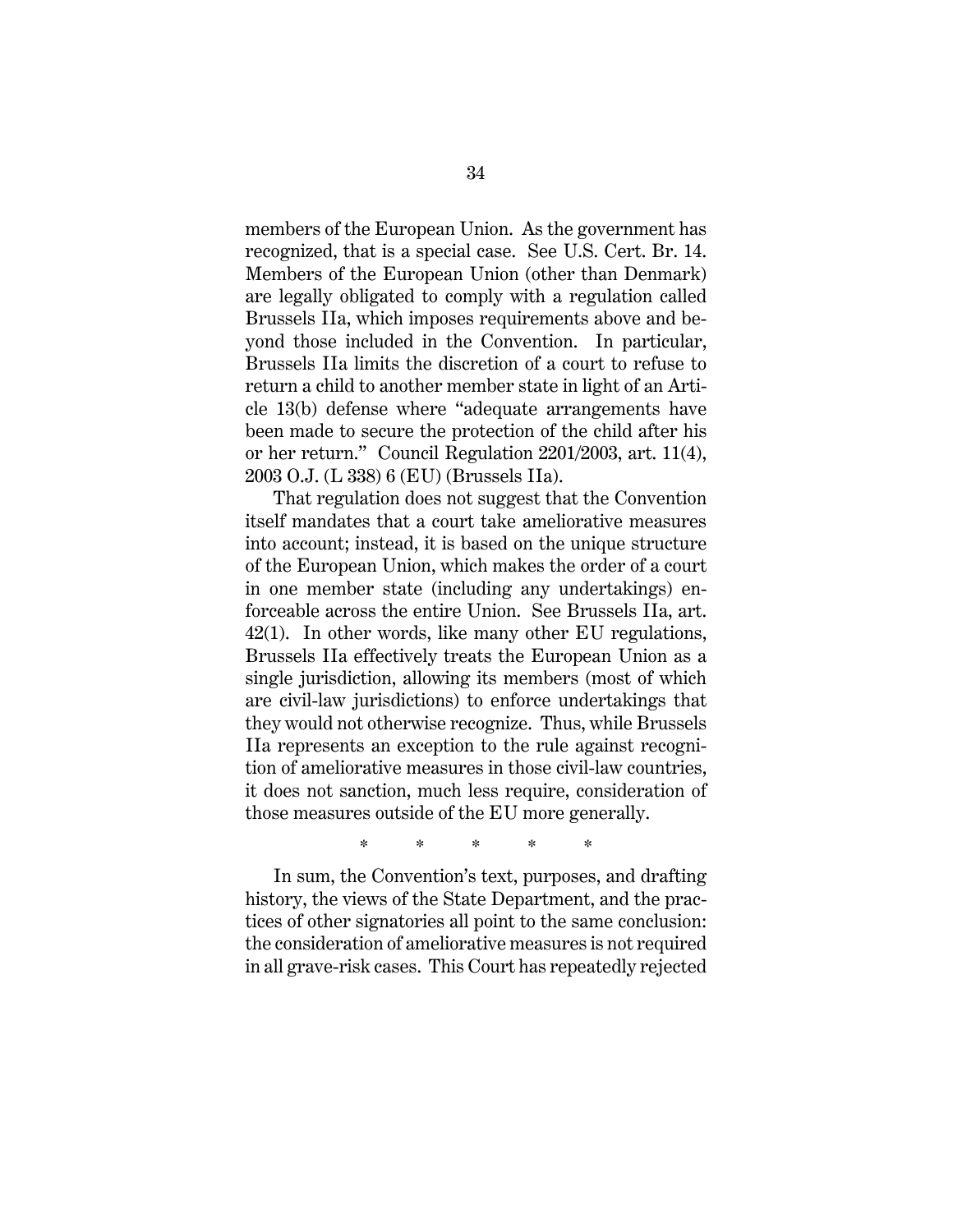attempts by lower courts to impose extratextual requirements on the Convention. See, *e.g.*, *Monasky*, 140 S. Ct. at 728; *Lozano*, 572 U.S. at 11. It should likewise reject the court of appeals' categorical rule.

# **B. The Hague Convention Imposes Limits On The Discretionary Consideration of Ameliorative Measures**

By affording a court discretion to decide whether to return a child after determining that there is a grave risk of exposure to harm, Article 13(b) does not forbid the consideration of ameliorative measures. But the Convention's text and purposes impose important limitations on what measures are appropriate and adequate. In order to be both effective and consistent with the Convention, ameliorative measures must be limited to circumstances in which the source of the grave risk is easily identifiable and addressable through measures enforceable by the court making the grave-risk determination.

As this case illustrates, imposing ameliorative measures outside those circumstances would force a court to engage in extensive proceedings to understand the problems that give rise to the grave risk and the ways they may be addressed, thereby undermining the Convention's purpose of resolving the threshold question of jurisdiction expeditiously; to wade into custody-related issues, thereby undermining the Convention's purpose of allowing the country of habitual residence to make such determinations; and to rely on measures the court making the graverisk determination cannot enforce, thereby undermining the Convention's purpose of protecting the child.

1. The Convention places great emphasis on ensuring the prompt resolution of issues related to return, instructing contracting states to "use the most expeditious procedures available." Convention art. 2. This Court has rec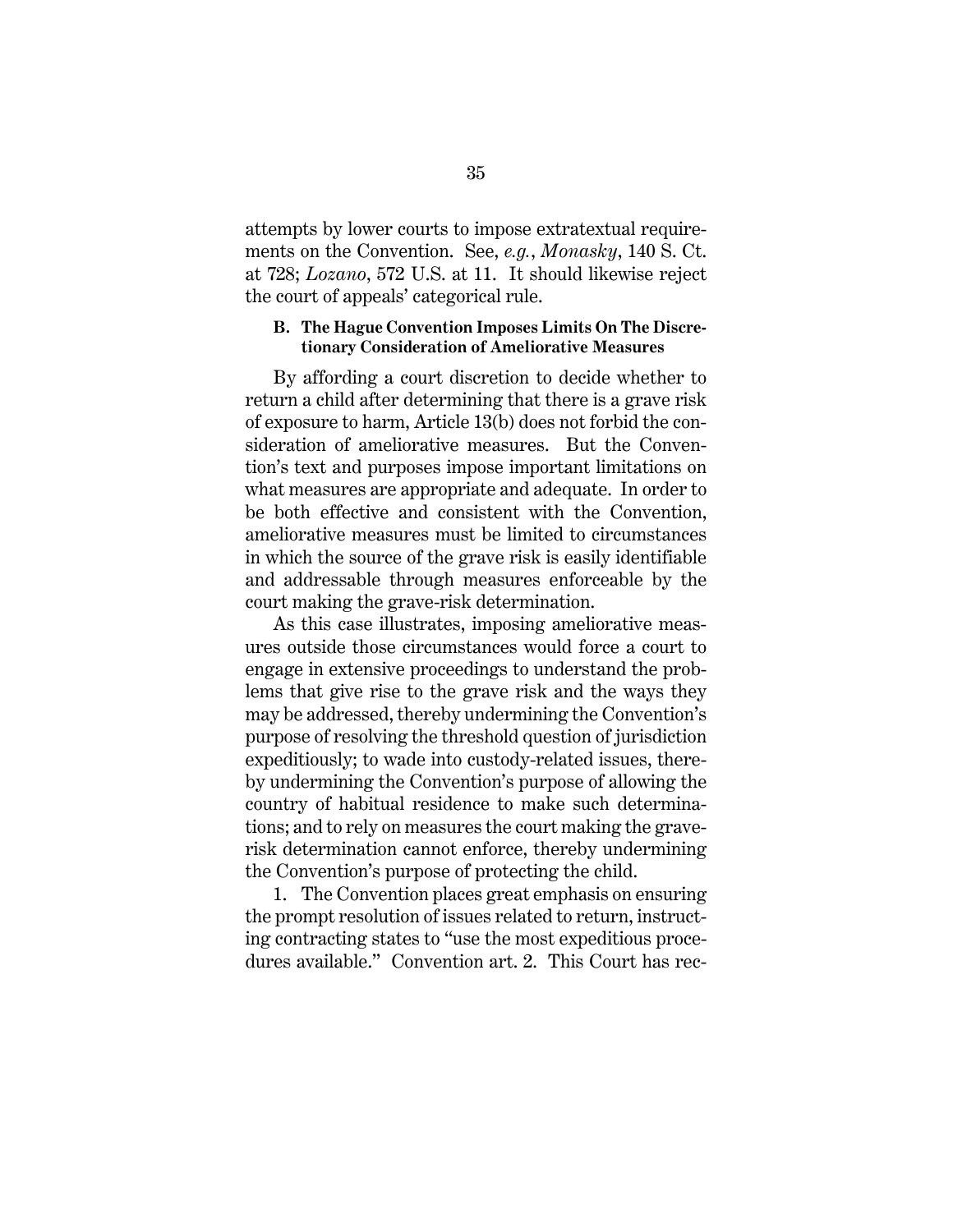ognized Article 11 of the Convention, which permits inquiry into "delay[]" after six weeks, as "prescribing" the "normal time for return-order decisions." *Monasky*, 140 S. Ct. at 724. Accordingly, the Court has emphasized that "courts can and should take steps to decide these cases as expeditiously as possible, for the sake of the children who find themselves in such an unfortunate situation." *Chafin*  v. *Chafin*, 568 U.S. 165, 179 (2013). Ameliorative measures that require the court to delve into complex factual circumstances or the workings of a foreign legal system are likely significantly to slow the proceedings in a manner that is inconsistent with the Convention's aims.

In particular, where the grave risk involves domestic violence, fashioning ameliorative measures will necessarily require a court to attempt to understand the complex psychological issues associated with such abuse and the ways it might affect the adequacy of any potential ameliorative measures. While the court may gain some insight into those issues when making the initial graverisk determination, additional expert testimony and analysis will be required to determine whether measures such as separate living quarters, financial support, supervised visitation, or psychotherapy can adequately address the risks.

Moreover, in situations involving domestic violence, a court would inevitably rely heavily on protections in the country of habitual residence, as the court did here. But because a court making the grave-risk determination will lack jurisdiction to enforce any such measures, see pp. 41- 42, *infra*, the court will need to understand the legal system in the country of habitual residence and assess the enforceability of such measures there. Even if the country of habitual residence is a relatively familiar jurisdiction, an American court is unlikely to be acquainted with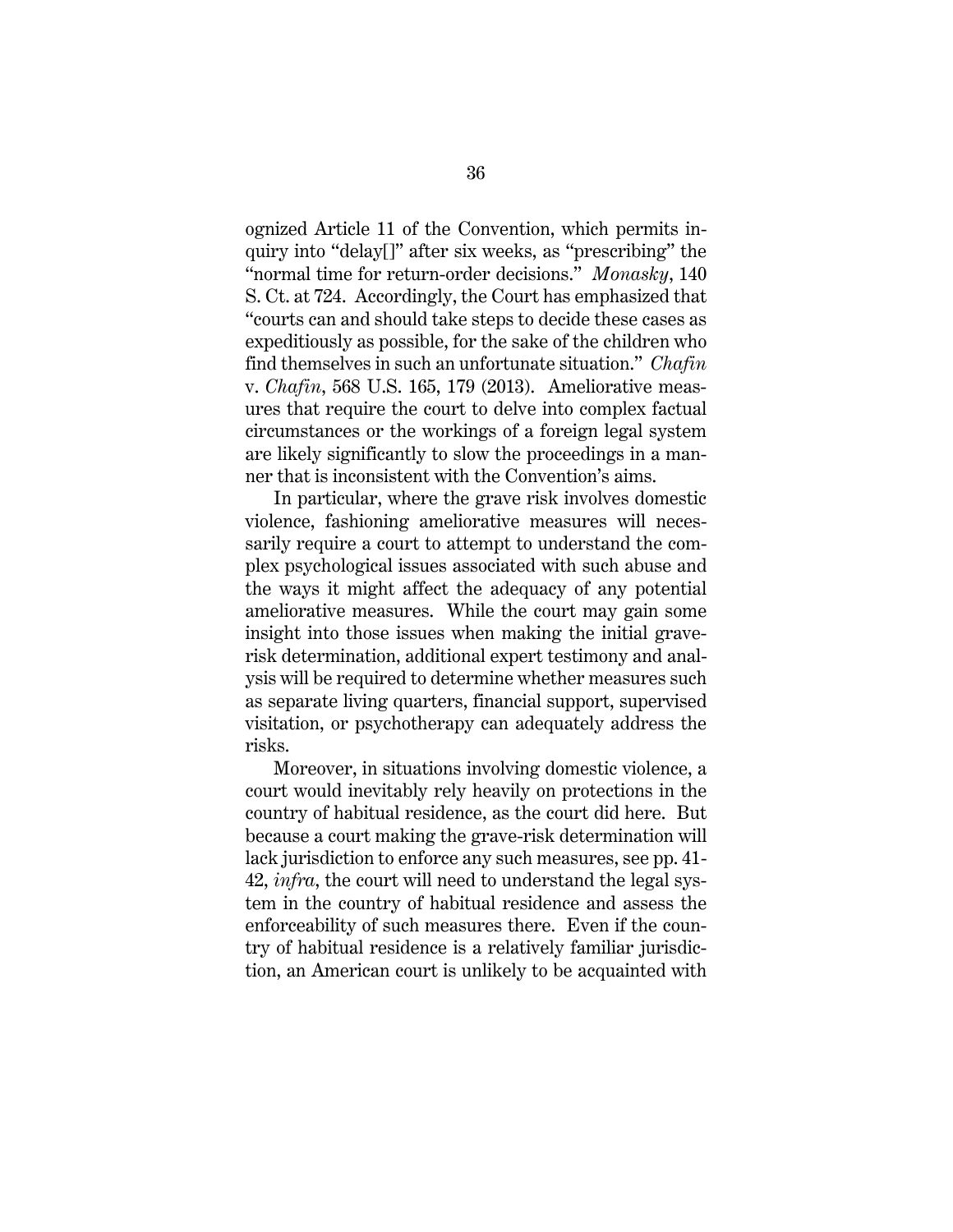the nuances of the country's legal system; the enforcement procedures for protective orders and other types of undertakings; the interplay among the country's courts, law enforcement, and social services; and the challenges and resources for domestic-violence victims who are not native to the country. Without conducting such an analysis, the court may order measures that are unenforceable or otherwise ineffective.

*Danaipour* v. *McLarey*, 286 F.3d 1 (1st Cir. 2002), is instructive. In that case, the district court granted a petition for return and ordered various ameliorative measures to address allegations that a child had been sexually abused by her father. Among those measures, the court required that the father not have contact with the child unless ordered otherwise by a Swedish court, and further required that a forensic evaluation be conducted in Sweden to determine whether the alleged sexual abuse had occurred. See *id*. at 21. The court noted that the parties had agreed to ask the Swedish court to enter a mirror order imposing such conditions. See *id*. at 24.

The First Circuit reversed the district court's order. See 286 F.3d at 5. The First Circuit cited evidence that the mirror order would not "be enforceable even if so entered." *Id*. at 23. The mother had submitted a State Department report indicating that "Swedish courts do not have authority to issue contempt orders for violations of visitation orders." *Id*. at 24. Moreover, events following the district court's decision revealed that "the Swedish court lacked the authority to order a full forensic sexual abuse evaluation conducted in keeping with the established protocols for such evaluations." *Ibid*.

The First Circuit noted that the district court's orders "offended notions of international comity" because it "expect[ed] that the Swedish courts would simply copy and enforce them." 286 F.3d at 25. More fundamentally, the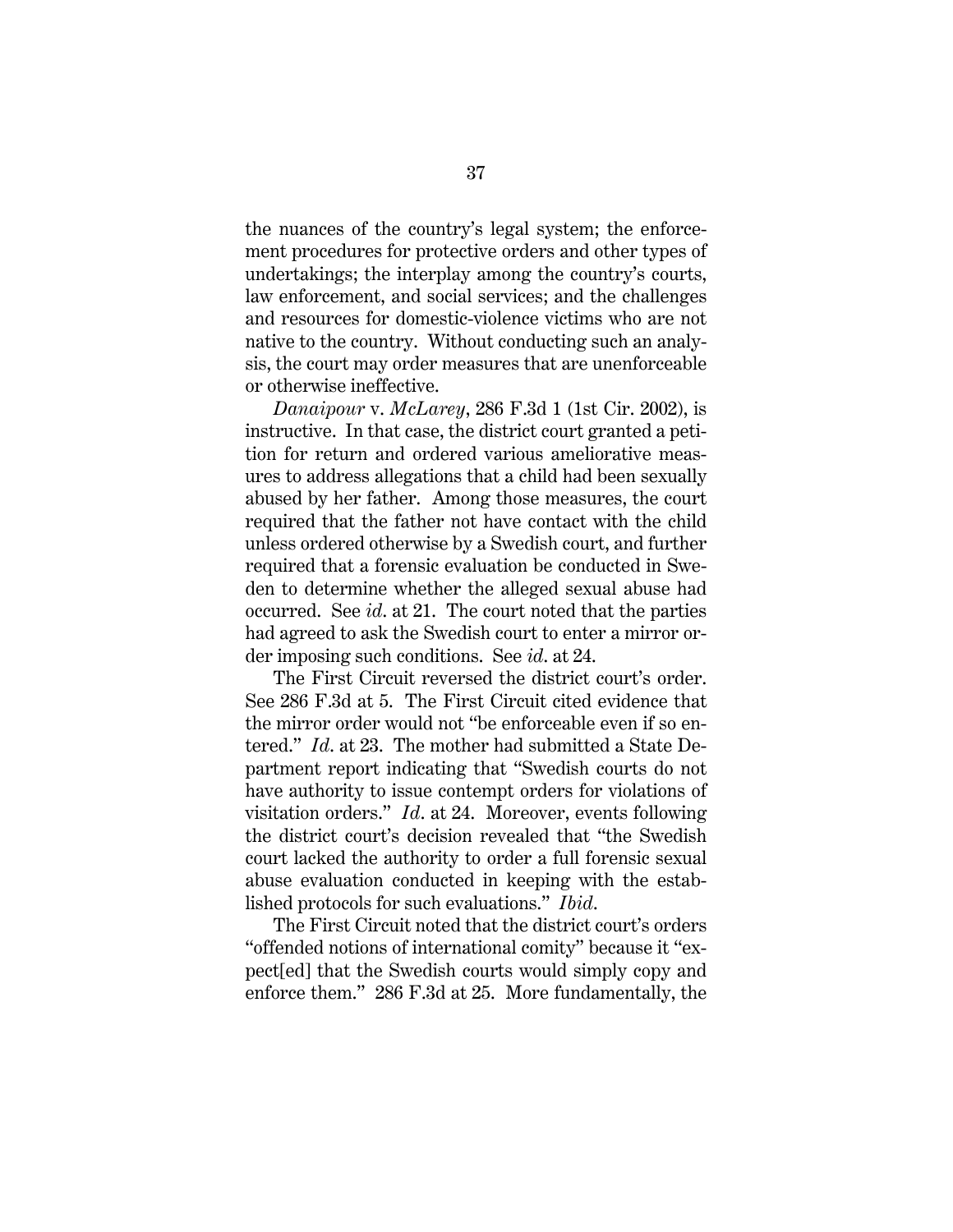district court failed to understand significant differences in the Swedish legal system that undermined any possible effectiveness of the measures. See *id*. at 23-24. As *Danaipour* shows, achieving such an understanding necessitates additional time and evidence, slowing the proceedings and embroiling the court in additional complexities.

In cases involving a grave risk of exposure to harm stemming from factors other than domestic violence, by contrast, such lengthy and complex proceedings may be unnecessary. For example, courts have recognized that a grave risk of exposure to harm may exist where a child would be returned "to a zone of war, famine, or disease," *Friedrich* v. *Friedrich*, 78 F.3d 1060, 1069 (6th Cir. 1996); see p. 6, *supra*. In such circumstances, a court may be able to order ameliorative measures without delving into complex psychological issues or resorting to the legal system of the country of habitual residence. If, for example, the country of habitual residence is facing an outbreak of a contagious disease but preventative medications are available in the United States, the court could issue an order conditioning the child's return on receipt of the medications.

2. In crafting ameliorative measures, a court must also avoid wading into issues related to custody determinations. Both the State Department and the Hague Permanent Bureau have repeatedly cautioned that the Convention simply addresses the threshold question of jurisdiction and is aimed at securing the return of the child so that a court in the country of habitual residence may address the underlying substantive question of custody. See, *e.g.*, 2010 Hague Report 37; *Report on the Fifth Meeting* 56. Indeed, both the Convention and ICARA contain express provisions prohibiting courts from determining the "merits" of any custody-related issue. See Convention, arts. 16, 19; 22 U.S.C. 9001(b)(4).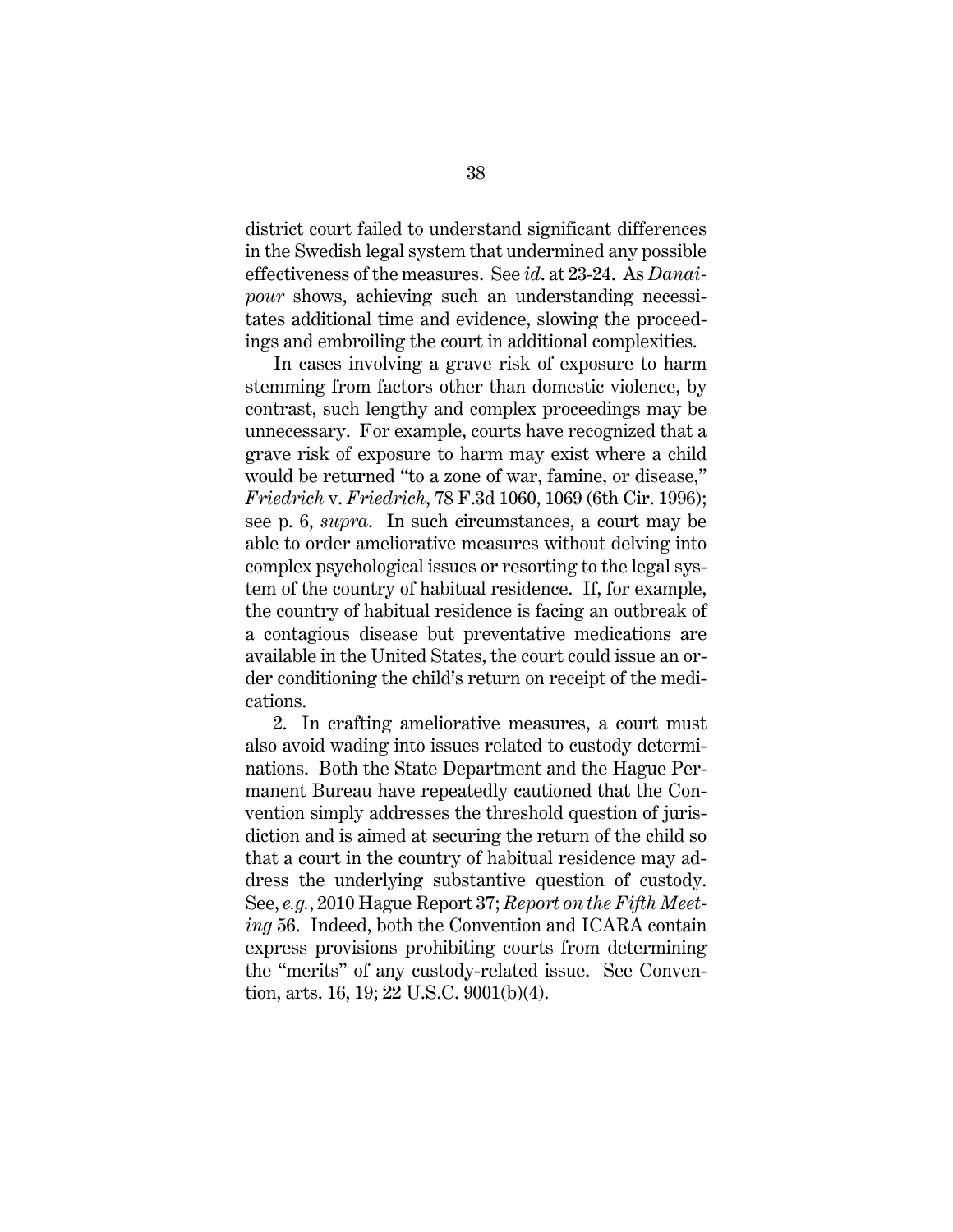Consistent with the Convention and ICARA, the State Department has stated that it supports ameliorative measures only where they "respect the jurisdictional divisions established by the Convention by not addressing the merits of the custody dispute, and instead leaving this question to be handled by the courts in the country of habitual residence, as envisioned by Article 16 of the Convention." 2010 Hague Report 37. The State Department has highlighted as problematic "undertakings in which the foreign court effectively usurps the role of the court of the country of habitual residence by investigating the [parent's] financial circumstances and setting custodial conditions," including requiring the parent seeking return to prepay spousal and child support; to pay travel expenses for the other parent; or to provide living arrangements for the other parent upon return. *Ibid*.

In cases involving domestic violence, however, ameliorative measures will necessarily involve custody-related issues because the child's safety hinges on the custody arrangement—specifically, on ensuring that the child is not in the sole custody of, and is appropriately protected from, the abusive parent. See, *e.g.*, *Luis Ischiu* v. *Gomez Garcia*, 274 F. Supp. 3d 339, 355 (D. Md. 2017); *Sabogal* v. *Velarde*, 106 F. Supp. 3d 689, 710 (D. Md. 2015). As courts have explained, "undertakings are most effective when the goal is to preserve the status quo of the parties prior to the wrongful removal," but "[t]his, of course, is not the goal in cases where there is evidence that the status quo was abusive." *Danaipour*, 286 F.3d at 25; see *Simcox*, 511 F.3d at 607; *Van De Sande* v. *Van De Sande*, 431 F.3d 567, 572 (7th Cir. 2005). Indeed, the State Department has advised that ameliorative measures are "less appropriate" in grave-risk cases for precisely that reason: "The development of extensive undertakings in such a context could embroil the court in the merits of the underlying custody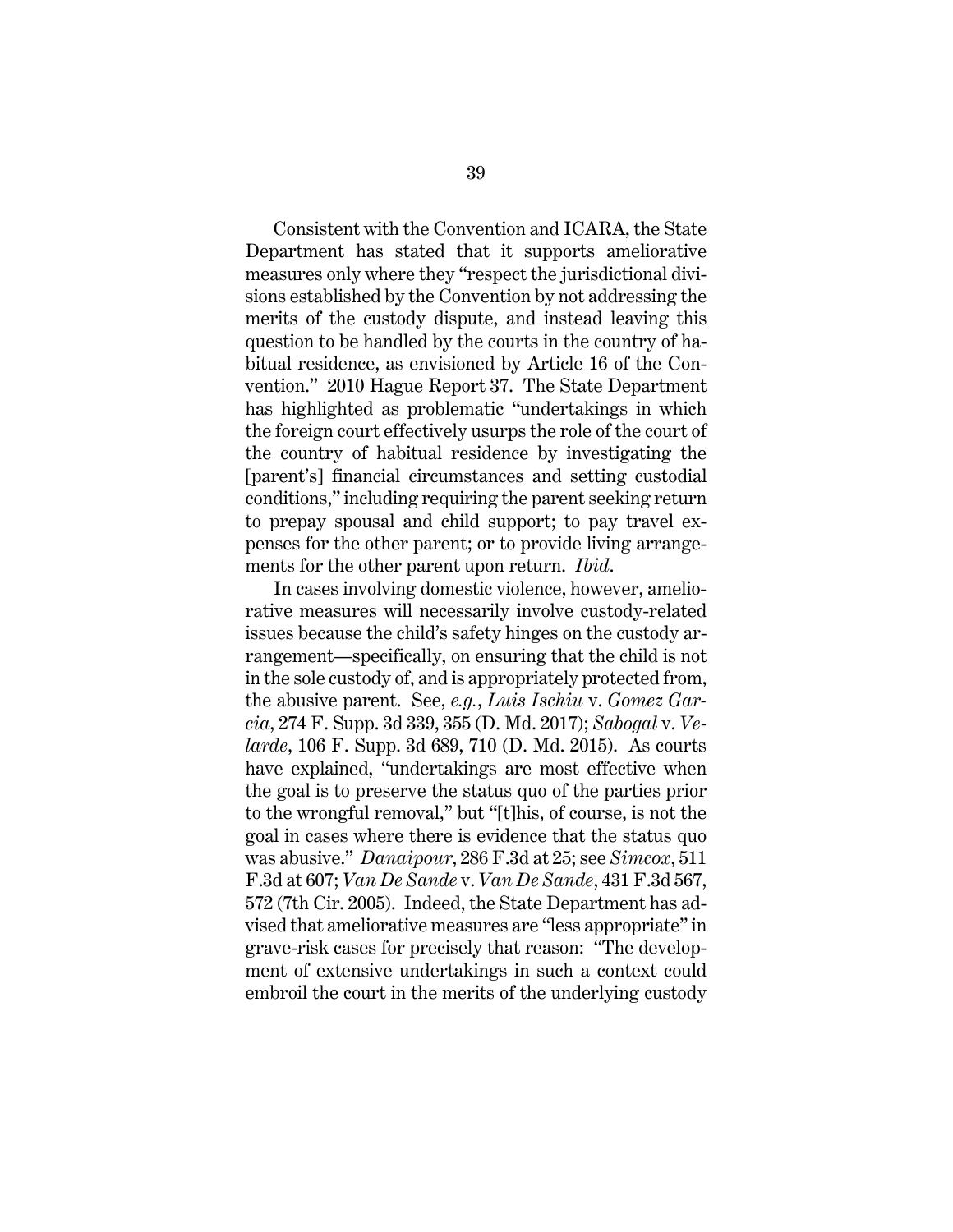issues and would tend to dilute the force of the Article 13(b) exception." U.S. Cert. Br. 16a.

Once again, in cases involving a grave risk of exposure to harm stemming from factors other than domestic violence, courts can craft ameliorative measures without running afoul of this consideration. For example, a court addressing a grave risk resulting from war, famine, disease, or a medical condition need not wade into custody-related issues, because such a risk is not dependent on whether the child resides with one parent or another. In *Ermini*  v. *Vittori*, 758 F.3d 153 (2d Cir. 2014), the court determined that the child faced a grave risk of exposure to harm in part because repatriation to Italy would remove him from his current therapy for autism. Experts testified that removal from the therapy would result in "severe loss of the skills that he had successfully developed since beginning his program" and could mean that he would "cease to be able to learn to write or to talk and w[ould] most likely never learn to read." *Id*. at 166 (citation omitted; alteration in original). The court ultimately determined that no ameliorative measures were available because the particular therapy program did not exist in Italy. See *id*. at 165 n.10, 166. But if such a program were available, a court could order its use without resolving any custody-related issues.

3. Finally with regard to the appropriateness of ameliorative measures, such measures must be enforceable in order to be effective. An order requiring certain undertakings is of little worth if it is likely to be violated. The Hague Permanent Bureau has expressed concern that "undertakings were commonly not respected where they were not enforceable or where there was no monitoring or follow-up after return." Hague Conference on Private International Law, *Conclusions and Recommendations and Report of Part I of the Sixth Meeting of the Special*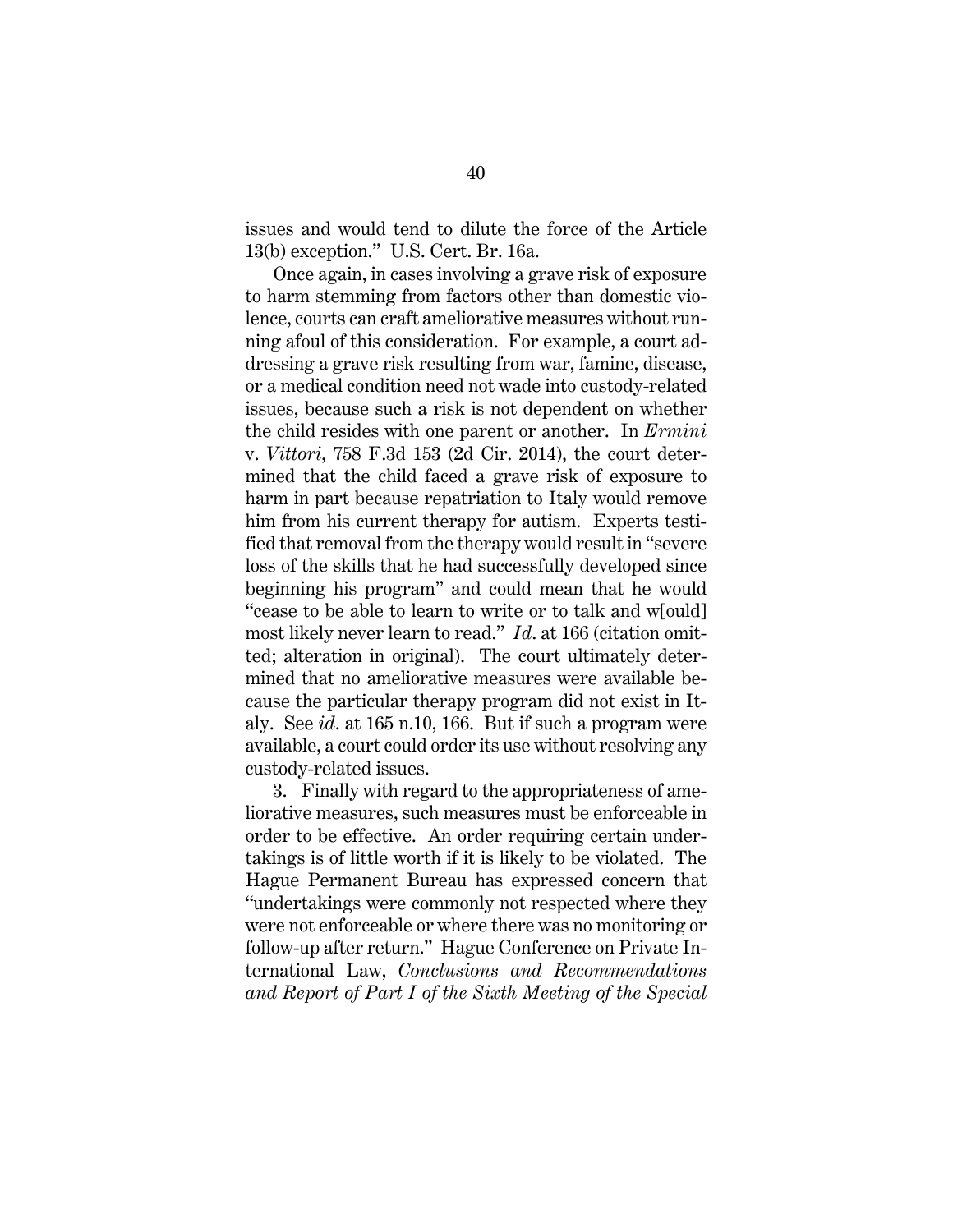*Commission* 35 (Nov. 2011) <tinyurl.com/hcchsixthmeeting>. One study noted that, in the four cases it examined in which the parties agreed to undertakings in American courts, "none of these agreements were carried out in the other country by the left-behind parent." Jeffrey L. Edleson et al., *Multiple Perspectives on Battered Mothers and Their Children Fleeing to the United States for Safety: A Study of Hague Convention Cases*, Final Rep. 169 (2010) <tinyurl.com/studyofcases>.

A court making a grave-risk determination has no enforcement power once the child is returned to the country of habitual residence, and it thus cannot ensure that the conditions on which it based the return order are met. In those circumstances, the court will have to confront complex questions concerning the legal system in the country of habitual residence, inevitably lengthening the proceedings. See pp. 36-38, *supra*.For that reason, as the United States has emphasized, ameliorative measures are most appropriate when they are limited to those that the court making the grave-risk determination can enforce—generally, those that simply "ensure prompt return of the child." U.S. Cert. Br. 19.

In the specific context of domestic violence, moreover, the enforceability of ameliorative measures is of paramount importance, both because of the nature of the risk to the child and because of the reality that court orders often have little deterrent effect. A research study conducted by a British child-abduction charity revealed that non-molestation undertakings had been broken in every single one of the representative sample of cases reviewed, and all undertakings had been broken in some two-thirds of cases. Reunite Research Unit, *The Outcomes for Children Returned Following an Abduction* 31 (Sept. 2003) <tinyurl.com/reunitestudy>. The study also showed that parents in the countries of habitual residence were often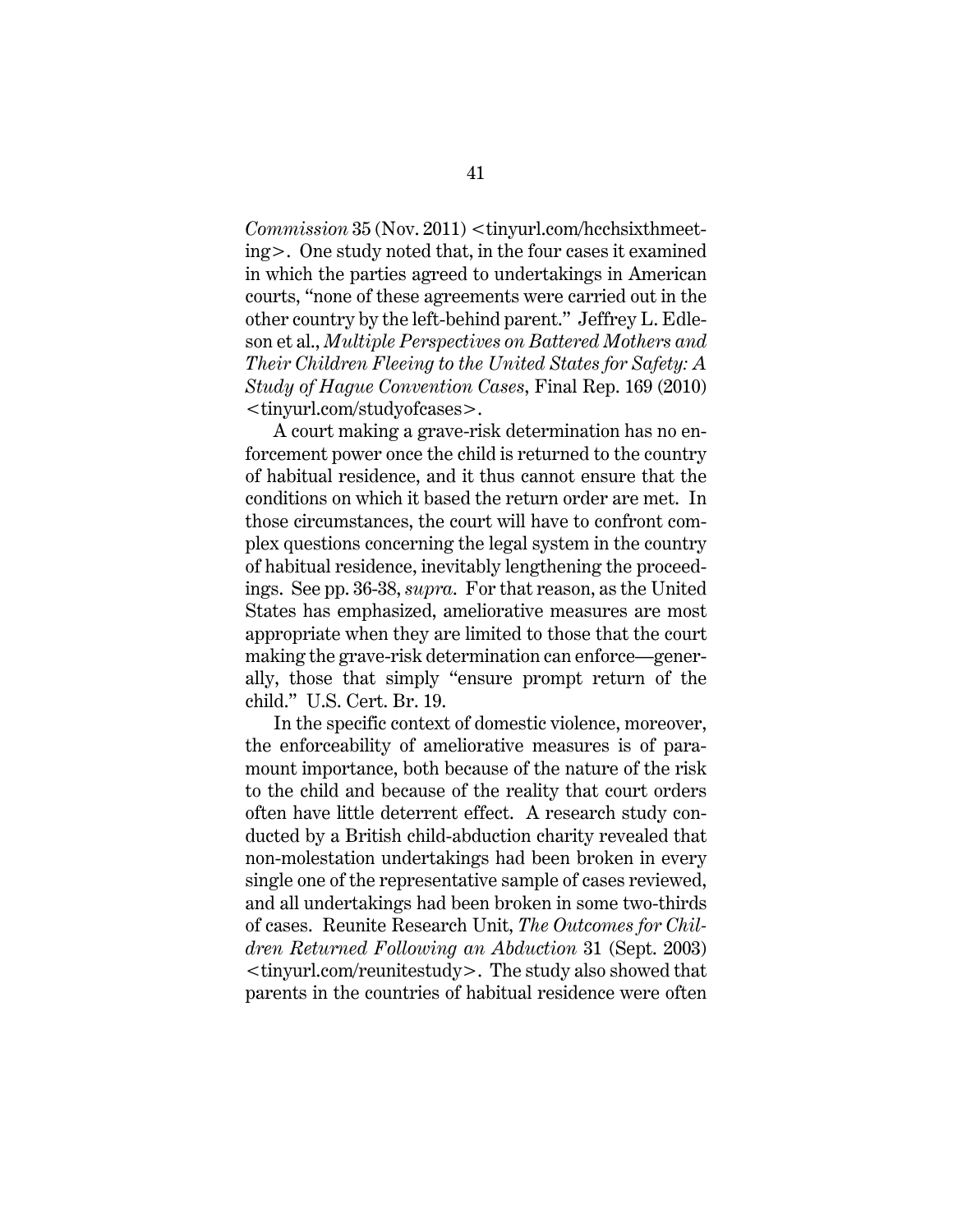counseled by their lawyers to agree to the imposition of undertakings because they "mean nothing." *Id*. at 33.

Even if the court making the grave-risk determination takes the time to understand the foreign legal system and the parties secure an order that is enforceable in that jurisdiction, the risks of harm are not at an end. Where the abused parent is not a native of the country of habitual residence, "judges may unwittingly enable batterers to control their victims more effectively." Hoegger 196. When an abused parent returns to a foreign jurisdiction, separated from her support system and without financial resources, it can be extremely difficult for the parent to enforce the order if it is violated. See Merle H. Weiner, *You Can And You Should: How Judges Can Apply the Hague Abduction Convention to Protect Victims of Domestic Violence*, 28 UCLA Women's L.J. 223, 240-241 (2021). And by definition, the enforcement of such an order "occurs only after the protective measures have failed and harm has already been inflicted." *Id*. at 289.

\* \* \* \* \*

A court must take into account the specific circumstances of the grave risk of exposure to harm in determining whether ameliorative measures will be both effective and consistent with the Convention's aims. In cases involving domestic violence, in particular, adequate ameliorative measures inevitably require lengthy evidentiary proceedings, implicate custody-related issues, and are unlikely to be enforceable by the court making the graverisk determination. Given those difficulties, ameliorative measures will almost never be appropriate in the domestic-violence context.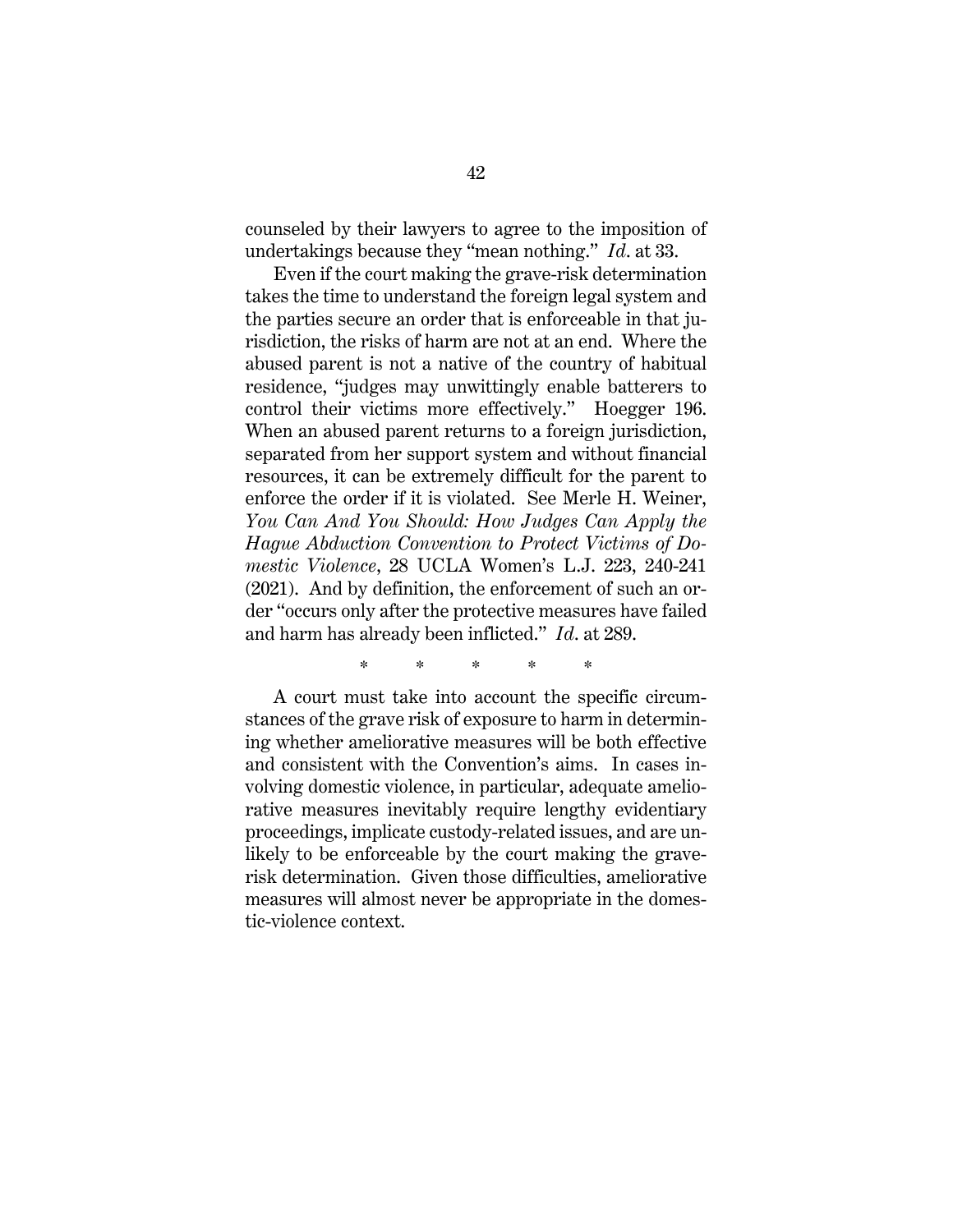# **C. The Ameliorative Measures Adopted By The District Court Were Inappropriate And Inadequate**

The ameliorative measures the district court adopted in this case, and the process it undertook to craft them, illustrate the problems with ameliorative measures in domestic-violence cases. Those measures go far beyond what the Convention contemplates, yet they do not adequately protect B.A.S. from the grave risk of exposure to harm that would exist upon his return to Italy. After the district court's multiple, protracted, and ultimately unsuccessful attempts to craft adequate and appropriate ameliorative measures, this Court should reverse the court of appeals' judgment and allow B.A.S. to remain in the United States, where he has now spent the majority of his life safely with his mother, pending a custody determination by an American court.

1. The lengthy process that the district court undertook was inconsistent with the Convention's goal of providing for expeditious proceedings on the threshold question of jurisdiction so that the underlying question of custody may be resolved in the proper forum as quickly as possible. Respondent filed the petition for return in 2018. The district court's first decision was issued six months later, after not only a trial on the grave-risk determination but lengthy post-trial proceedings on ameliorative measures. See Pet. App. 41a-42a. At the conclusion of those proceedings, the court of appeals held that the district court had erred by relying on largely unenforceable and ultimately inadequate ameliorative measures. See *id*. at 39a-40a. On remand, the district court spent an additional nine months examining possible ameliorative measures and corresponding with Italian authorities (yet gaining only a superficial understanding of the complexities of that legal system). See *id.* at 12a. That process extended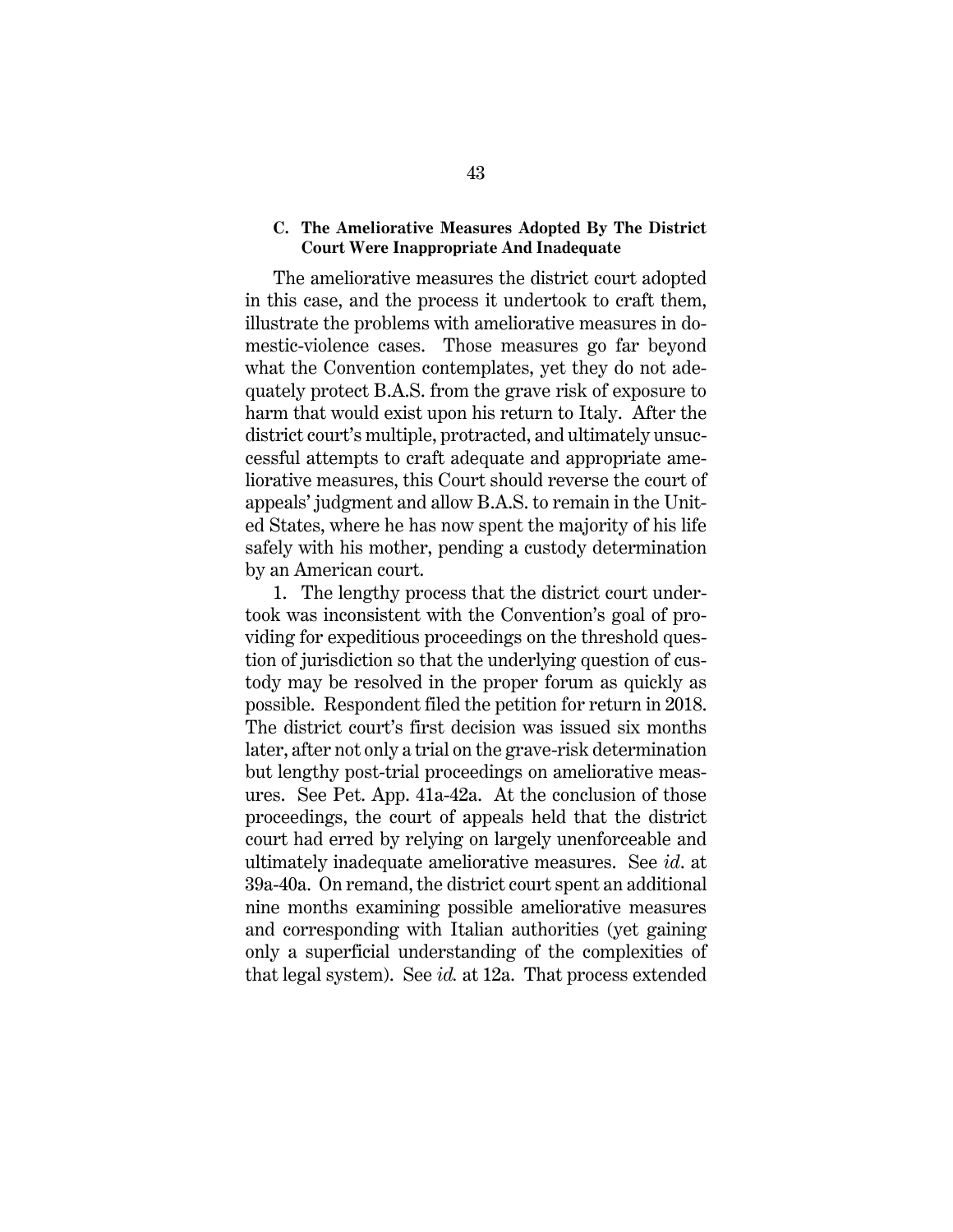wildly beyond the six weeks that this Court has recognized as the "normal time for return-order decisions." *Monasky*, 140 S. Ct. at 724; see Convention art. 11.

Compounding its error in prolonging the proceedings, the district court ordered ameliorative measures that waded into issues related to custody determinations, in contravention of the Convention and ICARA, and failed adequately to account for enforceability concerns. After communicating with Italian authorities, the district court ordered the parties to seek a protective order from an Italian court that would direct respondent to stay away from petitioner and B.A.S.; require supervision for respondent's visits with B.A.S.; and mandate court-monitored behavioral and psychoeducational therapy for respondent. See p. 12, *supra*. And the district court further ordered respondent to pay petitioner \$150,000 for her living expenses and legal fees. See Pet. App. 21a-23a.

In ordering such measures, the district court embroiled itself in custody-related issues of spousal support, child support, visitation, and other conditions that it viewed as furthering the best interests of the child. Moreover, in demanding that the parties seek an order with such particular terms, the district court veered dangerously close to conditioning return on a foreign court's issuance of a protective order, "rais[ing] serious comity concerns." *Danaipour*, 286 F.3d at 23; see U.S. Cert. Br. 20a. As the Convention's drafting history makes clear, "the return of the child cannot be made conditional upon [a] decision or other determination being provided" by the court of the country of habitual residence. *Explanatory Report* 463.

At the same time, the measures the district court ordered failed sufficiently to protect against the grave risk of exposure to harm that B.A.S. faces. The district court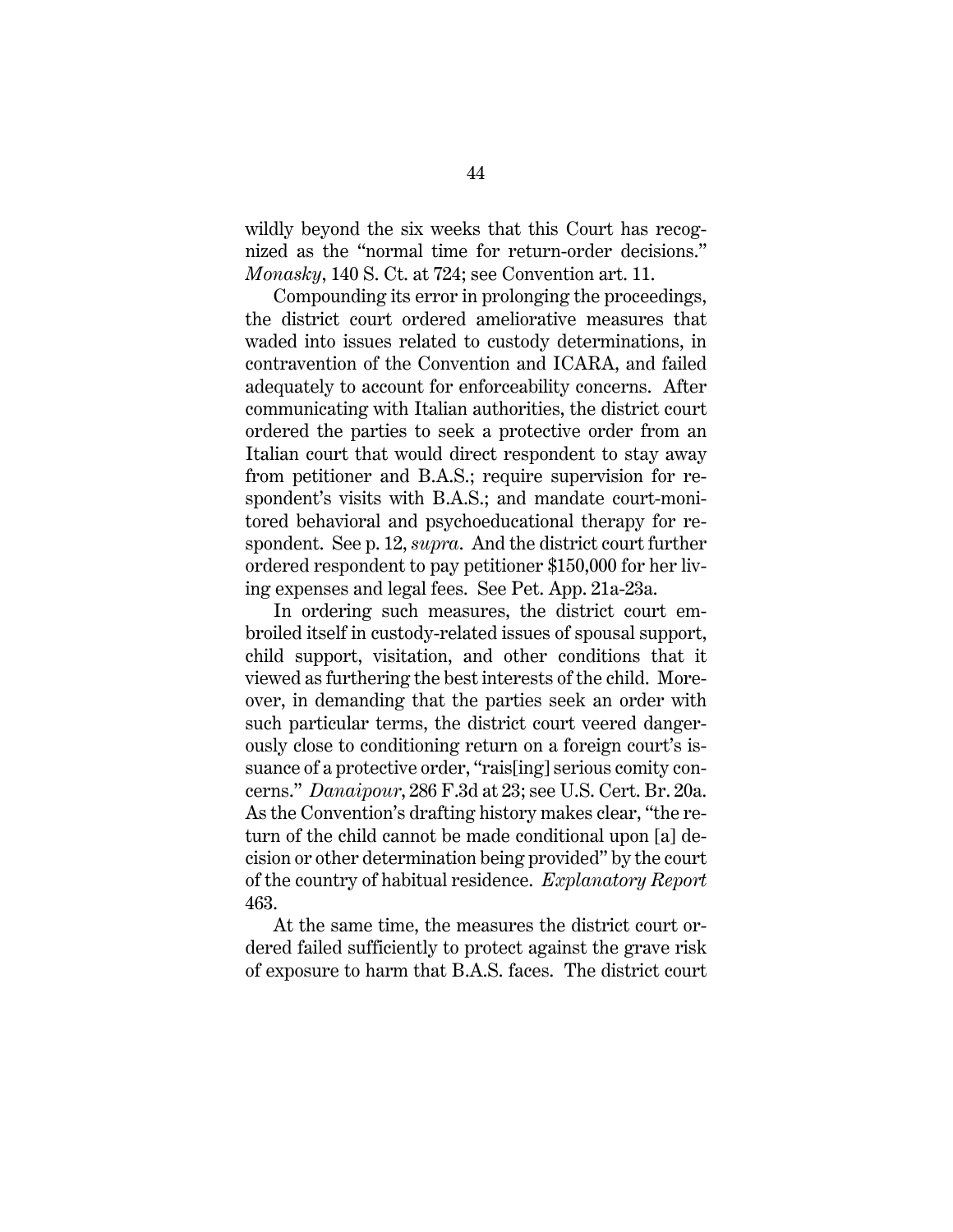undertook no analysis of the Italian legal system or its enforcement mechanisms beyond relying on the Italian authorities' general assurance that the country uses protective orders. In addition, the court entirely failed to account for the implications of respondent's extensive history of abuse. The court found that respondent had "to date not demonstrated a capacity to change his behavior"; had "minimized or tried to excuse his violent conduct"; and had been described by his own expert as unreliable and unable to "control his anger or his behavior[] or take responsibility for its effect on B.A.S." Pet. App. 66a, 80a. Despite those findings, the district court made no effort to analyze how respondent's violent aggression could be addressed or whether a protective order from an Italian court could prevent it. Indeed, the court did not hear any evidence related to the effectiveness of ameliorative measures in the domestic-violence context at all.

Addressing such questions would have required the district court to delve into nuanced issues of psychological diagnoses and treatments, as well as complicated issues concerning Italian law and the Italian legal system generally. The court could not have ensured effective protection for B.A.S. without resolving those issues. Yet doing so would have resulted in even more protracted proceedings, and ameliorative measures that extended far beyond what the Convention contemplates.

2. Respondent's conduct since the district court ordered B.A.S.'s return proves the point. His refusal to grant petitioner a Jewish divorce—holding her hostage in a religious marriage, unless she grants him sole custody of B.A.S.—and his delay in beginning therapy shows that respondent's recalcitrance cannot be altered by court orders. That is particularly true because the Italian order is subject to modification at any point, meaning that respondent could seek its rescission as soon as petitioner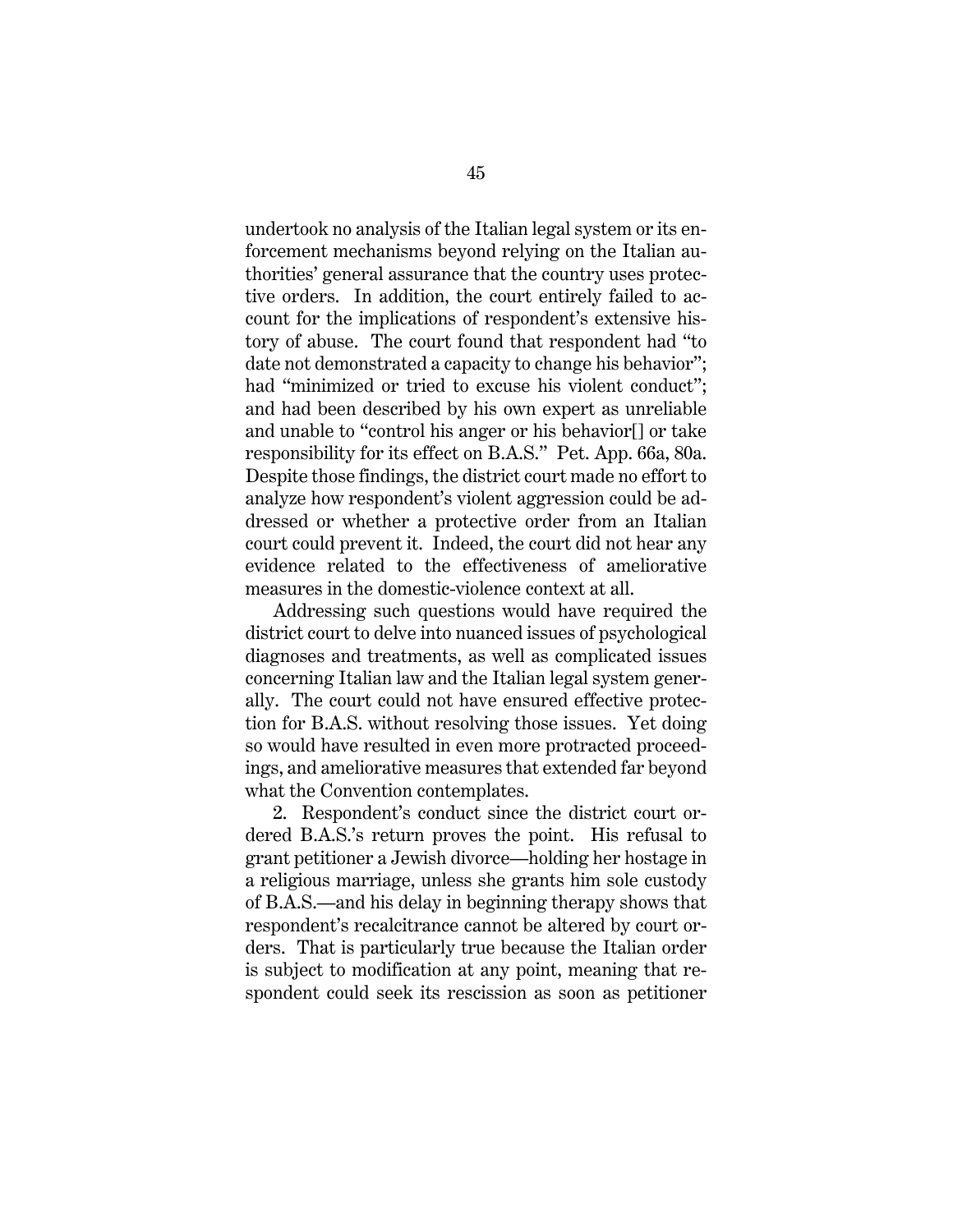and B.A.S. return to Italy. In the face of that evidence, the court of appeals nevertheless upheld the district court's determinations that respondent "has complied with previous Italian social service investigations as well as the conditions of his supervised visits with B.A.S. in the United States" and that respondent "knows he will face consequences" in Italy should he violate the terms of the Italian order. Pet. App. 9a.

Even with only the limited information available in the district-court proceedings, respondent has not shown that the ameliorative measures the district court ordered are sufficient here, given the mountain of evidence of respondent's consistent record of physical and psychological abuse—as recognized even by respondent's own expert. Nor did the previous involvement of Italian social services do anything to deter respondent from continuing to abuse petitioner. See Pet. App. 58a-61a. While there is evidence that respondent abided by conditions of supervised visits with B.A.S. while in the United States, that evidence proves little: those visits were arranged through petitioner's counsel, with resources to ensure appropriate protection. And even then, respondent repeatedly objected to supervision and tried to eliminate it. See Resp. C.A. Br. 30. Although visits with B.A.S. in Italy are to be supervised by social services, the details of that supervision are unresolved and beyond the court's control. And there is no reason to believe that respondent's behavior will be any better once B.A.S. is back in Italy and petitioner is without family, relevant language skills, or longterm financial or legal support.

The district court's findings concerning respondent's character and behavior, together with respondent's posttrial conduct and the extensive evidence that ameliorative measures are frequently ignored in the domestic-violence context, indicate that there are inadequate guarantees of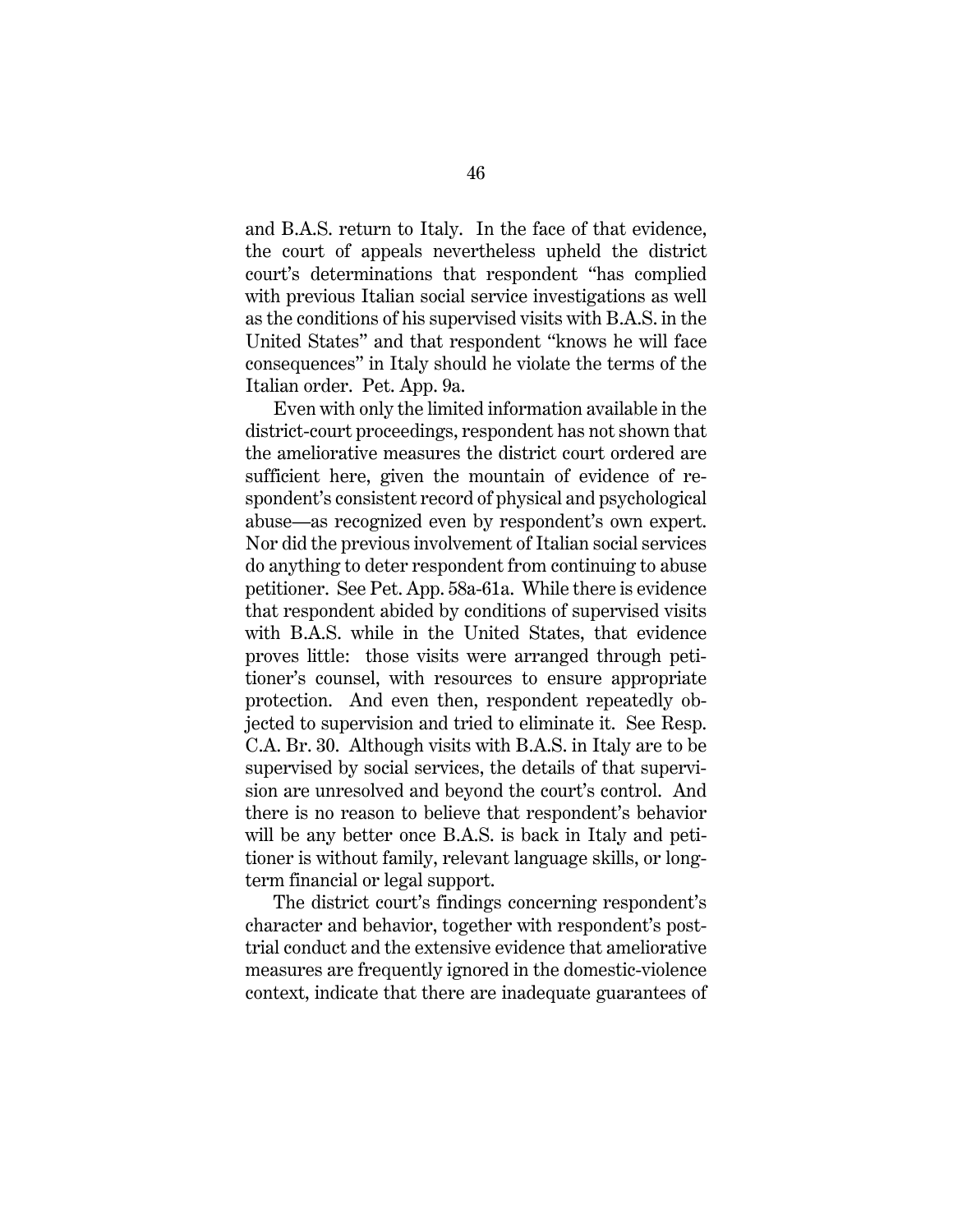enforcement of the ameliorative measures the court ordered—which are, in any event, wholly inconsistent with the Convention's limits. Should respondent violate the ordered measures, petitioner would have to proceed through the Italian legal system to obtain any recourse a system that the district court did not examine to understand its operation or enforcement mechanisms. Under such circumstances, the district court was not entitled to assume, and respondent did not show, that respondent would comply with the ordered measures and that B.A.S. would thereby be protected.

The record thus establishes that the ameliorative measures the district court ordered are both inappropriate and inadequate. And the passage of time has only increased the harm to B.A.S. if he is returned to Italy—a country of which he has no memory—and is removed from the stable environment, educational services, and his circle of family and friends in the United States. Under these circumstances, a remand would serve no valid purpose and "would consume time when swift resolution is the Convention's objective." *Monasky*, 140 S. Ct. at 731. The Court should avoid further delay, reverse the court of appeals' ruling, and allow for B.A.S. to remain with his mother in the United States—free from the grave risk that his father presents.